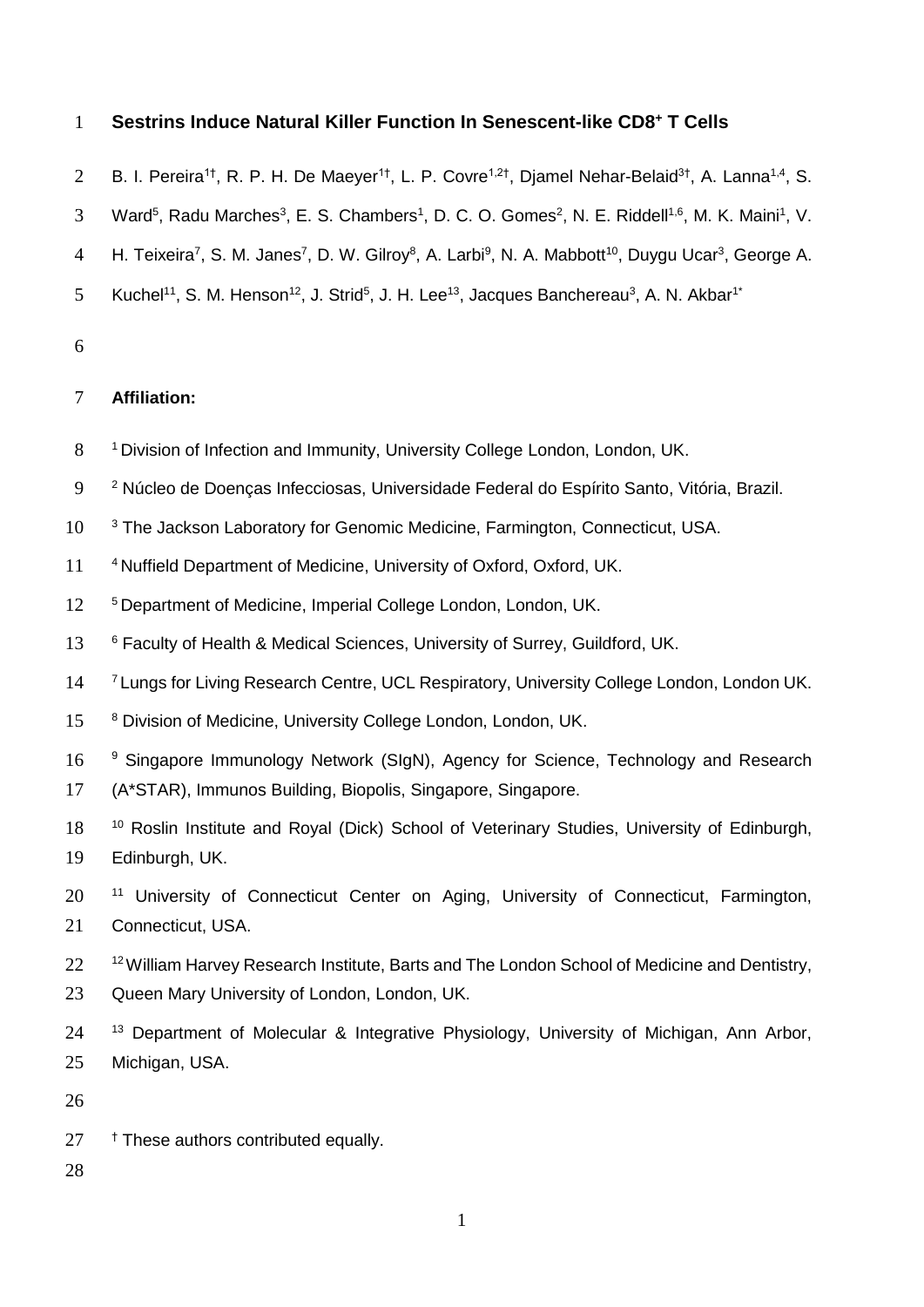# **\*Corresponding author:**

# **Professor Arne N Akbar**

- Division of Infection and Immunity, University College London,
- Rayne Institute, 5 University Street, London, WC1E 6JF
- Email: [a.akbar@ucl.ac.uk](mailto:a.akbar@ucl.ac.uk)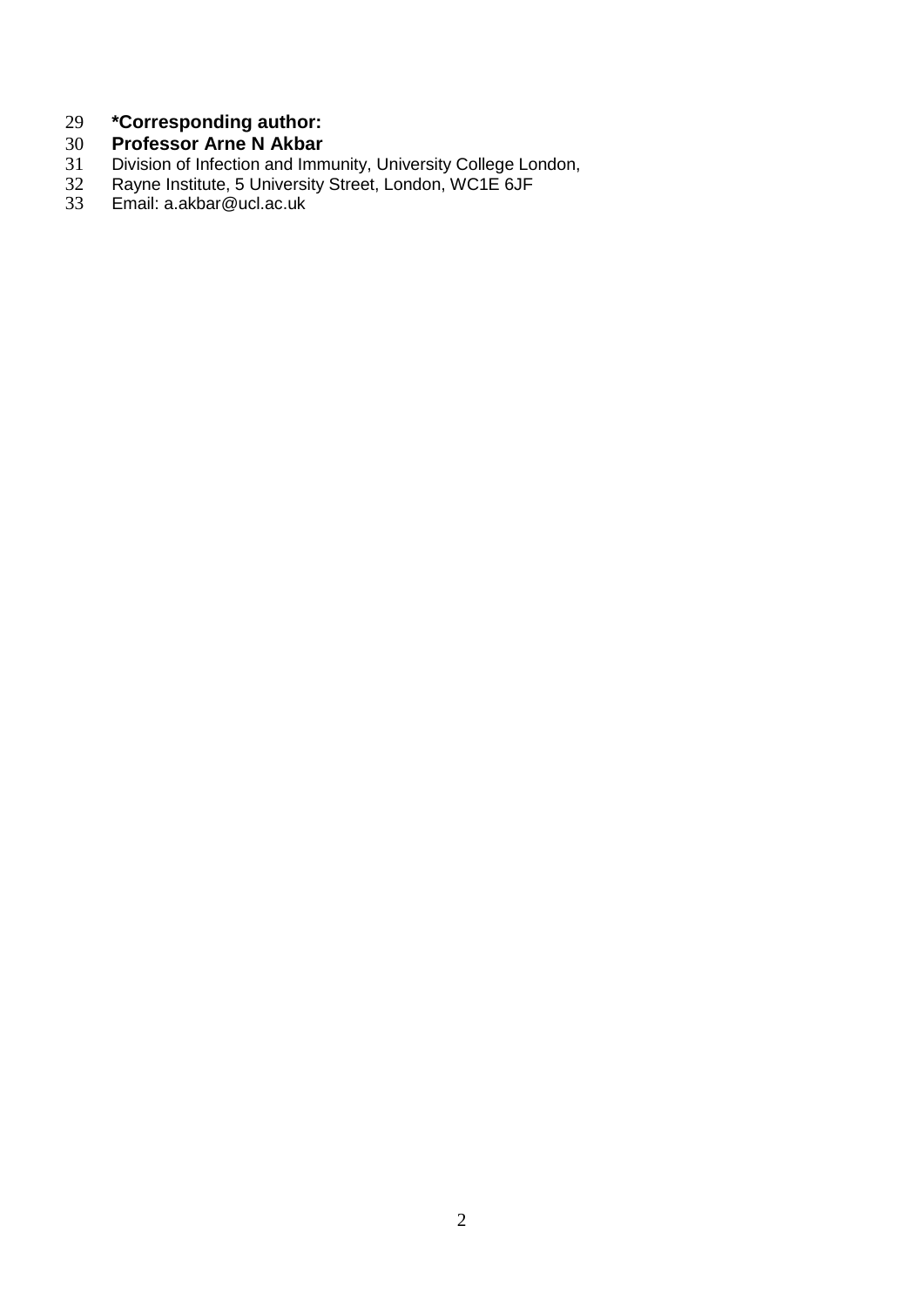#### **Abstract**

 Ageing is associated with re-modelling of the immune system to enable the maintenance of life-long immunity. In the CD8<sup>+</sup> T cell compartment, ageing results in the expansion of highly differentiated cells that exhibit characteristics of cellular senescence. Contrary to the paradigm 38 that senescent-like CD8<sup>+</sup> T cells are dysfunctional, we identified the expression of an 39 NKG2D/DAP12 complex with concomitant loss of TCR signalling activity in these CD8+ T cells that promoted cytotoxicity against NKG2D ligand bearing targets. Immunoprecipitation and imaging cytometry showed that the NKG2D/DAP12 complex is associated with sestrin 2 (Sesn2). The genetic inhibition of Sesn2 resulted in decreased NKG2D and DAP12 expression 43 whilst restoring TCR signaling in senescent-like CD8+ T cells. Therefore, sestrins induce re-44 programming and re-purposing of non-proliferative senescent-like  $CDS<sup>+</sup> T$  cells to acquire broad-spectrum innate-like killing activity during ageing. This would mitigate against the global loss of immunity that may occur as life expectancy increases inexorably.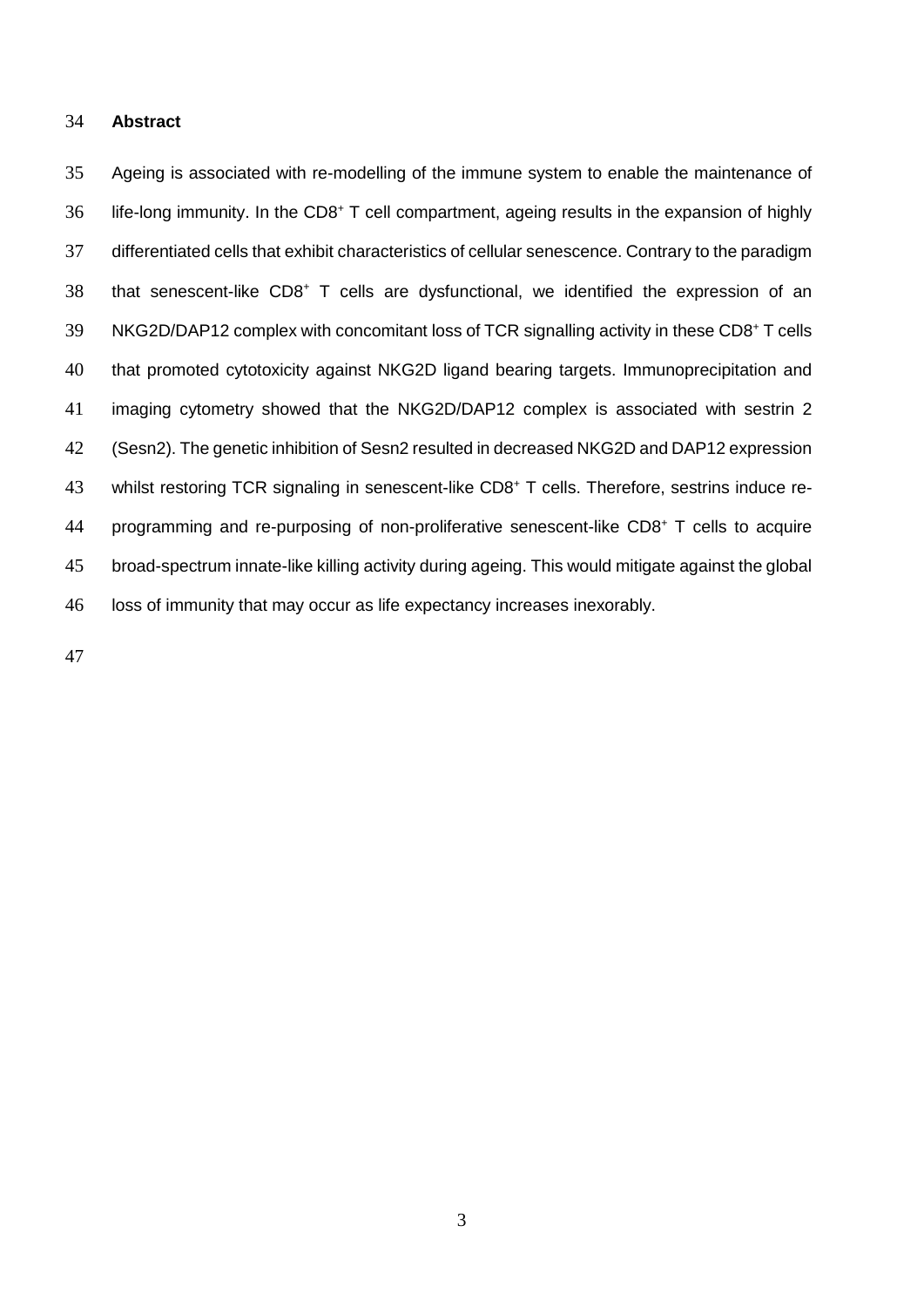#### **Introduction**

 Human life expectancy has doubled over the last 150 years. Therefore, an effective immune 50 system must persist for on average twice as long now compared to in the mid19<sup>th</sup> century. This raises the question of whether immunity can be maintained indefinitely as human life expectancy continues to increase<sup>1</sup>. Since the thymus involutes from puberty onwards, its contribution to the maintenance of the T cell pool decreases considerably during ageing. Instead, antigen specific T cells are maintained in later life by repeated episodes of activation and proliferation after specific or cross-reactive antigenic challenge or by homeostatic cytokines<sup>2,3</sup>. This extensive proliferative activity leads ultimately to extreme functional 57 differentiation and the development of T cell senescence through telomere erosion that is 58 associated with decreased TCR-related signalling, telomerase activation and growth arrest<sup>4-</sup> . Since replicative activity is impaired as senescence develops, mechanisms other that T cell proliferation may be required to maintain optimal immune protection during ageing.

 The senescent-like characteristics exhibited by highly differentiated CD8<sup>+</sup> T cells include low proliferative activity, short telomeres, low telomerase activity and expression of senescence- associated cell surface (CD57 and KLRG1) and intracellular molecules (p38MAPkinase,  $\blacktriangleright$  VH2AX)<sup>5,7</sup>. These cells have also been shown to upregulate receptors associated with natural 65 killer (NK) cells and are able to kill NK target cells<sup>8</sup>. However, it is not clear if the acquisition of senescence-like characteristics and NK receptor (NKR) expression by these cells are linked or controlled independently.

 The sestrins are a family of stress-sensing proteins that are induced by convergent pathways induced by cellular senescence and low nutrient availability that inhibit TCR activation and 70 proliferation in CD4+ T cells in both mice and humans<sup>9</sup>. We now show that in CD8+ T cells, sestrins also inhibit expression of TCR signaling molecules (LAT, ZAP70, LCK) while concomitantly inducing NK receptors (NKR) including the inhibitory killer-cell lectin-like receptor G1 (KLRG1) and NKG2A and activating NKRs such as NKG2D, in both mice and humans. Furthermore, we show that the sestrins regulate the association of NKG2D with its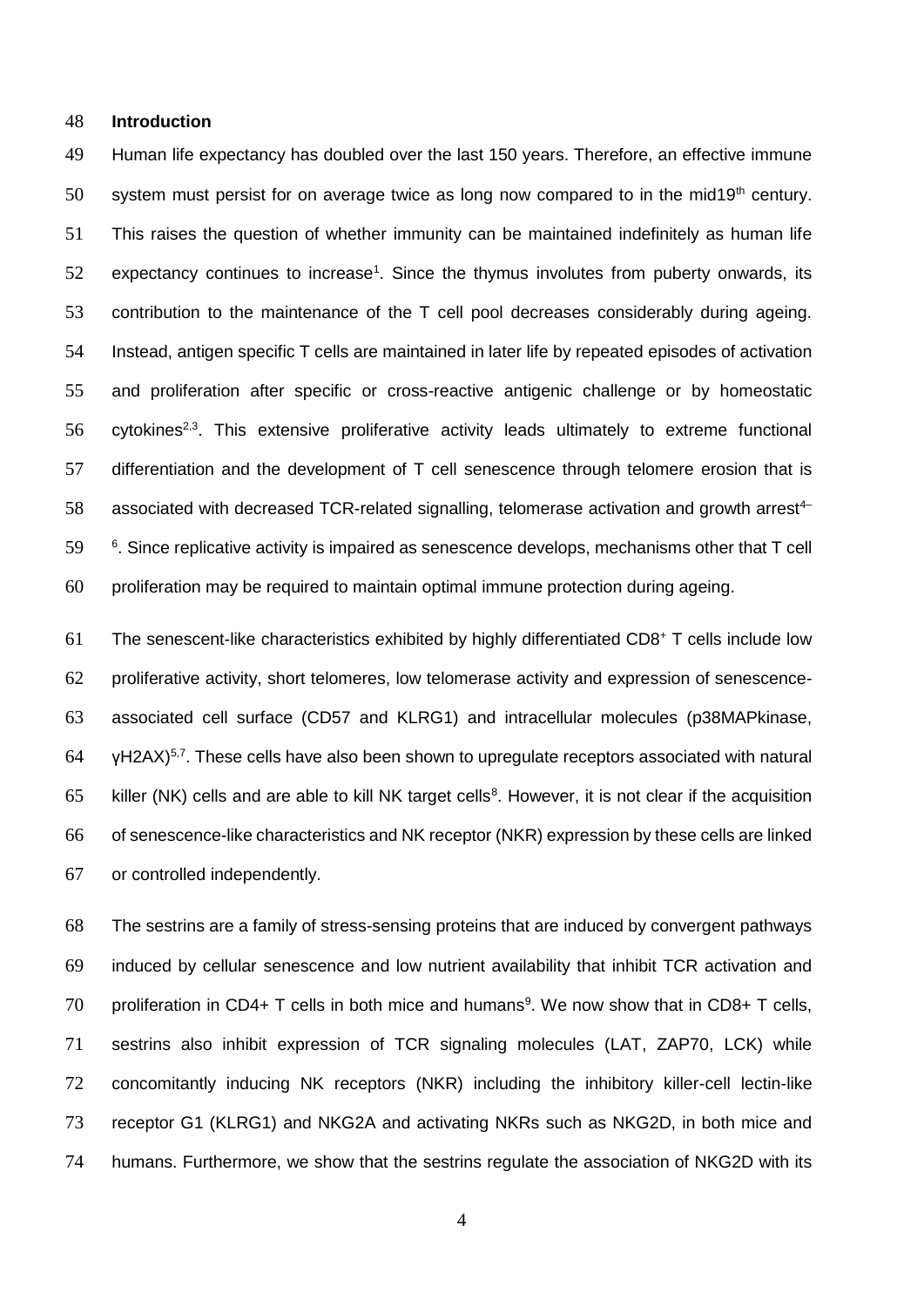innate scaffold DAP12 that converts it into a direct activating receptor that induces cytotoxicity and cytokine secretion towards target cells bearing NKG2D ligands, independently of the TCR. Collectively, these data challenge the concept that senescent-like CD8+ T cells are a defective end-stage population. Instead we conclude that these cells while non-proliferative are re-79 programmed during differentiation to recognize and kill via both  $TCR^{10}$  as well as NKR recognition mechanisms, a process regulated by the sestrins. This may be an adaptation that 81 compensates for the decreased thymic output, that narrows the T cell repertoire<sup>11-14</sup> and 82 decreases NK cell function that occurs in older people<sup>15</sup>. The repurposing of senescent-like CD8+ T cells to mediate innate-like functional activity may be crucial to mitigate against the increased burden of tumours and stromal senescent cells that accumulate in tissues during  $85 \qquad \text{ageing}^{16,17}$ .

86

#### 87 **Results**

# 88 *Human CD8<sup>+</sup> TEMRA cells upregulate NK machinery concomitantly with decreased TCR* 89 *complex expression*

90 We first examined the breadth of NKR expression by human  $CD8<sup>+</sup>$  T cell subsets at different 91 stages of differentiation defined by the relative expression of surface CD27 and CD45RA using 92 Affymetrix U133 plus 2 microarrays<sup>18</sup> (Fig. 1A and Fig. S1A). We compared gene expression 93 in central memory (CD27<sup>+</sup>CD45RA<sup>-</sup>), effector memory (CD27<sup>-</sup>CD45RA<sup>-</sup>) and terminal effector 94 memory (CD27 CD45RA<sup>+</sup>) relative to the naïve (CD27<sup>+</sup>CD45RA<sup>+</sup>) CD8<sup>+</sup> T cell subset. We 95 identified differentially expressed genes (**Table S1**) based on a minimum of a 2-fold change 96 with a *p* value of < 0.05 and a false-discovery rate (FDR) for multiple comparisons of < 0.05%<sup>19</sup> 97 . Hierarchical clustering of a selection of genes of interest (listed in **Table 1**) revealed 98 a transcriptional signature that clearly distinguished  $T_{EMRA}$  (CD27<sup>-</sup>CD45RA<sup>+</sup>) from naïve 99 (CD27<sup>+</sup>CD45RA<sup>+</sup>) CD8<sup>+</sup> T cells (Fig. 1B, C). This signature included downregulated genes, 100 which were mostly involved in co-stimulation (*Cd28, Cd27*), TCR signaling (*Trac, Cd3e, Cd3g,*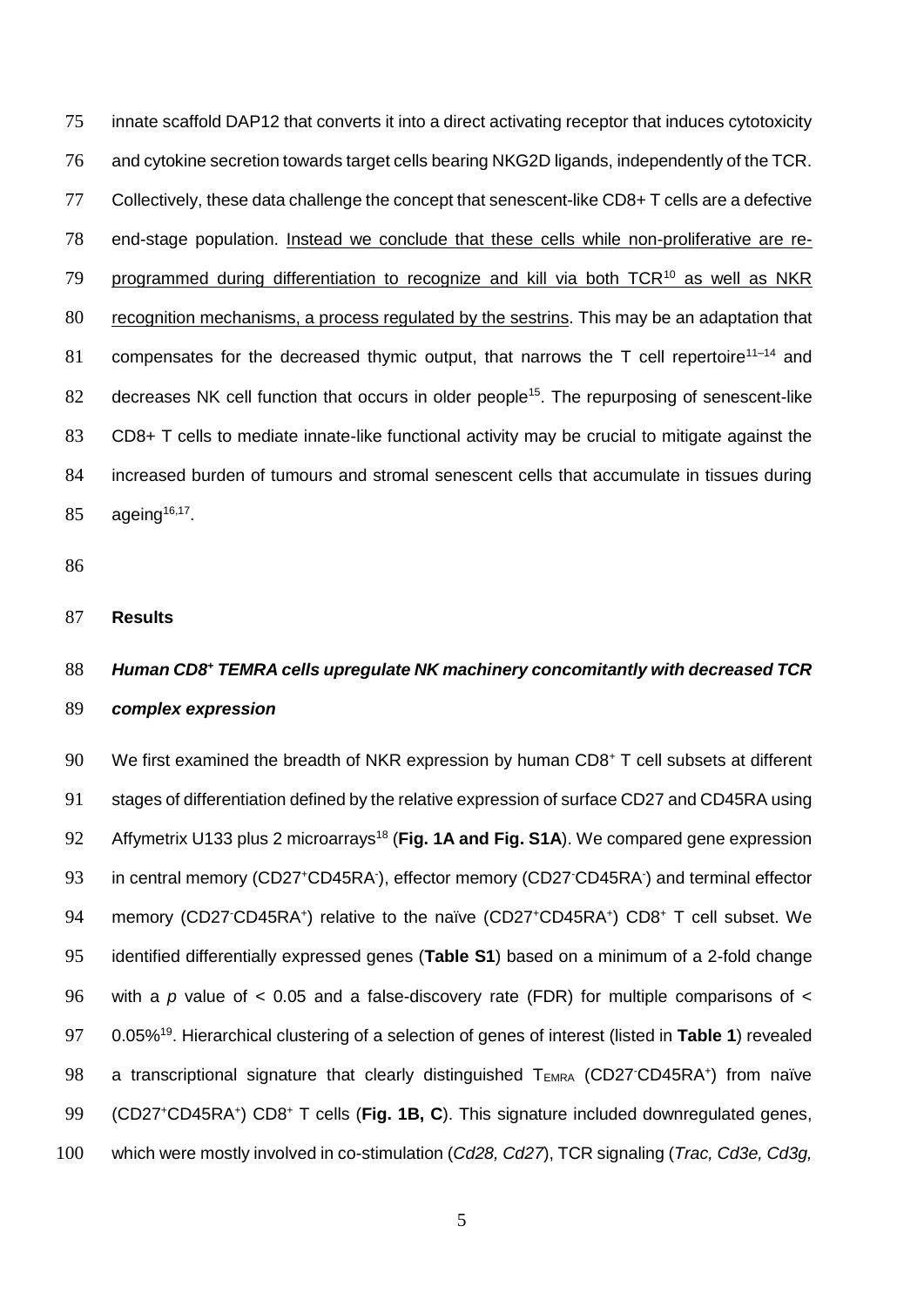101 *Lck, Lat, Plcg1)*, and proliferation and cell cycle control (*Ccne1, Ccnd3*). Compared to naïve 102 cells, highly differentiated CD8<sup>+</sup> T cells upregulated genes encoding the transcription factors 103 *Zeb2* (fold change: 10.75, *p* < 0.0001) and *Plzf* (*Zbtb16* fold change: 6.48, *p* < 0.0001) in line 104 with previous studies showing that these molecules can regulate memory T cell differentiation 105 and transcriptional control of terminal differentiation<sup>20,21</sup> and the development of innate-like 106 features in T cells in mice<sup>22,23</sup>. However, *Plzf* (*Zbtb16*) was also increased in central memory 107 and effector memory  $CD8<sup>+</sup>$  T cells compared to naïve populations (7.7- and 4.8-fold 108 respectively; Table 1). Concomitantly, highly differentiated CD8<sup>+</sup> T cells upregulated genes 109 encoding for NKRs, innate signalling adaptors (*Tyrobp*), and molecules involved in effector 110 functions such as cytotoxicity (*Gzma/b*, *Prf*, *Fasl*, *Itgav*, and *Itgb1*)<sup>24,25</sup>. Highly differentiated 111 cells also upregulated chemokine receptors associated with NK cell migration into tissues 112 (Cx3cr1, S1pr5, and Cmklr1)<sup>26,27</sup> Collectively these findings corroborate that terminal 113 differentiation of  $CD8<sup>+</sup> T$  cells is associated with a transcriptional program that promotes 114 cytotoxic effector function at the expense of proliferative potential<sup>5</sup>. Furthermore, such a 115 marked increase in genes related to NK cell function at the level of migration, recognition and 116 cytotoxicity supported the notion that highly differentiated  $CD8<sup>+</sup>$  T cells may become multi-117 functional by enabling effector action through a mechanism independent of the TCR.

118 To validate the increased expression of NKRs on CD8<sup>+</sup> T<sub>EMRA</sub> cells relative to naïve cells, we 119 used flow cytometry. We analyzed the cell surface expression of several NKRs on  $CD8^+$  T cell 120 populations in PBMCs isolated from healthy donors across different ages ( $n = 22$ ; median age  $121 = 52$ ; range = 25-83). Irrespective of age, the expression of NKRs on non-NK cells was most 122 elevated on CD3<sup>+</sup>CD8<sup>+</sup>CD27<sup>-</sup>CD45RA<sup>+</sup> T<sub>EMRA</sub> cells (Fig. 1D, S1A) that have been defined as 123 senescent-like<sup>5,18</sup>. Co-incident with the gene expression analysis, the repertoire of NKRs 124 expressed on  $CDB^+$  T<sub>EMRA</sub> cells was diverse and included both activating (NKG2D, NKG2C) 125 and KIR2DS) and inhibitory (NKG2A, KIR2DL/KIR3DL and CD244) receptors, as well as the 126 maturation markers KLRG1 and CD57 (**Fig. 1D, S1C**).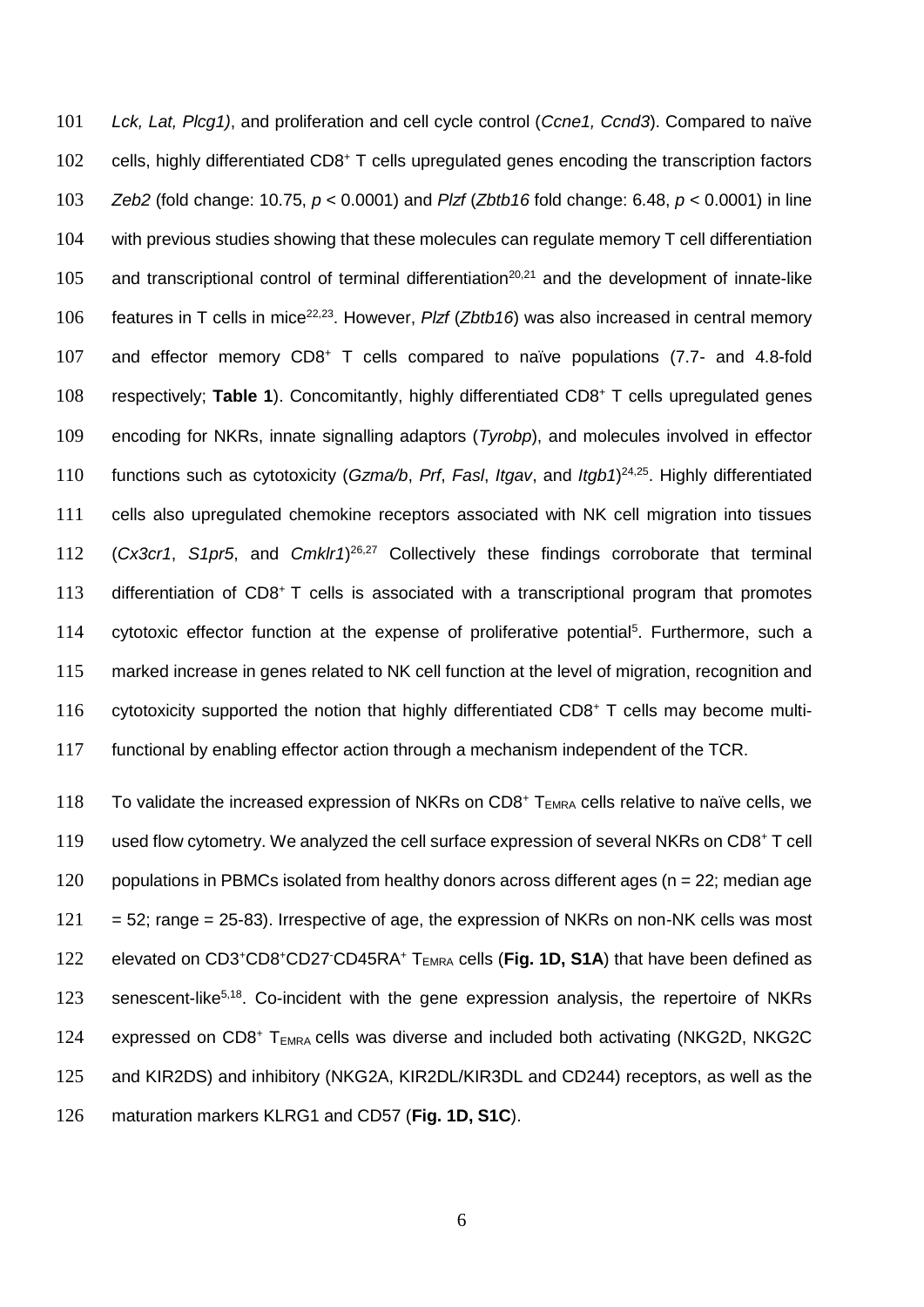127 To confirm decreased expression of TCR machinery in senescent-like CD8<sup>+</sup> T<sub>EMRA</sub> cells, we 128 isolated CD8<sup>+</sup> T cell subsets by their relative expression of CD27 and CD28 that enabled the 129 isolation of sufficient cells for functional analyses. Previous studies demonstrated a sequential l 30 loss of CD28 and CD27 co-stimulatory receptors on CD8<sup>+</sup> T cells as they transition from naïve 131 (CD27+CD28+) to intermediate (CD27+CD28) and finally to a terminal or senescent-like 132 (CD27<sup>-</sup>CD28<sup>-</sup>) phenotype<sup>28,29</sup>. The CD27<sup>-</sup>CD28<sup>-</sup> CD8<sup>+</sup> T cell subset contains the EMRA 133 (CD27<sup>-</sup>CD45RA<sup>+</sup>) population and also some effector memory (CD27<sup>+</sup>CD28<sup>-</sup>) cells (**Fig. S1B**). 134 These cells also exhibit increased NKR expression (**Fig. S2A**). It has been shown that 135 senescent-like CD8+ T cells, either identified as CD27 CD28<sup>-30,31</sup> or CD27 CD45RA<sup>+32</sup> increase 136 during ageing and exhibit markers of senescence<sup>5,6,9,33</sup>. We found that senescent-like CD4<sup>+</sup> T 137 cells, defined by simultaneous loss of CD27 and CD28, also acquired the expression of NKRs, 138 but to a lower degree than their CD8<sup>+</sup> counterparts (Fig. S2B). Western Blot analysis showed 139 a significant downregulation of LCK, LAT and PLCγ1, but conversely increased Zap70 140 expression in senescent-like (CD27<sup>-</sup>CD28<sup>-</sup>) compared to naïve CD8<sup>+</sup> T cells (Fig. 1E). 141 Together, these findings extend previous studies showing an increased expression of NK- $142$  lineage receptors on CD8<sup>+</sup> T cells with characteristics of terminal differentiation and  $143$  senescence<sup>8,34,35</sup>.

# 144 *Individual T<sub>EMRA</sub> CD8<sup>+</sup> T cells express NK receptors, cytotoxic machinery and* 145 *characteristics of senescence*

146 It was not clear if the expression of NK receptors, cytotoxicity-related molecules and 147 senescence markers that we found in  $CDS<sup>+</sup> T<sub>EMRA</sub>$  cells were all present on the same individual 148 cells. To clarify this, we investigated the transcriptomes of  $\sim$  62k purified CD8<sup>+</sup> T cells from six 149 healthy older adult donors by single cell RNA-sequencing (scRNA-seq). These cells were 150 separated based on their IL-7R protein expression, with IL-7R<sup>Io</sup> cells being enriched for T<sub>EMRA</sub> 151 populations. This resulted in 12 samples (six CD8<sup>+</sup> IL7R<sup>+</sup> and six CD8<sup>+</sup> IL7R<sup>-</sup> T cells) (Fig. 152 **2A**). CD8<sup>+</sup> IL7R<sup>+</sup> and CD8<sup>+</sup> IL7R<sup>-</sup> samples yielded an average of 6199 cells (SD 1582) and 153 4192 cells (SD 1269) per donor respectively with an average of 1043 and 1011 genes per cell,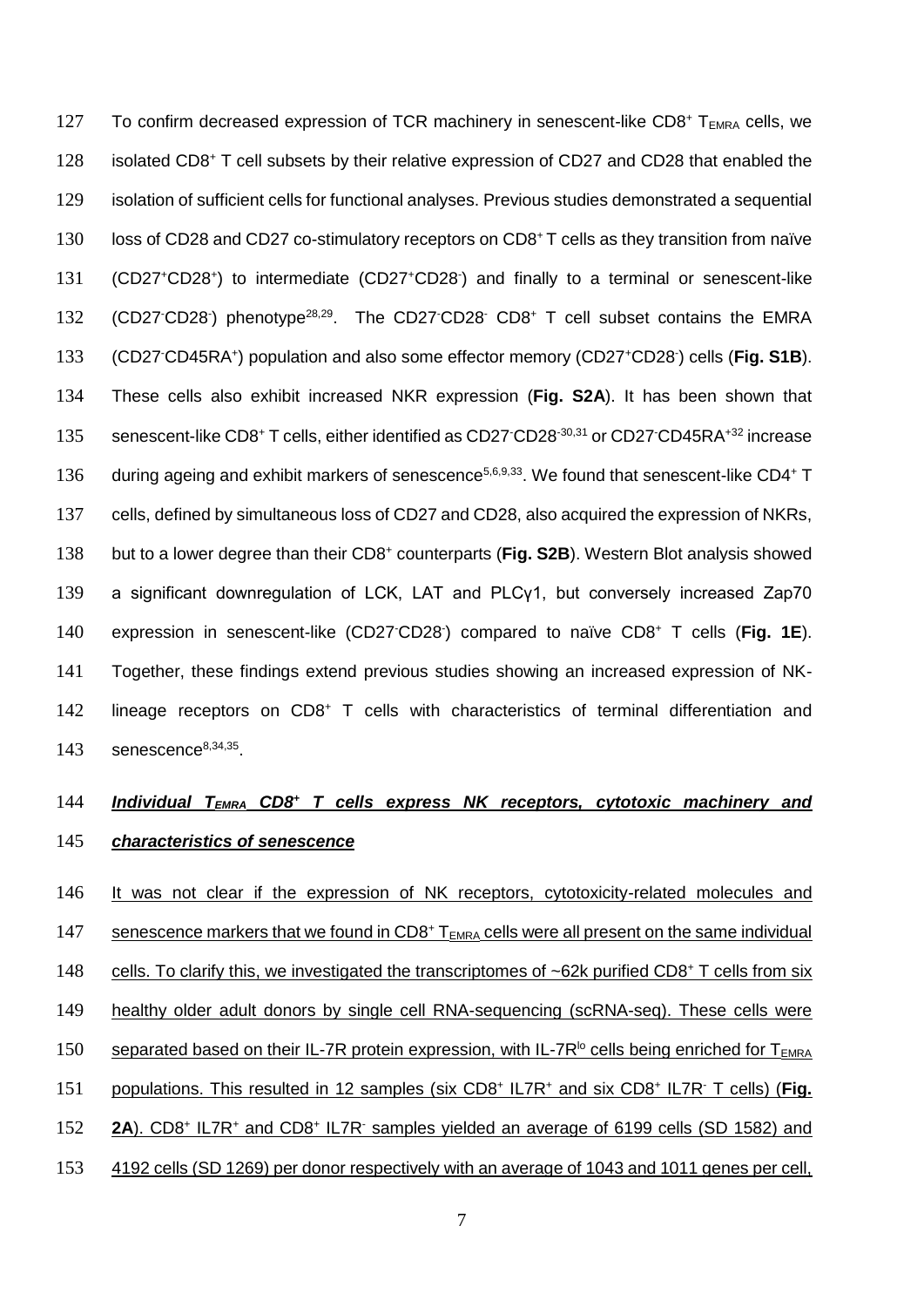154 respectively (**Fig. S3A-B**). After discarding hybrid transcriptomes (multiplets) using Scrublet<sup>36</sup> 155 (see Methods), raw data from the 12 samples were combined. scRNA-seq profiles that passed 156 the quality control (**Fig. S3C**) were then corrected for technical batch effects (e.g., 10X run) 157 using BBKNN<sup>37</sup>. Unbiased clustering followed by a two-dimensional uniform manifold 158 approximation and projection (UMAP)<sup>38</sup> on the corrected data, revealed 13 distinct clusters 159 (**Fig. 2B**). Cluster assignments were independent of 10X batch (**Fig. S3D**) and donor (**Fig.**  160 **S3E**) effects. IL7R<sup>+</sup> and IL7R<sup>-</sup> groups were associated with distinct set of clusters (Fig. 2C). 161 The number of cells within each cluster varied from 9,263 to 915 (**Fig. S3F**) and their 162 respective IL7R mRNA expression was confirmed (**Fig. S3G**). We then assigned these 163 clusters to cell types based on differential analysis comparing expression values among cells 164 from a given cluster to all other cells (**Supplementary Table 3**). For selected genes, including 165 lineage (e.g., *CD3E*, *CD8A* or *CD4*), naïve (e.g., *CD27*, *CCR7*, *SELL* or *CD28*) and effector 166 (e.g., *KLRG1*, *PRF1* or *GZMB*) markers, expression values in each cell are shown in **Fig. 2D.**  167 The populations studied uniformly expressed CD3 and CD8 but not CD4 transcripts (**Fig. 2D**). 168 The inspection of the expression patterns of naïve and effector markers allowed the definition 169 of C0, C4 and C8 as naïve, and C1, C2 and C6 as  $T_{EMRA}$  CD8<sup>+</sup> T cell associated clusters (Fig. 170 3A). These six selected clusters were then extracted and a second round of clustering was 171 performed (Fig. 3B), which confirmed distinct transcriptomic profiles of the naive and  $T_{EMRA}$ 172 compartments (Fig. 3B, Fig. S4A) and confirms enrichment of the T<sub>EMRA</sub> compartment in IL-173 TR<sup>-</sup> sorted cells (Fig. S4B). The naive CD8<sup>+</sup> T cells were characterized by the upregulation of 174 CD27, CD28, CCR7 and *SELL*, while T<sub>EMRA</sub> CD8<sup>+</sup> T cells showed an upregulation of these 175 genes but had increased expression of *KLRG1*, *PRF1* or *GZMB* relative to the naïve clusters 176 (**Fig. S4C**). 177 We first investigated the expression of NK-associated genes, within naïve and  $T_{EMRA}$ 178 compartments and found an increase of NK-associated genes including FCGR3A (CD16), 179 *FCRL6* (NK-related receptor) and *TYROBP* (DAP12; functional NK adaptor molecule; **Fig. 3C**)

180 in the latter, confirming our previous results (**Fig. 1**). We further investigated the relative level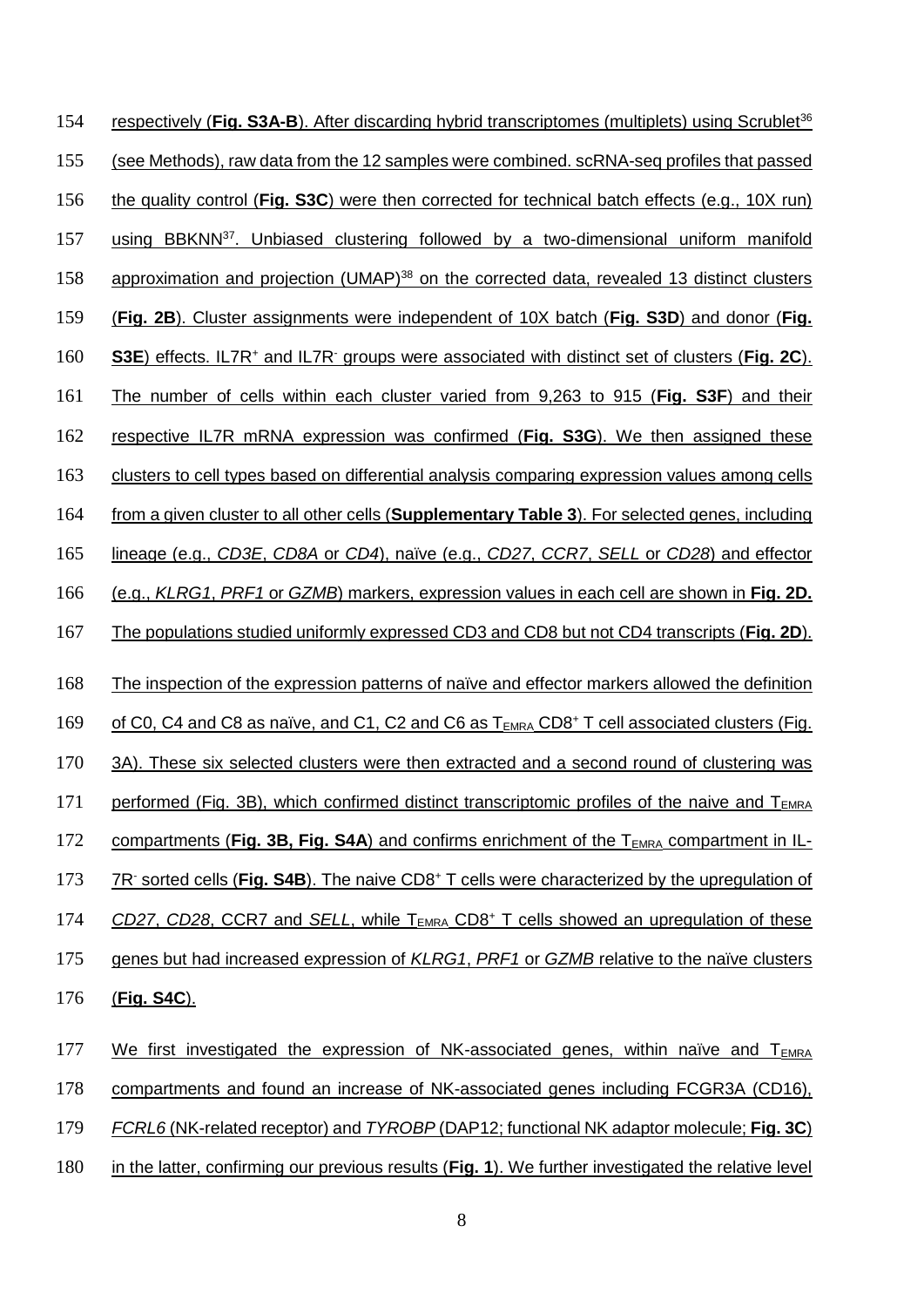181 of expression of 15 NK-related genes and showed that they were significantly enhanced in the **T**<sub>EMRA</sub> compared to the naïve CD8<sup>+</sup> T cell population (Fig. 3D; Supplementary Table 2). We next assessed the expression of senescence-related genes (e.g., *B3GAT1*, *CDKN1A* and 184 CDKN2A) and showed that they were increased in CD8<sup>+</sup> T<sub>EMRA</sub> compared to naïve populations (**Fig. 3E**). We constructed a senescence score based on the average expression of 27 186 senescence associated genes (**Supplementary Table 2**) and confirmed that the  $T_{FMRA}$  population expressed multiple characteristics of senescent cells (**Fig. 3F**). Although we found 188 that LCK, PLCy1 and LAT were reproducibly decreased in senescent-like CD8<sup>+</sup> T cells at the protein level (Fig. 1E) this was not observed at the single cell transcriptional level (not shown). This suggests that the expression of these molecules in the senescent-like CD8 subset may be regulated by post translational modification. Collectively our results indicate that the same 192 highly differentiated CD8<sup>+</sup> T cells, that have characteristics of cellular senescence, also express a range of NK receptors, NK adaptors and cytotoxic machinery.

# 194 Senescent-like CD8<sup>+</sup> T cells mediate TCR-independent cytotoxicity through NKG2D and 195 *DAP12*

196 Given the upregulation of a wide NK receptor phenotype in senescent-like  $CDS<sup>+</sup> T$  cells we 197 investigated whether these cells were able to mediate NK-like functions independently of 198 TCR/MHC interactions. For this purpose, we used a classical NK target cell, the MHC class I-199 deficient K562 tumour cell line for *in vitro* cytotoxicity assays. Using the degranulation marker 200 CD107a as a surrogate for cytotoxicity<sup>39</sup>, we observed that highly differentiated CD8<sup>+</sup> T cells 201 responded to K562 target cells to the same extent as NK cells (**Fig. 4A**). We confirmed that 202 the senescent-like CD8<sup>+</sup> T cell population had cytotoxic activity in a direct functional assay 203 (**Fig.S5A-B**). To specifically address whether NKG2D could mediate cytotoxic functions of 204 CD8<sup>+</sup> T cells, we used an MHC class I-deficient tumour cell line (C1R) transfected with the 205 NKG2D ligand MICA\*008 (C1R-MICA). The untransfected, MICA-deficient C1R was used as 206 a control (Fig. 4B)<sup>40</sup>. To determine the specificity of NKG2D mediated killing, we used a small 207 interfering RNA (siRNA) for NKG2D or a scrambled siRNA control to knock down NKG2D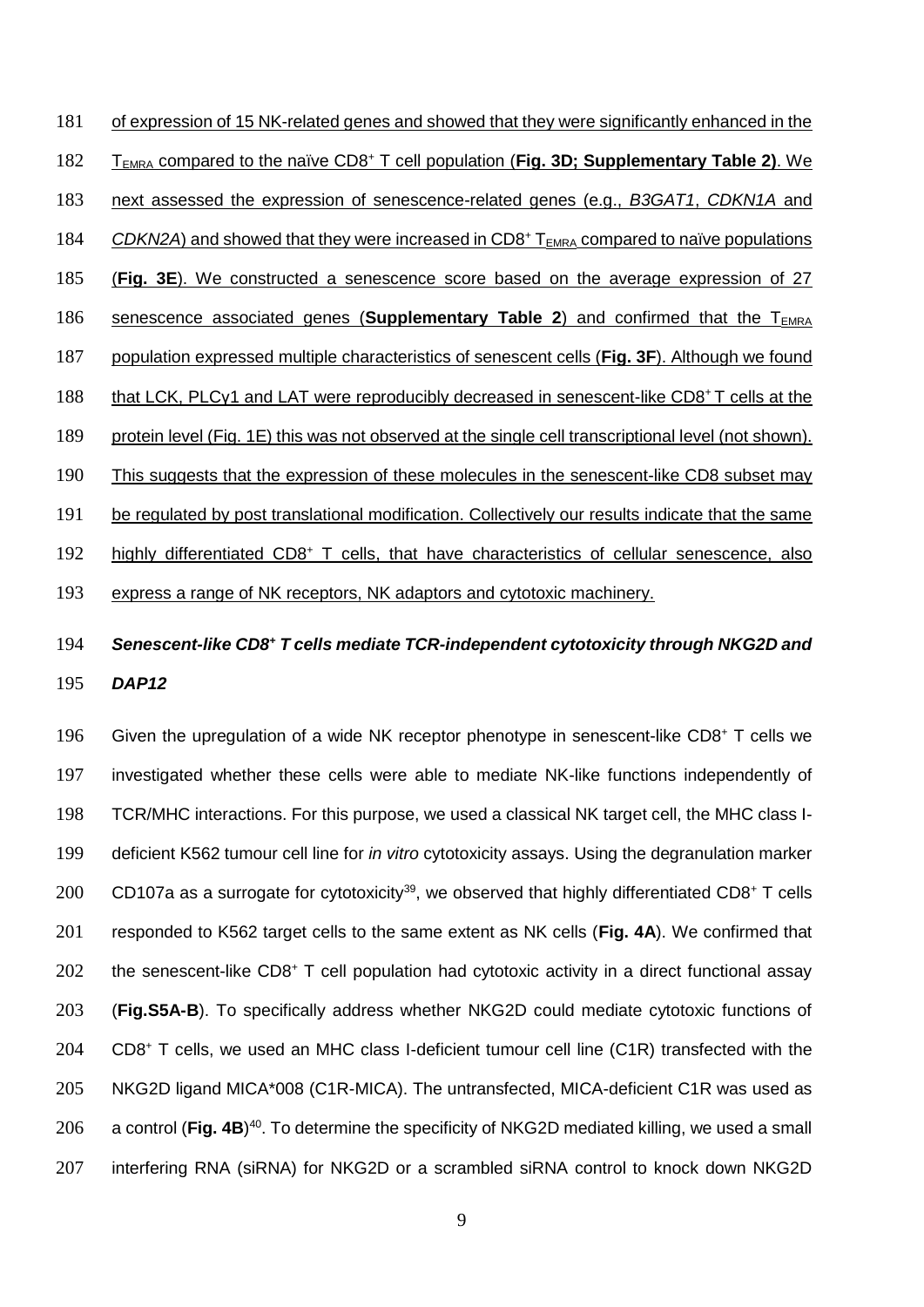208 expression in CD28<sup>-</sup> CD8<sup>+</sup> T cells (Fig. 4C). siCtrl and siNKG2D CD8<sup>+</sup> T cells were then co- cultured with C1R or C1R-MICA target cells for 6 hours. siCtrl transfected T cells showed increased degranulation when cultured with C1R-MICA as compared to control C1R cells (**Fig. 4D**). However, this cytotoxicity towards C1R-MICA was significantly inhibited in siNKG2D 212 transfected CD8<sup>+</sup> T cells (Fig. 4D). Collectively, these findings indicate that CD8<sup>+</sup> T cells upregulate and utilise NKG2D to kill tumour cells lacking MHC class I and expressing NKG2D ligands. Therefore, these cells may have a functional role in immune surveillance by using TCR-independent, NK-like recognition mechanisms.

216 Although NKG2D is expressed across all subsets of  $CD8<sup>+</sup>$  T cells, the acquisition of NKR 217 dependent cytotoxic functions only occurs in the highly differentiated populations (**Fig. 4A**). 218 Expression of NKG2D on the cell surface requires its association with adaptor proteins to 219 stabilise the immunoreceptor complex and provide it with signalling activity<sup>41</sup>. NKG2D is known 220 to associate with two adaptor molecules, DAP10 and DAP12. The former contains an YxxM-221 motif which activates PI3K signalling<sup>42,43</sup>. DAP12, however, has an ITAM-motif that can recruit 222 and activate ZAP70/Syk protein kinases directly triggering cytokine release and cytotoxicity<sup>44-</sup> 46 . In human CD8<sup>+</sup> 223 T cells, NKG2D is predominantly associated with DAP10 (**Fig. S5C**)  $224$  allowing it to act as a TCR co-stimulatory signal<sup>7</sup>, whereas its association with DAP12 is less 225 well understood. Our transcriptomic data showed that the transcript for DAP12 (*Tyrobp*) was 226 strongly induced in senescent-like CD8<sup>+</sup> T cells while DAP10 expression was relatively 227 unchanged (**Fig. 1A, Fig 3C and Table 1**). Increased DAP12 expression was observed in 228 highly differentiated CD27<sup>-</sup>CD28<sup>-</sup>CD8<sup>+</sup> T cells by Western Blot analysis (Fig. 4E) and by 229 intracellular flow cytometry (**Fig. 4F**). We therefore hypothesised that NK killing activity in 230 senescent-like CD8<sup>+</sup> T cells was mediated by NKG2D stimulation in association with DAP12. 231 To investigate this further we immunoprecipitated NKG2D from freshly isolated CD8+CD28+ 232 or CD8<sup>+</sup>CD28<sup>-</sup> T cell subsets. DAP12 was found in the CD28<sup>-</sup> population only, confirming the 233 association of DAP12 with NKG2D in highly differentiated CD8<sup>+</sup> T cells (Fig. 4G).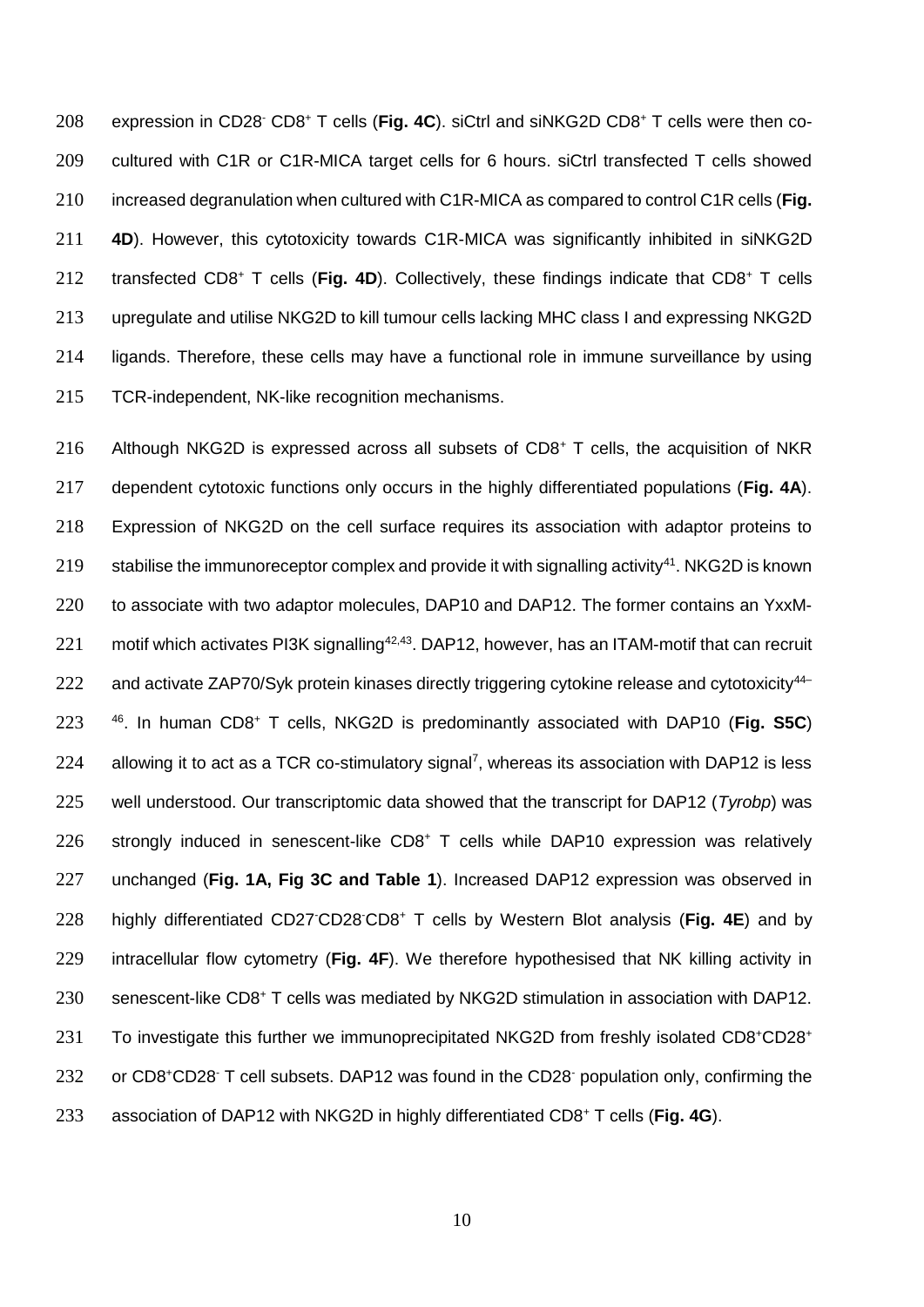We next investigated whether NKG2D ligation induced the phosphorylation of ZAP70/Syk in 235 highly differentiated CD8<sup>+</sup> T cells (Fig. 4H). As expected, CD3 ligation induced ZAP70/Syk 236 phosphorylation, but NKG2D stimulation had a greater effect. Thus, senescent-like  $CD8<sup>+</sup> T$  cells can be activated through stimulation of both the TCR and NKG2D but show an increased propensity to respond to the latter. This was further highlighted by the fact that NKG2D ligation 239 alone was sufficient to induce IFN-y secretion and granzyme B expression in senescent-like 240 (CD27<sup>-</sup>CD28<sup>-</sup>) CD8<sup>+</sup> T cells (Fig. 4I). Finally, we repeated cytotoxic assays with C1R-MICA or 241 the C1R control cell lines, using CD28<sup>-</sup>CD8<sup>+</sup> T cells transfected with siRNA to DAP12. 242 Silencing of DAP12 significantly impaired the cytolytic degranulation of CD8<sup>+</sup> T cells towards C1R-MICA as compared to the scrambled siRNA control (**Fig. 4J**). Together these observations indicate that in senescent-like CD8<sup>+</sup> T cells, DAP12 expression is upregulated strongly and is necessary and sufficient to convert NKG2D into a direct stimulatory receptor. 246 Although NKG2D is constitutively expressed on all subsets of  $CDB<sup>+</sup> T$  cells, the absence of DAP12 in less differentiated cells explains why NKG2D ligation is insufficient to induce cytokine secretion and degranulation in these subsets. DAP12 has been shown to couple with different activating receptors in addition to NKG2D in NK cells, including activating KIRs 250 (KIR2DS), NKp44 and NKG2C<sup>48</sup> that are also overexpressed in senescent-like CD8<sup>+</sup> T cells (**Fig. 1B-D, 3C-D**). Therefore, DAP12 expression may confer (in part) multiple NK-like 252 functions to senescent-like CD8+ T cells.

# *Senescent-like CD8<sup>+</sup> T cells express elevated levels of sestrins that impair proximal TCR signalling and modulate the expression of NK cell adaptors*

 We investigated whether the reduced expression of components of the CD3/TCR complex 256 (Fig. 1C, 1E) compromised the efficiency of proximal TCR signaling in senescent-like CD8<sup>+</sup> T cells. We previously showed that these cells have reduced proliferative activity after TCR stimulation<sup>5,7</sup>. Indeed, we observed impairment in phosphorylation of CD3 $\zeta$  after anti-CD3 activation as shown by phospho-flow cytometry (**Fig. 5A**). Although the expression of total Zap70 was increased (**Fig. 1E**), its phosphorylation following anti-CD3 activation was impaired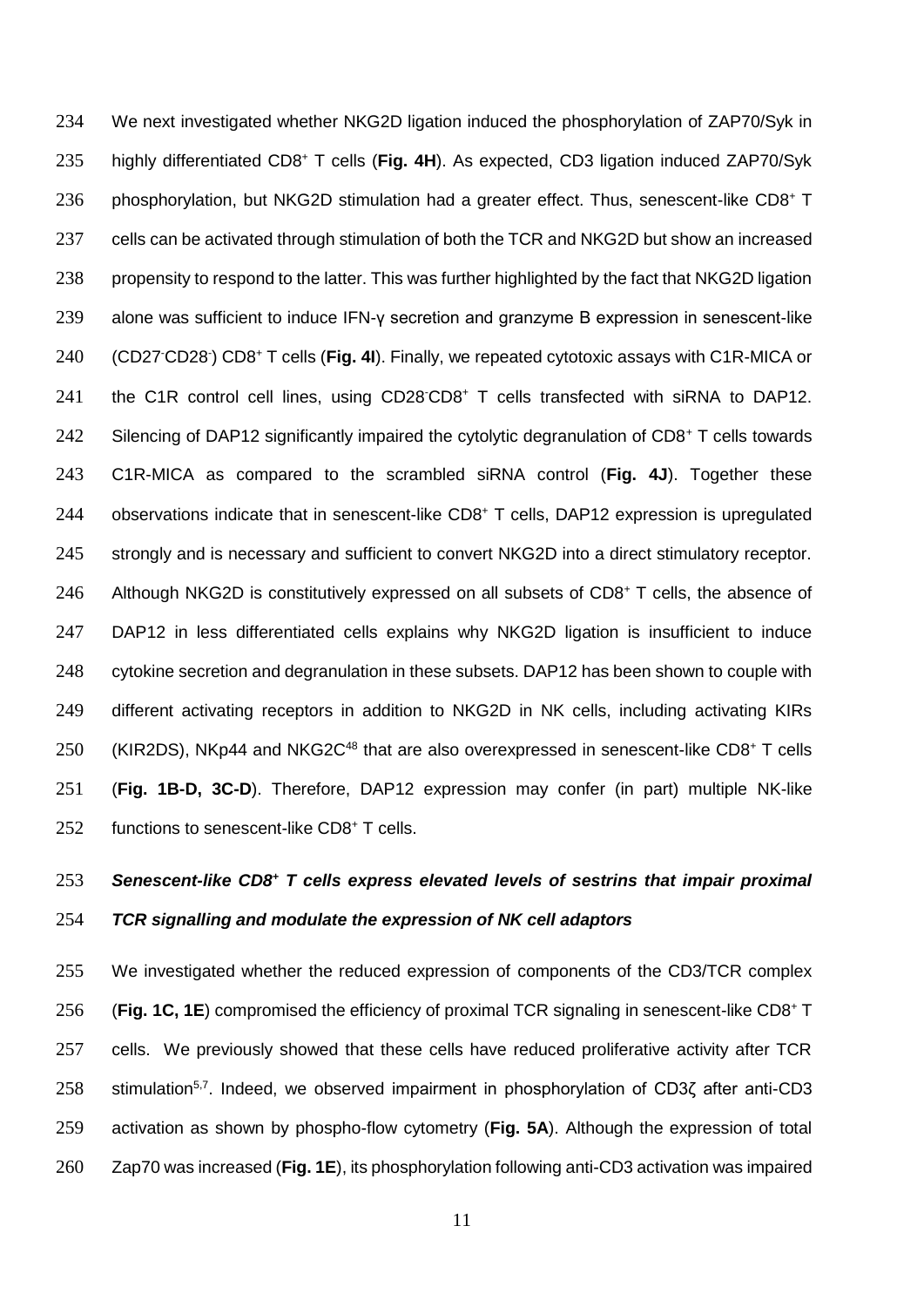261 in CD28<sup>-</sup>CD27<sup>-</sup> relative to CD28<sup>+</sup>CD27<sup>+</sup> CD8<sup>+</sup> T cells (Fig. 5B). According to the canonical 262 model of TCR signaling, activation of LCK is one of the first events to occur after TCR ligation, leading to the recruitment and phosphorylation of CD3ζ, Zap70 and the assembly of the LAT 264 signalosome<sup>49</sup>. The observation that highly differentiated/senescent-like CD8<sup>+</sup> T cells have significantly reduced LCK expression (**Fig. 1E**) may explain the impaired phosphorylation of CD3ζ after TCR activation. However, the conserved expression of total ZAP70 suggests that this Syk-family tyrosine kinase may be important for the activation of alternative (TCR-independent) pathways in highly differentiated CD8<sup>+</sup> T cells.

 It was demonstrated recently that the sestrins, a family of stress-sensing proteins, induce senescent characteristics in CD4+ T cell by forming a TCR-inhibitory complex with AMP kinase 271 (AMPK) and the MAP kinases<sup>9</sup>. We investigated if highly differentiated CD8<sup>+</sup> T cells similarly expressed sestrins and whether these molecules were pivotal in the expression of either NKR 273 or TCR expression by senescent-like CD8<sup>+</sup> T cells. We found that CD27<sup>-</sup>CD28<sup>-</sup>CD8<sup>+</sup> T cells exhibited increased sestrin 1 and 2 expression by flow cytometry (**Fig. 5C-D**) and by western 275 blot (**Fig. 5E**). In fact, sestrin 2 is upregulated in total CD8<sup>+</sup> T cells in people over 65 years of 276 age (**Fig. S5D**). In addition, senescent-like CD8<sup>+</sup> T cells, much like their CD4<sup>+</sup> counterparts<sup>9</sup>, had increased levels of an activated MAP kinase, Jnk (**Fig. 5E**). In immunoprecipitation experiments we found that DAP12, sestrin 2 and Jnk were associated with NKG2D (**Fig. 6A**). Furthermore, imaging cytometry confirmed that sestrin 2, DAP12 and phospho-Jnk co-localise 280 in senescent-like, but not naïve, CD8<sup>+</sup> T cells (Fig. 6B-D). This together with our previous 281 observations<sup>9</sup> strongly suggest that sestrin 2 is associated with the formation of the functional NKG2D/DAP12/Jnk complex in these cells.

 We next investigated whether the sestrins were directly involved in regulating the expression 284 of NKG2D in senescent-like human CD8<sup>+</sup>T cells. We transduced isolated human CD28<sup>-</sup>CD8<sup>+</sup> T cells with lentiviral vectors containing inhibitory shRNA against sestrin 1,2 and 3 (**Fig. 6D**). We found that this significantly reduced NKG2D expression (**Fig. 6E**) indicating the direct involvement of sestrins in NKG2D expression in these cells. Blocking Jnk either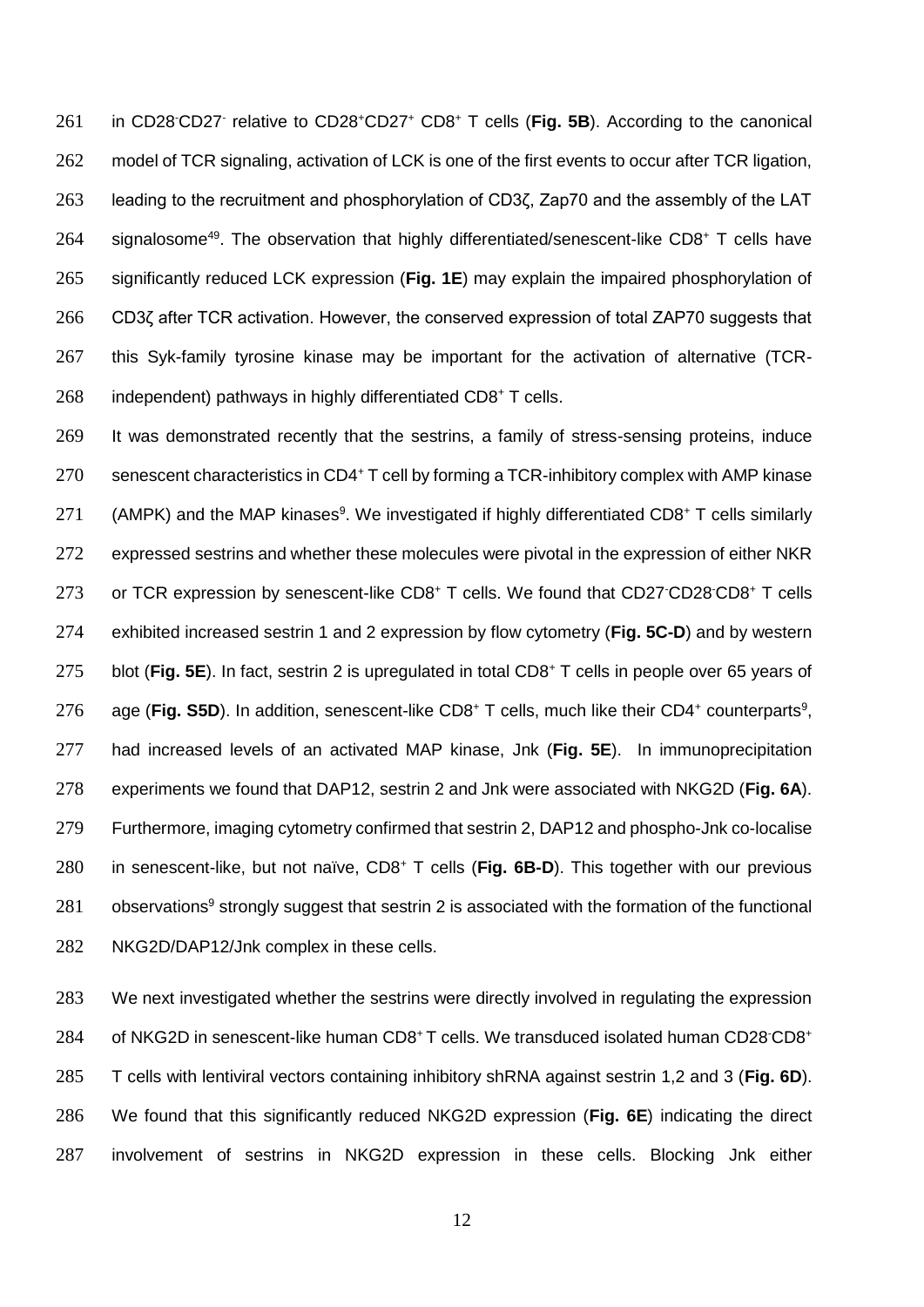pharmacologically, or using siRNA (not shown), yielded similar results to sestrin inhibition by knocking down NKG2D (Fig. 6F). Indeed, Jnk blockade increased the frequency of CD28+ cells and restored TCR-mediated signalling as detected by CD3-activated Lck phosphorylation, indicating a reconstitution of T cell related function at the expense of NK 292 related activity (Fig. 6F). Together with our previous studies<sup>9</sup> this indicates that sestrins may act through Jnk to induce NKG2D expression in senescent-like CD8+ T cells.

# *Yellow fever virus (YFV) vaccination induces upregulation of NKR by YFV-specific CD8<sup>+</sup> T cells*

297 We questioned if the upregulation of NKRs by CD8<sup>+</sup> T cells occurred exclusively as a result of cellular senescence or if these receptors were expressed at earlier stages of an immune response and maintained as cells differentiated towards senescence in response to antigenic stimulation *in vivo*. To this end, we mined existing, publicly available gene expression data 301 generated by Akondy *et al.* using a cohort of individuals vaccinated against yellow fever<sup>50</sup>. 302 Effector CD8+ T cells, defined as YFV-tetramer+ cells 14 days post-vaccine, and memory CD8+ 303 T cells (YFV-tetramer<sup>+</sup> 4-13 years post-vaccine) were compared to naïve (tetramer) cells by RNA-seq. Cytotoxic mediators such as FasL, Perforin (*Prf1*) and granzymes (*GzmA, GzmB*) were highly expressed in effector and memory compared to naïve CD8 T cells. Additionally, there was a significant upregulation of multiple NK receptors on antigen-specific CD8+ T cells, including many of the KIRs, CD16, CD57 and NKG2A, as well as chemokine receptors (*S1pr5, Cmklr1 and Cx3cr1*) and NK adaptor proteins such as DAP12 (*Tyrobp*) (**Fig. S6**). Interestingly, 309 the upregulation of these molecules occurred on YFV specific CD8<sup>+</sup> T cells during the effector 310 phase of the response and is maintained on these cells in the long-term memory phase. YFV-311 specific memory CD8<sup>+</sup> T cells lacked markers of senescence like CD57, expressed CD27 and CD28 and were polyfunctional. Most importantly, unlike the  $T_{EMRA}$  subset, they exhibited excellent proliferative potential *in vitro* suggesting that they were not terminally differentiated<sup>51</sup>.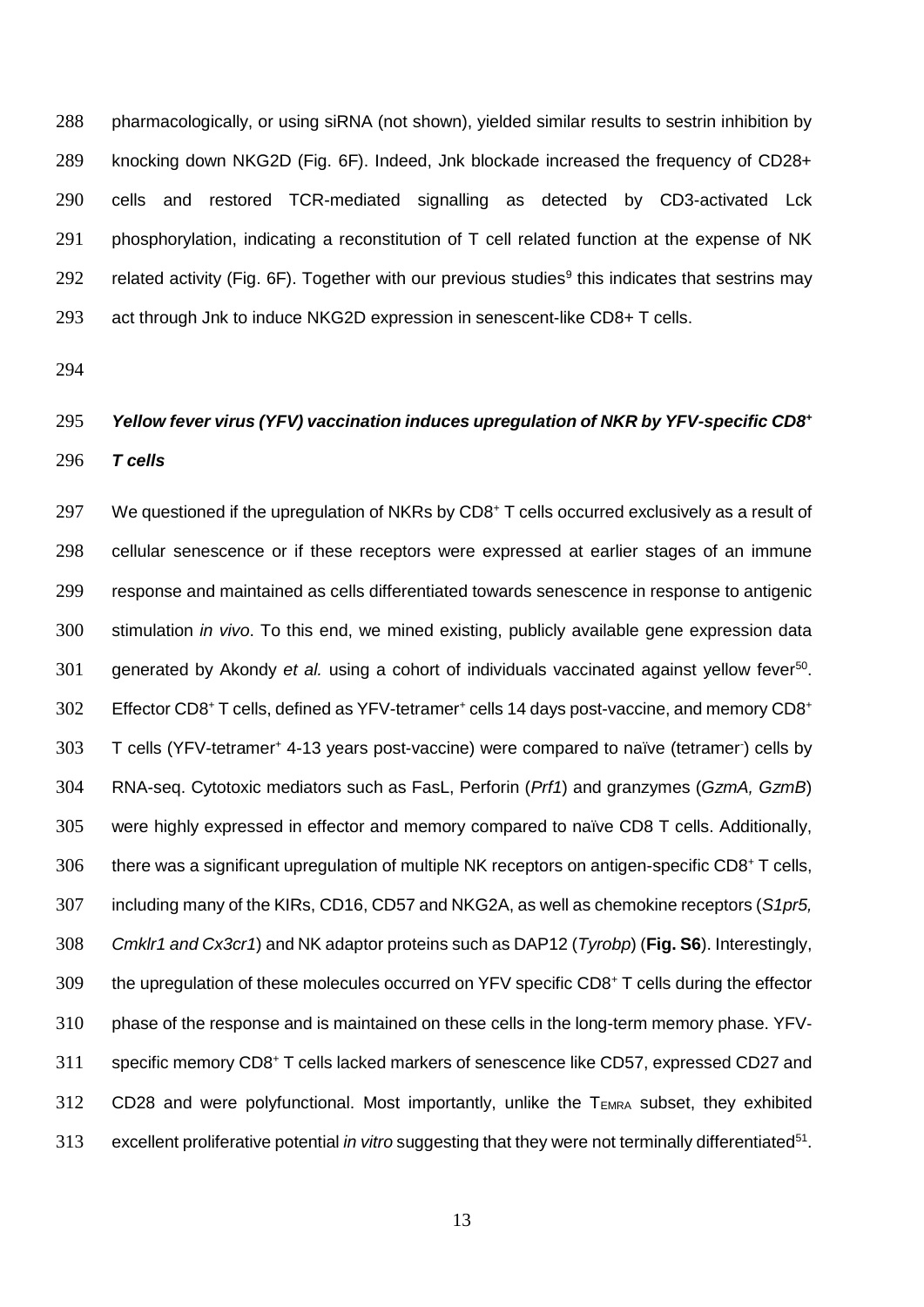314 This indicates that NKR expression on CD8<sup>+</sup> T cells is not only limited to senescent populations 315 but is also a feature of antigen-experienced T cells. YFV-specific effector and memory CD8<sup>+</sup> 316 T cell cells did show some downregulation of the TCR signalosome (**Fig. S6**) but this was not as profound as observed in highly differentiated CD8<sup>+</sup> 317 T cells (**Fig. 1E**). Of note, Sestrin 2 was 318 upregulated in the YFV specific CD8<sup>+</sup> T cells during both the effector and memory phases of 319 the response (**Fig. S6**).

320

# *Sestrins regulate NK function of CD8<sup>+</sup>* 321 *T cells in vivo*

322 We next investigated if sestrins directly regulated the expression of NKR expression by CD8+ 323 T cells *in vivo*. We previously showed that sestrins regulate decreased CD4<sup>+</sup> T cell function 324 identically in both aged mice and humans<sup>9</sup>. We investigated young wild type (Y WT,  $\sim$ 6 weeks), 325 old wild type (O WT;  $\sim$  18 months), old sestrin 1 knockout mice (O Sesn1<sup>-/-</sup>;  $\sim$  18 months) and 326 old sestrin 2 knockout mice (O Sesn2 $\div$ ; ~18 months). Since NKR were induced on specific 327 CD8<sup>+</sup> T cells after activation (see above) we vaccinated these groups of mice against 328 methylated BSA (mBSA) and subsequently re-challenged them to induce a delayed-type 329 hypersensitivity response in the footpad as an index of successful immune induction (**Fig.**  330 **S7A**). All groups of mice mounted a DTH response to mBSA re-challenge, however the DTH 331 response in the old groups reached a higher peak of swelling compared to young WT mice 332 (**Fig. S7B**). The response resolved more slowly in old compared to young WT mice, while 333 Sesn knockout mice resolved better than their old WT counterparts (**Fig. S7B-C**). Spleen 334 weights post-challenge were equivalent in all groups (**Fig. S7D).**

335 Following the DTH response there were no changes in the proportions of splenic NK cells, iNKT cells, CD4<sup>+</sup>and CD8<sup>+</sup> 336 T cells between any of the old and young groups (**Fig. 7A-B**). We 337 did however note that, compared to Y WT mice, effector (CD44+CD62L) cells expanded while 338 naïve (CD44 CD62L<sup>+</sup>) CD8<sup>+</sup> T cells were decreased in O WT mice, but not in the Sesn1<sup>-/-</sup> and 339 Sesn2<sup>-/-</sup> animals (Fig. S7E-F).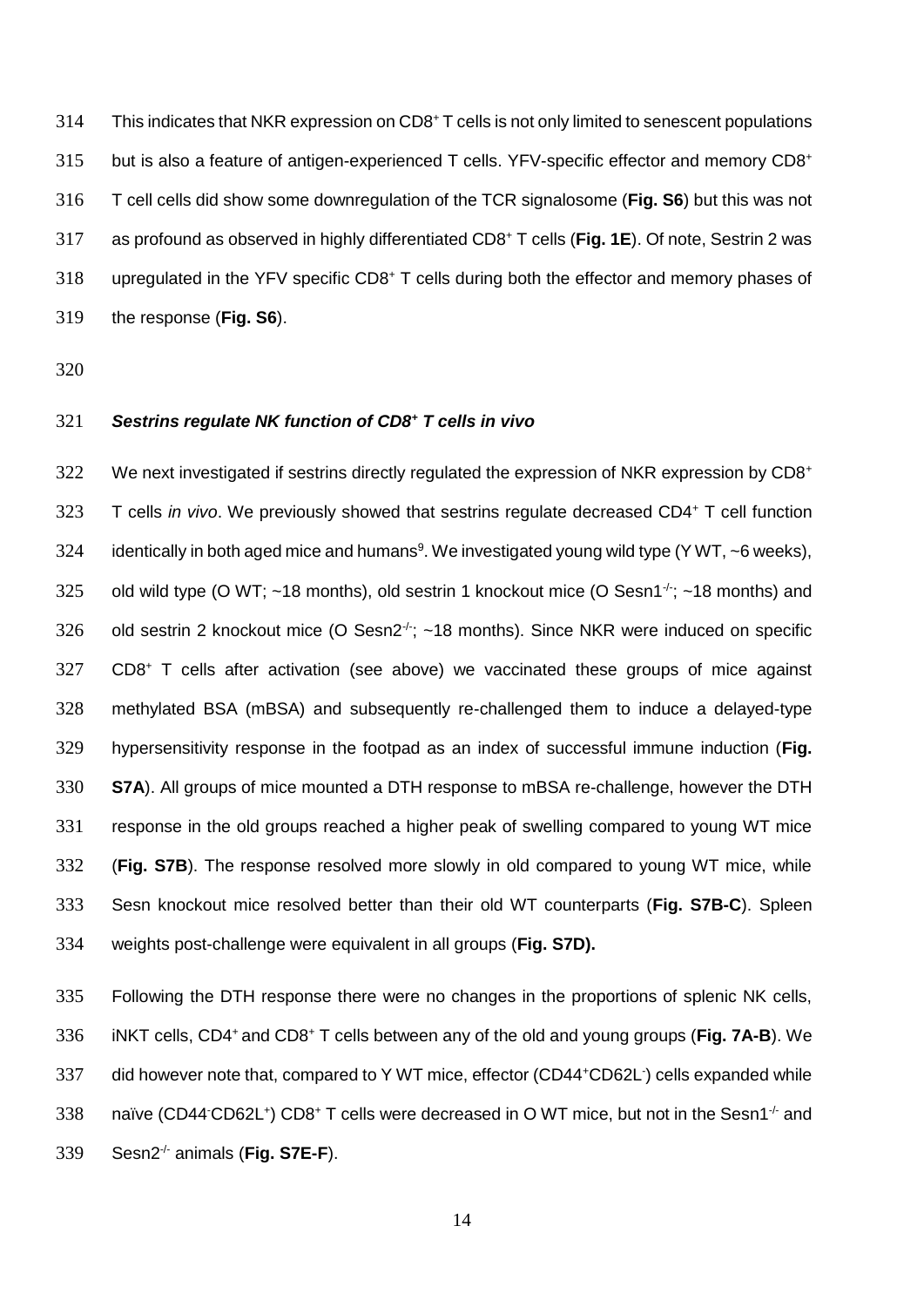We observed that expression of NKG2D, DAP12 as well as NKG2A/C/E and Ly49 were significantly higher on CD8<sup>+</sup> T cells from old compared to young mice (**Fig. 7C-D, G-H, S8**). However, the absence of sestrin 1 or 2 in old mice prevented the age-induced upregulation of these NK receptors (**Fig. 7C, S8**). This suggests that these receptors are modulated by the sestrins. Importantly, sestrin deficiency did not alter NKG2D (and NKG2A/C/E) expression in *bona fide* NK cells or iNKT cells in any group (**Fig. 7E-F**) indicating that sestrins uniquely 346 regulate NKR in CD8<sup>+</sup> T cells. Finally, we examined the effect of sestrin deficiency, and subsequent NKR deficiency, on *in vivo* killing of NK targets. To do this we challenged NK-348 depleted aged WT mice and NK-depleted aged Sesn1 $\cdot$ Sesn2 $\cdot$ Sesn3 $\cdot$  $\cdot$  mice with differentially 349 labelled Rae-1<sup>+</sup> and Rae-1<sup>-</sup> target cells, the former being targets for NKG2D-bearing cells as Rae-1 is the murine equivalent of MICA/B (**Fig. 7I**). Six hours post-injection, we retrieved more 351 Rae-1<sup>+</sup> target cells from the spleens of knockout mice compared to WT controls (Fig. 7J) and observed decreased specific killing of these targets in the knockouts (**Fig. 7K**). Together these data show that the sestrins regulate both NKG2D and DAP12 expression and thereby confer 354 NK-like function through NKG2D in highly differentiated/senescent-like CD27 CD28 CD8+ T cells *in vivo*.

#### **Discussion**

 The overall aim of this work was to understand how T cell related immunity is maintained during ageing despite the constraints imposed on the immune system by thymic involution and the development of replicative senescence in cells that undergo repeated episodes of stimulation throughout life. We provide phenotypic, functional and mechanistic data to support the hypothesis that as CD8<sup>+</sup> T cells differentiate towards an end stage, they undergo a sestrin- dependent shift towards NK-like functionality. We propose that these cells undergo a defined reprogramming to be able to utilise machinery required to recognise and respond to NK targets while at the same time losing their TCR-dependent potential for activation. This would prevent the loss of these cells through replicative senescence driven by lifelong antigenic re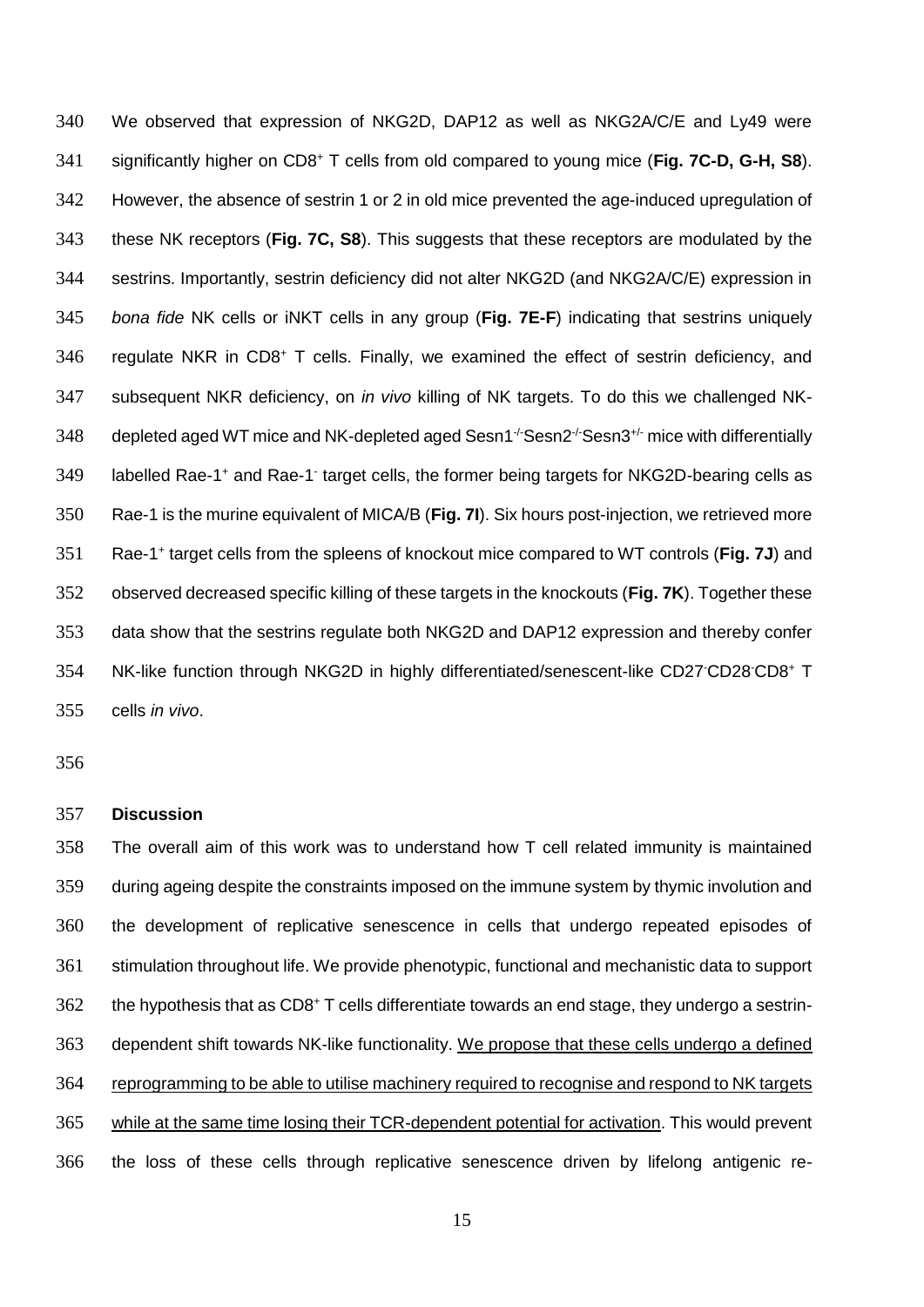stimulation while repurposing them to exhibit broad NK activity. This is particularly relevant for T cells that are specific for persistent pathogens such as cytomegalovirus (CMV) and Epstein- Barr Virus (EBV)<sup>52–54</sup>. Our data suggest that long term immunity against these viruses during ageing may be maintained in part by specific T cells that have NK-like function and is antigen independent. The key finding here is that this process is regulated by the sestrins.

 T cell expansion after activation takes time before reaching sufficient numbers for optimal immunity. During this expansion, the host is vulnerable to infections that spread rapidly and/or cause severe pathology and this is prevented in part by NK cells that lyse infected target cells and secrete cytokines without prior activation. NK cell numbers generally increase during 376 ageing with a shift from an undifferentiated CD56bright to a differentiated CD56<sup>dim</sup> phenotype. However, these cells have reduced cytotoxicity and a decreased capacity to secrete cytokines such as IFN-γ, MIP-1α and IL-8. This may lead to decreased immune protection, especially during the early stages of infection in older subjects. The development of NK activity by highly differentiated/senescent-like T cells that accumulate during ageing may compensate in part for the age-associated decrease in NK function.

Senescent-like T cells in both CD4<sup>+</sup> and CD8<sup>+</sup> compartments concomitantly decrease their expression of key components of the TCR signalosome including LCK, ZAP70 and PLCγ1. We showed previously that the inhibition of sestrins enhances the expression of TCR signalling molecules suggesting that they are a pivotal switch that regulates TCR vs NKR related function in senescent-like T cells. While long term sestrin blockade may be dangerous as it would enhance the proliferation of senescent-like T cells that harbour DNA damage, temporary sestrin blockade could be exploited to increase antigen specific T cell numbers to boost vaccine responsiveness during ageing as suggested previously<sup>9</sup>. This raises the question of when sestrins and NKR expression occurs on T cells after vaccination. Data relating to this was provided by an important series of studies where gene expression was 392 investigated in yellow fever virus specific CD8<sup>+</sup> T cells after vaccination of previously non-393 immunized individuals $50,51$ . It was found that both NKR and sestrin expression were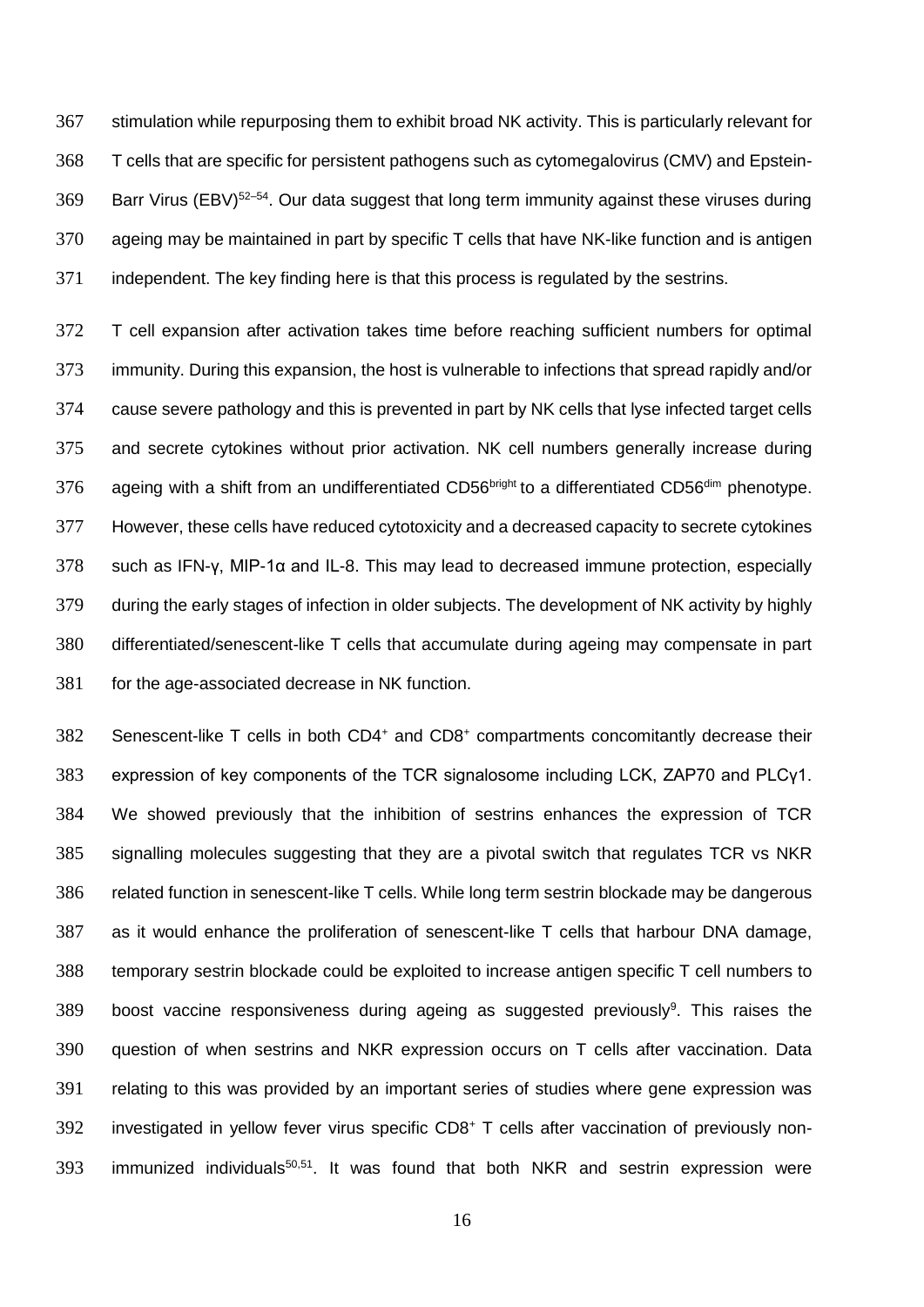upregulated in the effector phase of the response (weeks) and maintained in the memory cells (years; see **Fig. S6**).

 Other studies support the notion that altered TCR signalling pathways may predispose cells 397 to develop unconventional functions that are not restricted to the TCR/MHC interaction<sup>55-57</sup>. Furthermore, it has been suggested that the suppression of TCR signalling with acquired 399 responsiveness to innate stimuli is a characteristic that defines innate-like cells<sup>58</sup>. Our observations suggest that senescent-like CD8<sup>+</sup> T cells should be included as part of the innate 401 lymphoid cell family albeit a population that retains the ability to transition between innate and 402 TCR dependent functions that is regulated by the sestrins. Like in CD4<sup>+</sup> T cells, it does involve Jnk MAPK $6$ . It must be said that, over and above an increase in NK mediators and overlap between sestrins and the NKG2D/DAP12 complex, the exact mechanism by which sestrins orchestrate the TCR to NKR switch is unclear. While the investigation of sestrin deficient animals showed that these molecules do not regulate NKR expression by *bona fide* NK cells or iNKT cells, these studies should be extended to other cell types including γδT cell populations.

 These findings raise questions about the biological significance of such changes and the possible advantage of generating T cells with NK-like characteristics. The acquisition of NKRs by CD8<sup>+</sup> T cells may be an adaptation to broaden their capacity for immune surveillance by 412 utilising different recognition systems which would compensate for the decreased output of 413 naïve T cells during ageing<sup>35</sup>. In addition to their capacity to recognise and kill in an MHC- dependent manner, albeit to a lesser extent due to the downregulation of the TCR signalosome, the ability to kill MHCI-deficient and NKG2D-ligand bearing cells may be important for immune surveillance of transformed, stressed, and senescent cells<sup>16,17</sup>. Given the propensity to develop an increased burden of tumours and infections with age, the 418 expansion of these NK-like CD8<sup>+</sup> T cells would be an advantageous adaptation and it has been recently suggested that the accumulation of these cells is a predictor of successful ageing<sup>10</sup>. It has been shown that senescent cells (non-lymphoid and lymphoid) are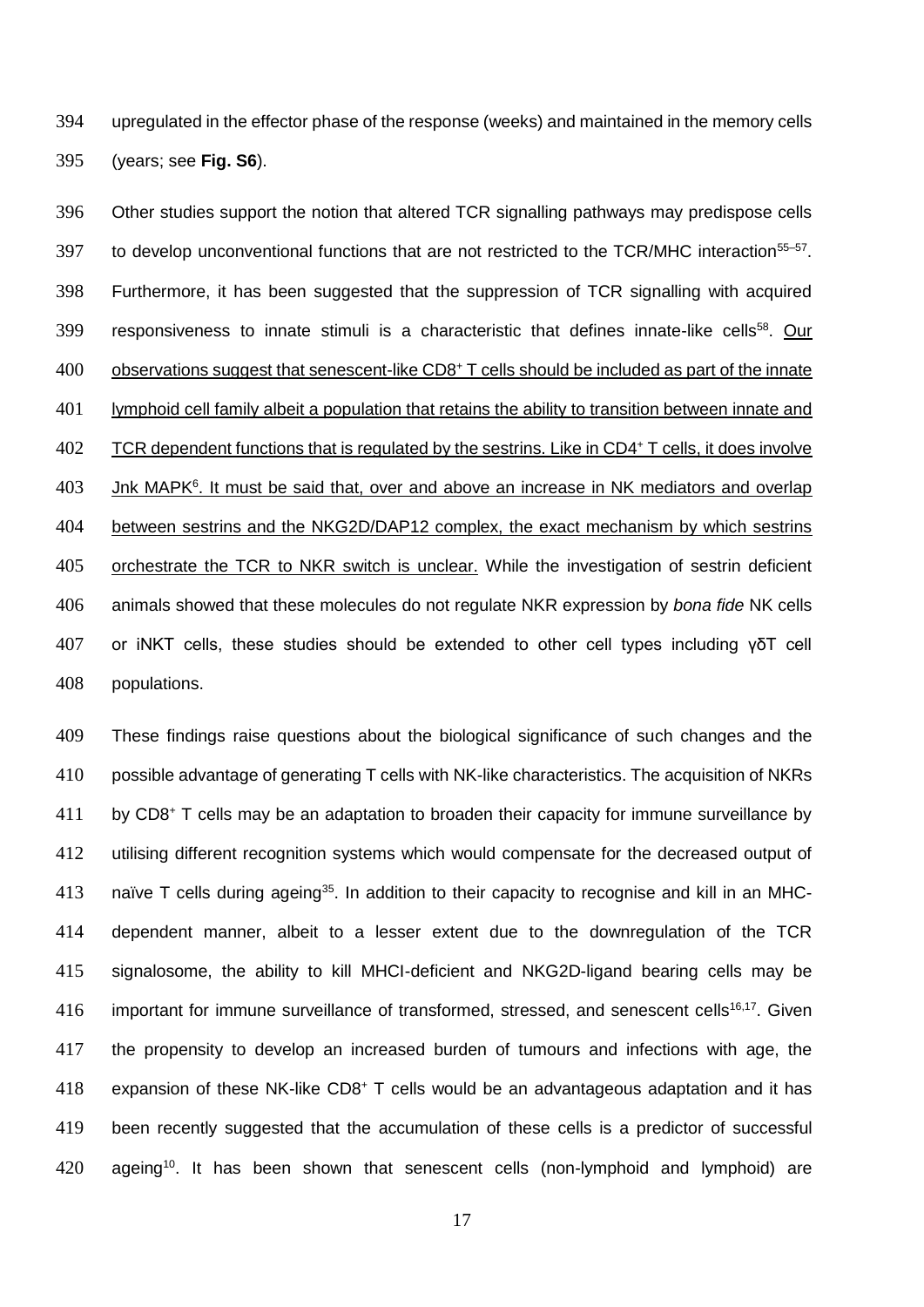421 inflammatory and increase in many organs during ageing<sup>59,60</sup>. Furthermore, their removal 422 enhances organ function and retards age-related functional decline<sup>60,61</sup>. It was shown recently 423 that senescent cells can be recognized and killed by NK cells<sup>16,63</sup>. Furthermore, NKR 424 expressing CD8<sup>+</sup> T cells can also kill senescent fibroblasts<sup>15</sup>. Therefore, a novel role for NKR 425 on senescent T cells may be in the surveillance and killing of senescent tissue cells. This  $426$  would identify a co-evolving system where senescent CD8<sup>+</sup> T cells are able to recognize and 427 kill different senescent cell types in different tissues during ageing.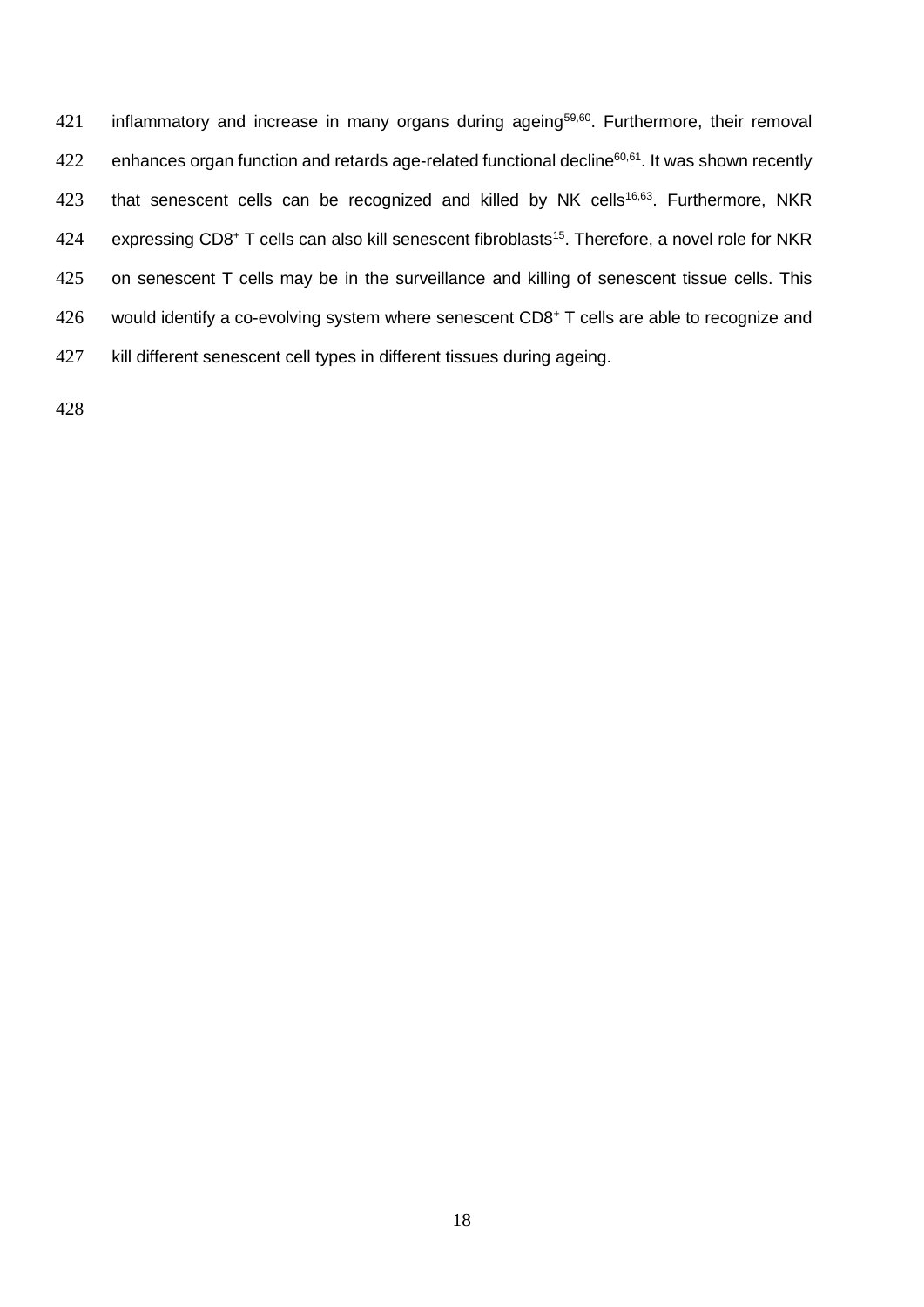#### 429 **Figure legends**

#### **430 Fig. 1: Transcriptional signature of human senescent-like CD8<sup>+</sup> T cells.**

431 **A)** High purity CD8<sup>+</sup> T cells were isolated from PBMCs of 6 healthy donors and sorted by 432 Fluorescence Activated Cell Sorting (FACS) into naïve (CD27+CD45RA+), central memory 433 (CD27+CD45RA), effector memory (CD27· CD45RA) and terminally differentiated/senescent-434 like (CD27 CD45RA<sup>+</sup>) CD8<sup>+</sup> T cells. Numbers in gates represent percentages of cells in each 435 subset from a representative donor. **B)** Gene expression was analysed using Affymetrix U133 436 plus 2 microarrays. Heat map comparing the expression of selected genes of interest between naïve (CD27+CD45RA+) 437 naïve (CD27<sup>+</sup>CD45RA<sup>+</sup>) and highly differentiated/senescent-like CD8<sup>+</sup> T cells (CD45RA<sup>+</sup>CD27- 438 ) showing downregulated (in yellow) and upregulated genes (in blue). **C)** The 439 relative fold-change ( $log_{10}$ ) of differentially expressed genes of interest in CD8<sup>+</sup> T cell subsets 440 compared to naïve CD8<sup>+</sup> T cells. The list of genes of interest is shown in Table 1 and the 441 complete list of differentially expressed genes from the whole-transcriptome analysis (≥2-fold 442 change, p<0.05, FDR<0.05%) is available in **Table S1**. **D)** The expression of NK cell receptors 443 (NKR) on CD8<sup>+</sup> T cells was assessed by flow cytometry on PBMCs from 22 healthy donors  $444$  (median age = 52, range 25-83). Total CD8<sup>+</sup> T cells were stratified into four subsets according 145 to CD27/CD45RA expression as shown in Fig. S1A. **E)** Human CD8<sup>+</sup> T cells were freshly 446 isolated from PBMCs using magnetic activated cell sorting according to CD27 and CD28 447 expression into CD27+CD28+, CD27+28- and CD27-28- as shown in Fig. S1B Representative 448 immunoblot of the proximal TCR components LCK, PLCγ1, LAT and Zap70. Summary data 449 (n=4) of LCK, Zap70, PLCγ1 and LAT expression normalized to the loading control (GAPDH) 450 and presented relative to the basal expression in CD27+28+ cells set as 1. **D)** Two-way 451 ANOVA with Dunnett's post-test correction and **E)** one-way ANOVA with Tukey's correction 452 (\**p* < 0.05, \*\**p* < 0.01, \*\*\**p* < 0.001, \*\*\*\**p* < 0.0001).

# 453 **Fig. 2: Single cell RNA-seq (scRNA-seq) shows distinct phenotypic differences between naïve and TEMRA CD8<sup>+</sup>** 454 **T cells**

455 **A)** Overview of the scRNA-seq processing pipeline. Raw data (n=82,061 sorted CD8<sup>+</sup> T cells) 456 from six healthy older adult donors (six IL7R<sup>+</sup> and six IL7R<sup>-</sup> CD8<sup>+</sup> T cell samples) were first 457 cleaned from the multiplets, using Scrublet<sup>36</sup>, then merged, resulting in a dataset containing 458 62,343 cells. After batch correction using BBKNN $^{37}$ , the Scanpy<sup>66</sup> -based pipeline was ran 459 (see Methods section). **B)** UMAP plot representing the putative identity of each cluster. Each 460 colour represents a cluster. C) UMAP plot representing IL7R<sup>+</sup> (in green) and IL7R<sup>-</sup> (in purple) CD8<sup>+</sup> 461 T cells groups. **D)** UMAP plots representing expression values of selected genes. Other 462 aliases or CD numbers of some genes are shown in brackets.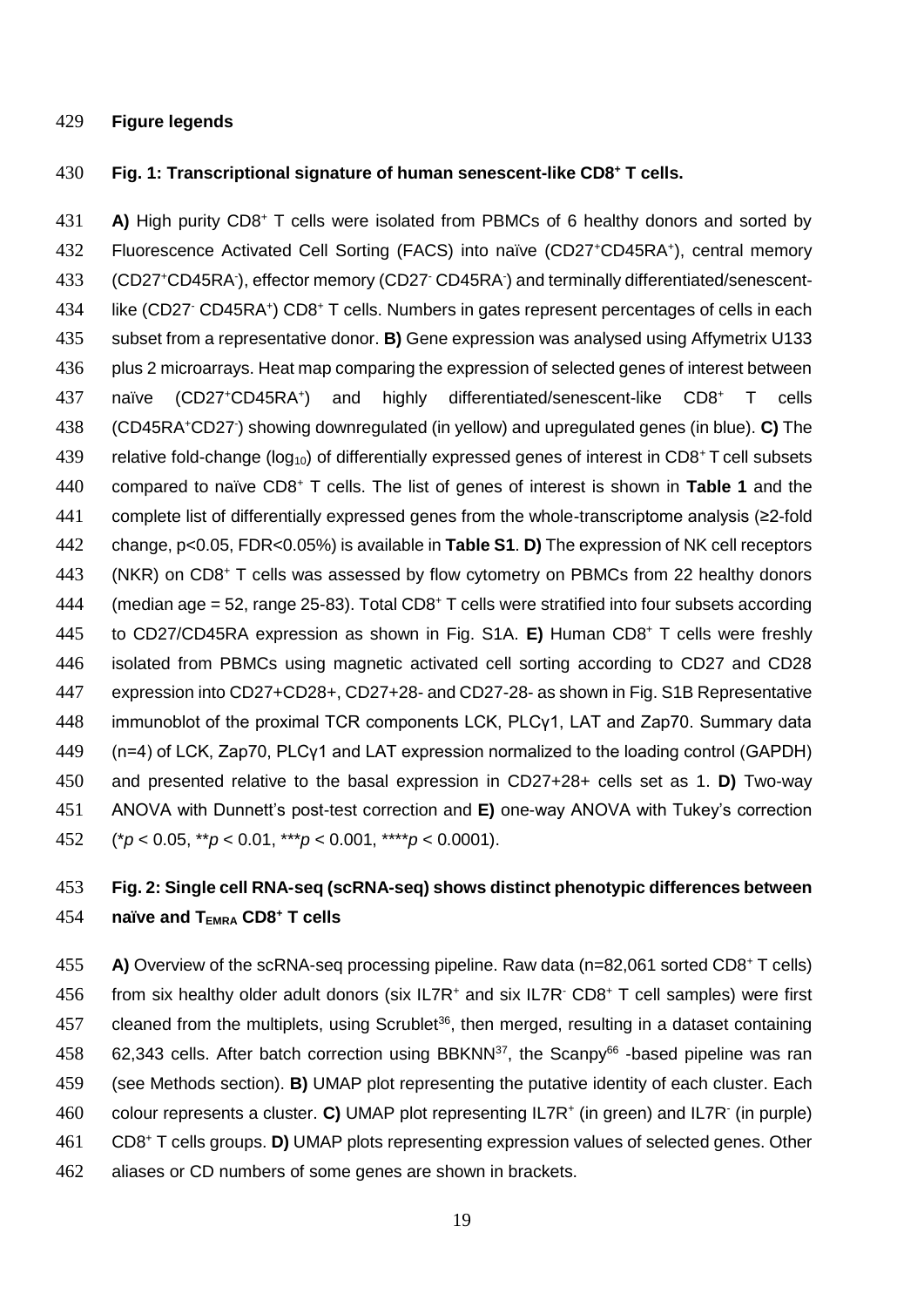# **Fig. 3: The cellular distribution of NK and senescence markers within naïve and Temra compartments**

**A)** Highlighted clusters were considered as naïve (C0, C4 and C8) and T<sub>EMRA</sub> (C1, C2 and C6) compartments. **B)** A second round of clustering on the selected clusters (n = 39,634) was performed. UMAP plots representing the expression values of **C)** NK and **E)** senescence- associated genes are shown. Other aliases or CD numbers of some genes are shown in brackets. **D)** NK and **F)** senescence scores were calculated based on the average normalized expression of each gene across naïve and  $T_{EMRA}$  compartments (gene lists in Supplementary Table 2).

# **Fig. 4: NKG2D associates with DAP12 in senescent-like CD8<sup>+</sup> T cells endowing them with innate-like functions.**

474 **A)** High purity human CD8<sup>+</sup> T cell subsets defined by the expression of CD27/CD28 were 475 freshly isolated from PBMCs by FACS ( $n = 5$ ) and cultured with K562 cells (E:T ratio 2:1) in a 6-hour incubation assay. The expression of CD107a, as a correlate of the cytotoxic activity, was assessed by flow cytometry on the indicated subsets of CD8+ T cells and on NK cells, as 478 positive controls. **B)** Representative FACS plot of the percentage of MICA/B<sup>+</sup> cells in C1R cells transduced with MICA\*008 (C1R-MICA) or the control cell line (C1R), lacking the expression 480 of MICA. **C)** Representative histogram of NKG2D expression on CD8<sup>+</sup> T cells after transfection with siRNA for NKG2D (black) or siRNA control (grey), determined 36 hours after transfection using flow cytometry. Numbers indicate MFI of NKG2D. **D)** Summary data (n = 4) of CD107a 483 expression on CD8<sup>+</sup> T cells transfected with siRNA NKG2D or control siRNA and cultured with C1R-MICA or C1R (E:T ratio 2:1) in a 6-hour incubation assay. *Ex vivo* expression of DAP12 on CD8<sup>+</sup> T cell subsets and NK cells as controls, determined by **E)** western blot (n = 5) and **F)**  486 flow cytometry  $(n = 12)$ . **G)** Whole-cell lysates from purified human CD8+CD28+ and CD8<sup>+</sup>CD28- T cells were immunoprecipitated with anti-NKG2D and blotted for DAP12. Detection of light chain IgG (IgGL) served as a loading control. Results are representative of 2 independent experiments. **H)** Phosphorylation of Zap70(Tyr319)/Syk(Tyr352) in freshly isolated CD27-28- CD8+ T cells after anti-CD3 (OKT3, 10 μg/mL) and anti-NKG2D (1D11, 5 491 µg/mL) stimulation. Numbers indicate the relative expression (normalized to GAPDH). Representative of 2 experiments. **I)** Granzyme B expression (left) and IFN-γ secretion (right) 493 after NKG2D ligation (n = 5). **J)** Human CD8<sup>+</sup> T cells, transfected with siRNA DAP12 or control siRNA were cultured with C1R-MICA\*008/ C1R cells and the expression of CD107a was 495 assessed by flow cytometry  $(n = 4)$ . Statistical significance determined with Kruskal-Wallis test in A) Friedman test with Dunn´s correction in F), two-way ANOVA with Bonferroni correction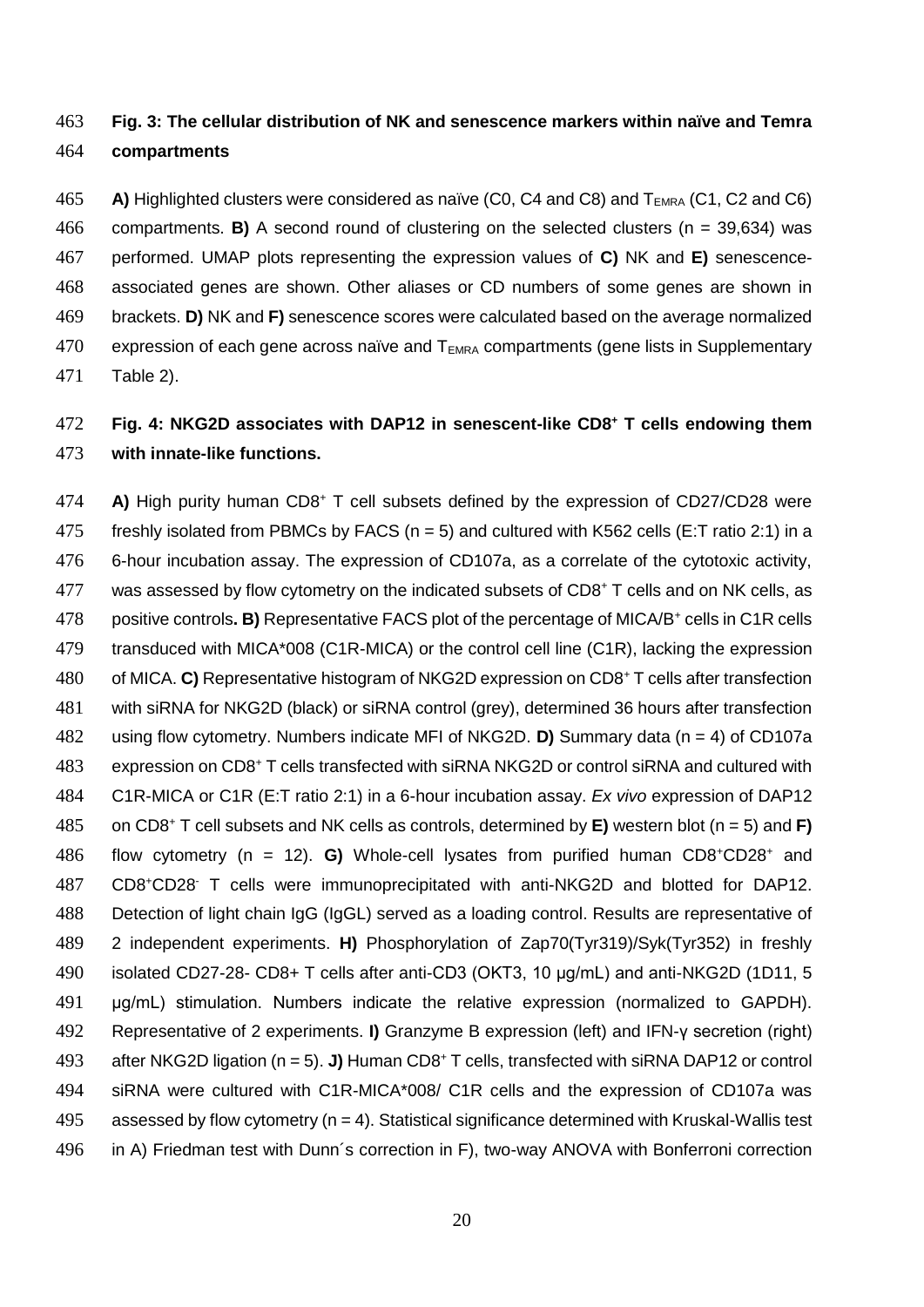in D) and J) and one-way ANOVA with Tukey's in I) (\**p* <0.05, \*\**p* <0.01, \*\*\**p* <0.001).

# **Fig. 5: Senescent-like CD8<sup>+</sup> T cells express elevated levels of sestrins and display impaired TCR signalling.**

 The efficiency of TCR proximal signaling was assessed in the 3 subsets using phospho-flow cytometry, after TCR crosslinking with anti-CD3 (OKT3, 10 μg/mL). Representative histograms and summary data (n = 8) of **A)** CD3ζ and **B)** Zap70/Syk phosphorylation are shown. Numbers represent the mean fluorescence intensity (MFI) for each subset. Light grey histograms represent unstimulated controls. Summary results presented as the MFI relative to that of CD27<sup>+</sup>CD28<sup>+</sup> T cells, set as 1. C) Sestrin 1 and D) Sestrin 2 expression in CD8<sup>+</sup> T cell subsets determined by flow cytometry (n = 10). **E)** A representative donor for the *ex vivo* 507 expression of Sestrin 2 and phospho-Jnk (T183/Y185) on CD8<sup>+</sup> T cell subsets, determined by western blot. Densitometry data from western blots for all donors is also shown (n *=* 3-4). Statistical significance determined with ANOVA with Friedman test and Dunn's post-test correction **A-B)**, repeated measures one-way ANOVA with Tukey's multiple comparisons test in **C-E)** (\**p <0.05*, \*\**p <0.01*, \*\*\**p <0.001, \*\*\*\*p <0.0001)*.

#### **Fig. 6: Sestrins regulate DAP12 and NKG2D expression in CD8<sup>+</sup> T cells.**

**A)** Whole-cell lysates from purified human CD8+CD28<sup>+</sup> and CD8+CD28<sup>-</sup>T cells were immunoprecipitated with anti-NKG2D and blotted for DAP12, Sesn2 and P-Jnk (T183/Y185). Detection of the IgG light chain (IgGL) in immunoprecipitate blots (IP) served as loading control. Results are representative of 2 independent experiments. **B)** Representative images of Sesn2 (AF488, green), DAP12 (PE, red) and P-Jnk (T183/Y185, AF647, yellow) single stain 518 controls as well as CD27<sup>+</sup>CD28<sup>+</sup> (DP) and CD27<sup>-</sup>CD28<sup>-</sup> (DN) CD8<sup>+</sup> T cells stained for both markers on the ImageStreamX Mk2. Nuclei are stained with DAPI (blue). Scale bars – 7 µm. 520 C) Overlap of Sesn2 and DAP12 or P-Jnk in CD28<sup>+</sup> and CD28<sup>-</sup> CD8<sup>+</sup> T cells was enumerated based on a Bright Detail Similarity (BDS) score. Values exceeding 2 were considered as being overlapping. Data are normalized to the DP subset for each donor (n = 6). **D-E)** Isolated human CD8<sup>+</sup>CD28- T cells were transduced with control (shCtrl) or anti-sestrin (shSesn) vectors. **D)** Representative western blot for Sesn2 and DAP12. **E)** Flow cytometry data for NKG2D expression. Results are presented relative to cells transduced with shCtrl for each donor, set  $\alpha$  as 1 (n = 3). **F)** CD8<sup>+</sup> T cells were subjected to Jnk inhibition using siRNA or the inhibitor (SP-600125, 10 µM). The frequency of CD28<sup>+</sup> and NKG2D<sup>+</sup> cells was evaluated, as well as the phosphorylation of LCK following anti-CD3 stimulation. Paired Student's *t* tests in C-F) (\**p <0.05*, \*\**p <0.01*, \*\*\**p <0.001*).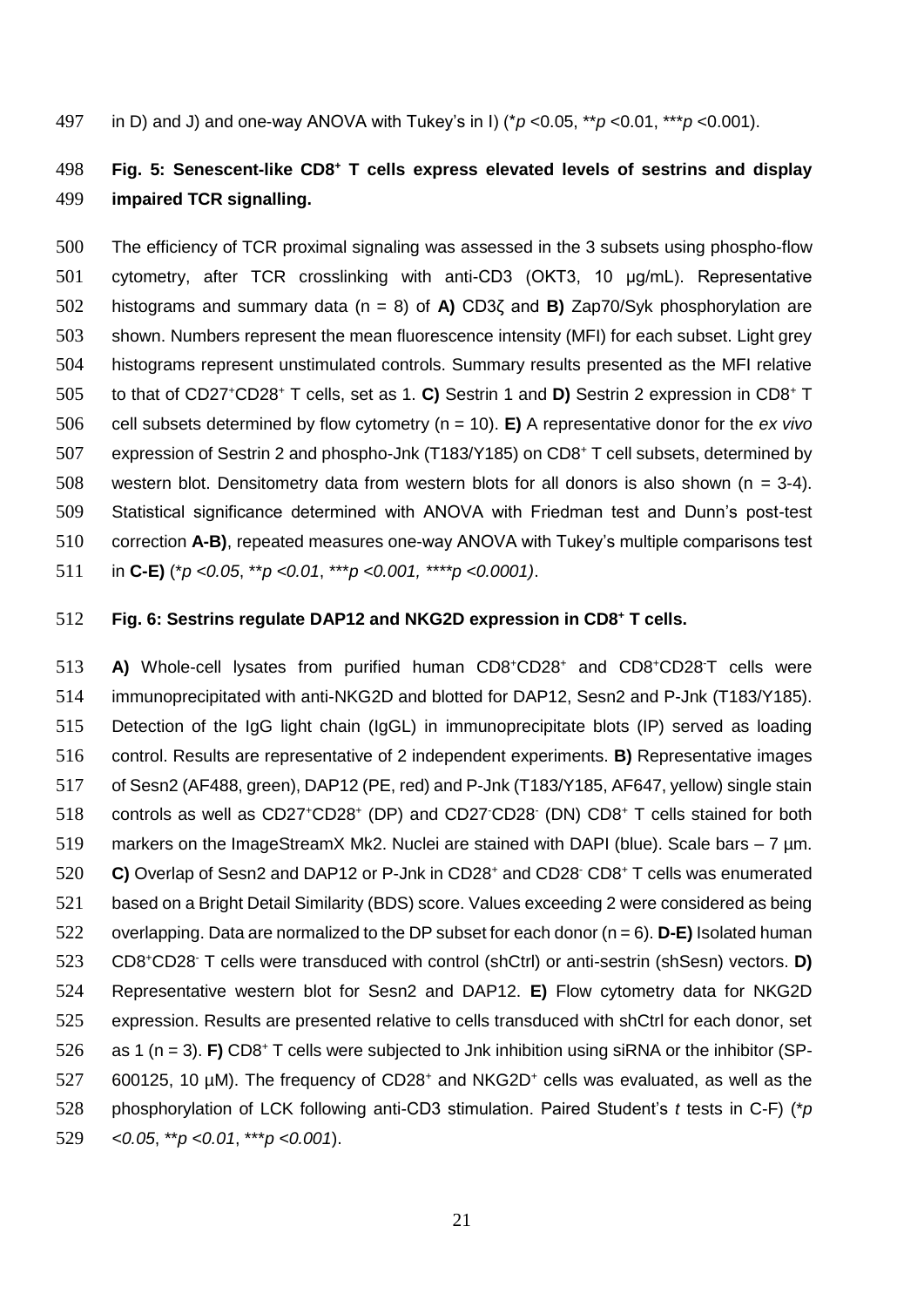# **Fig. 7: Sestrins induce an age-dependent NK phenotype in CD8<sup>+</sup>** 530 **T cells and regulate**  531 **NK function** *in vivo*

**A)** Polychromatic flow cytometry was used to identify NK1.1<sup>+</sup> NK cells (violet), TCRβ<sup>+</sup>CD1d 533 tetramer reactive iNKT cells (purple), TCRβ<sup>+</sup>CD3<sup>+</sup> CD4<sup>+</sup> (blue) and CD8<sup>+</sup> (red) T cells. **B)** 534 Quantification of these cell types as a proportion of total splenocytes (n = 3 per group). **C)** 535 Representative pseudocolour density plots for all groups of mice showing CD44 vs NKG2D 536 expression. Frequencies of parent gates are shown in the top right-hand corner. The frequency of NKG2D expression in **D)** CD8<sup>+</sup> 537 T cells, **E)** NK cells, and **F)** invariant NKT cells 538 was assessed by flow cytometry (n = 3 per group). **G-H)** DAP12 expression was assessed in  $539$  CD8<sup>+</sup> T cells from the peritoneum of mice following a DTH challenge. Representative histograms for DAP12 expression on total CD8<sup>+</sup> 540 T cells are shown in **G)** and data for all mice 541 (n = 3 per group, n = 1 for young WT) are shown in **H)**. Legend under D) applicable to B-H. **I)** 542 Rae-1 cells (light green) and Rae-1<sup>+</sup> cells (dark green) were stained with low and high 543 concentrations of CFSE respectively. Both were mixed at equal ratios and  $2x10<sup>7</sup>$  total cells 544 were injected i.v. into the tail vein of old WT and old Sesn<sup>-/-</sup> mice subjected to NK depletion 24 545 h earlier. Mice were left for 6 hours post-challenge before sacrifice. CFSE-labeled cells were 546 examined in spleens, and the ratio of CFSE<sup>hi</sup> and CFSE<sup>lo</sup> used to determine NKG2D-mediated 547 killing by the mice. Readouts of *in vivo* cytotoxicity are shown as **J)** the proportion of Rae-1<sup>+</sup> 548 cells retrieved in spleens from WT and Sesn<sup>-/-</sup> mice (n = 3 per group) and **K)** the overall lysis 549 of Rae-1<sup>+</sup> cells (n = 3 per group). Statistical significance determined with two-way ANOVA with 550 Tukey's multiple comparisons test in **B)**; one-way ANOVA with Tukey's multiple comparisons

551 test in **D-F, H)**; unpaired Student's *t* tests in **J-K)**. (\**p <0.05*, \*\**p <0.01)*.

## **Figure S1: Senescent-like CD8<sup>+</sup>** 552 **T cells gating and NKR expression**

553 **A)** Representative FACS plots showing NKR expression in peripheral blood lymphocytes, 554 specifically focusing on CD8<sup>+</sup>T cell subsets stratified by the expression of CD27/CD45RA in 555 healthy donors. **B)** Flow cytometry gating of CD8<sup>+</sup> T cells to confirm CD27 and CD28 556 expression in subpopulations based on CD27/CD45RA gating. **C)** Confirmation of expression 557 of certain NKRs on CD8<sup>+</sup> T cell subsets. Numbers in quadrants represent percentages of cells 558 in each subset. Numbers above the histograms indicate the MFI.

# **Figure S2: NKR Protein expression in CD8<sup>+</sup> and CD4<sup>+</sup>** 559 **T cells defined by CD27/CD28**

The expression of NK cell receptors (NKR) on A) CD8<sup>+</sup> and B) CD4<sup>+</sup> T cells was assessed by

 $561$  flow cytometry on PBMCs from 22 healthy donors (median age = 52, range 25-83). Total CD8<sup>+</sup>

562 and CD4<sup>+</sup> T cells were stratified into three subsets according to CD27/CD28 expression as

563 shown in Fig. S1A.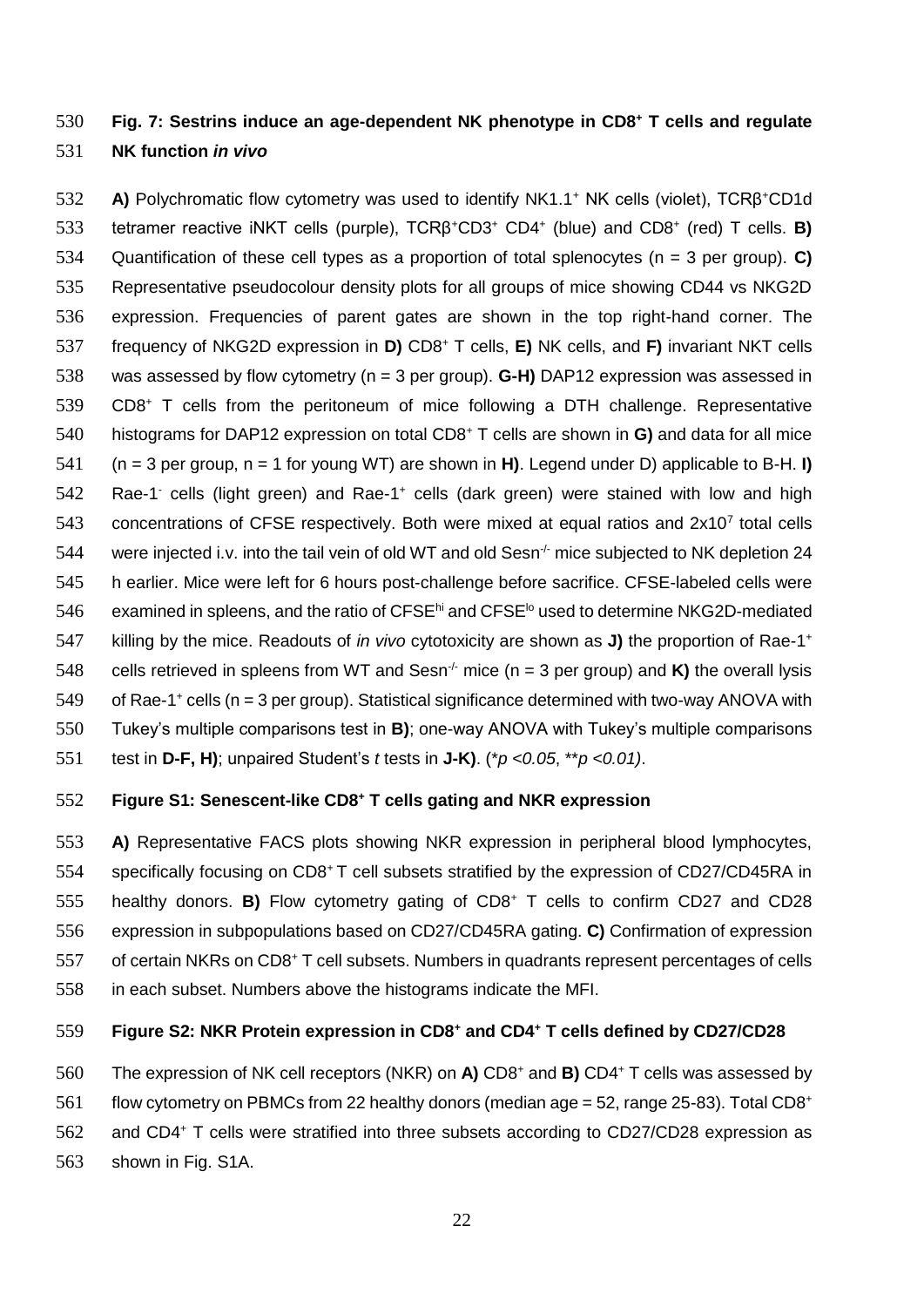#### 564 **Figure S3: scRNA-seq method and quality control.**

 **A)** Number of cells per individual (n=12). IL7R+ (n=6, in green) and IL7R- (n=6; in purple). **B)**  Number of genes per distribution across the IL7R+ (in green) and IL7R- (in purple) cells. **C)**  Number of cells before (light orange) and after (light blue) filtration (i.e. doublet removal and other filtration steps that are described in Methods), within each individual. **D)** Bar plot highlighting the cell abundances across clusters (n=13) for 10X run batches (upper panel) and 570 IL7R<sup>+</sup> and IL7R<sup>-</sup> groups (lower panel) after BBKNN batch effect correction. **E)** Bar plot 571 highlighting the individual (n=12) cell abundances across clusters (n = 13) after BBKNN batch effect correction. Each color represents an individual. **F)** Number of cells in each cluster. **G)** 573 Violin plot showing the IL7R expression (as defined by scRNA-seq) across the 13 clusters.

### 574 **Figure S4: scRNA-seq comparison of re-clustered T cells.**

575 **A)** Dotplot showing the genes that are modulated in naïve (top genes in red) and Temras (top 576 genes in green) compartments. The scores (y-axis) were defined using the Scanpy function 577 (sc.tl.rank genes groups), based on Wilcoxon statistical test. FC= Fold change. Naïve (C0, 578 C4 and C8) and  $T_{FMRA}$  (C1, C2 and C6) compartments were extracted, a second round of 579 clustering on the selected clusters (n = 39,634) was performed (as in Fig. 3) and UMAP plots 580 highlighting **B)** *IL7R* groups (*IL7R<sup>+</sup>* in green, *IL7R* in purple, as defined by flow sorting) and 581 **C)** of representative genes are shown.

#### **Figure S5: TCR-independent cytotoxicity and DAP10 expression in CD8<sup>+</sup> T cell subsets.**

583 Calcein-release cytotoxicity assays were performed on  $CDB<sup>+</sup> T$  cell subsets defined by 584 CD27/CD28 expression and NK cells isolated by FACS. **A)** Titration curve of varying effector 585 to target (E:T) ratios using CD27 CD28 CD8<sup>+</sup> T cells (red triangles) and NK cells (black circles). 586 Non-linear regression (5-parameter asymmetric) was performed (n = 3, mean ± sd). **B)**  587 Isolated CD8<sup>+</sup> subsets and NK cells were used at a fixed E:T ratio of 20:1. Cytotoxicity was 588 assessed over a period of six hours (n = 3 per group mean ± sd). **C)** Expression of DAP10 on 589 human NK cells, and CD8<sup>+</sup> T cell subsets defined by CD27 and CD28. Mean fluorescence 590 intensity is shown (n = 4 for T cell, n = 3 NK cells). **D)** Sestrin 2 expression was determined 591 by flow cytometry on total CD3<sup>+</sup>CD8<sup>+</sup> T cells from young (<35 years,  $n = 5$ ) and old (>65 years, 592  $n = 4$ ) donors. MFIs are shown. Welch's t test,  $* p < 0.05$ .

# 593 **Figure S6: Antigen-specific cells generated during vaccination exhibit an NK**  594 **phenotype.**

595 Data mined from Akondy et al. (GSE100745)<sup>45</sup> showing the relative fold-change (log<sub>2</sub>) of 596 differentially expressed genes of interest in YFV-tetramer<sup>+</sup> effector (14 days post-vaccination,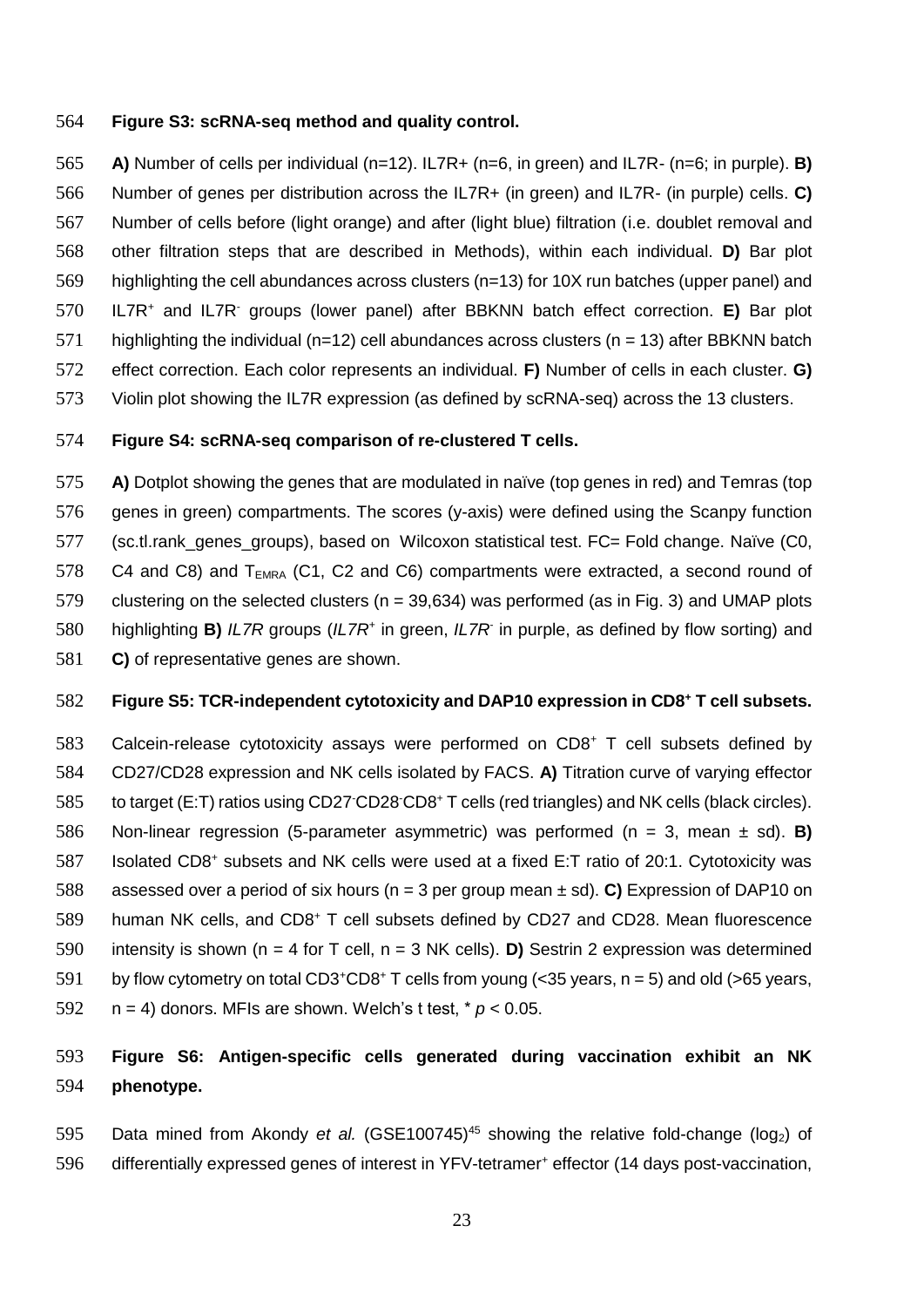597 black bars,  $n = 3$ ) or memory (4-12 years post-vaccination, red bars,  $n = 5$ ) compared to naïve 598  $(n = 6)$  CD8<sup>+</sup> T cells.

# **Figure S7: Characterization of immune cell subsets and in murine delayed type hypersensitivity model.**

 **A)** Graphical representation of the study design for a mouse model of mBSA driven delayed type hypersensitivity. **B)** A time course of paw size (normalized to the contralateral, PBS control paw) following DTH challenge (time = 0 h) and **C)** the overall response assessed as the integration of the time course data (n=4-10 per group). **D)** Spleens were weighed immediately after harvest. **E)** Polychromatic flow cytometry was used to identify CD44-CD62L<sup>+</sup> 606 naïve (grey), CD44<sup>+</sup>CD62L<sup>+</sup> central (blue), and CD44<sup>+</sup>CD62L<sup>-</sup> effector (red) cells. **F)** 607 Quantification of these cell types as a proportion of total splenic CD8<sup>+</sup> T cells (n = 3 per group). The legend shown underneath C-D**)** is applicable to all panels in this figure. One-way ANOVA with Tukey's multiple comparisons test. \* *p* < 0.05, \*\* *p* < 0.01, \*\*\* *p* < 0.001, \*\*\*\* *p* < 0.0001.

### **Figure S8: CD8<sup>+</sup> T cell subsets and NKR expression in a murine DTH model.**

- Polychromatic flow cytometry was performed on mouse splenocytes following an mBSA recall
- 612 challenge. **A)** Expression of NKRs on total splenic CD8<sup>+</sup> T cells (n = 3 per group). One-way
- 613 ANOVA with Tukey's multiple comparisons test.  $* p < 0.05$ ,  $** p < 0.01$ .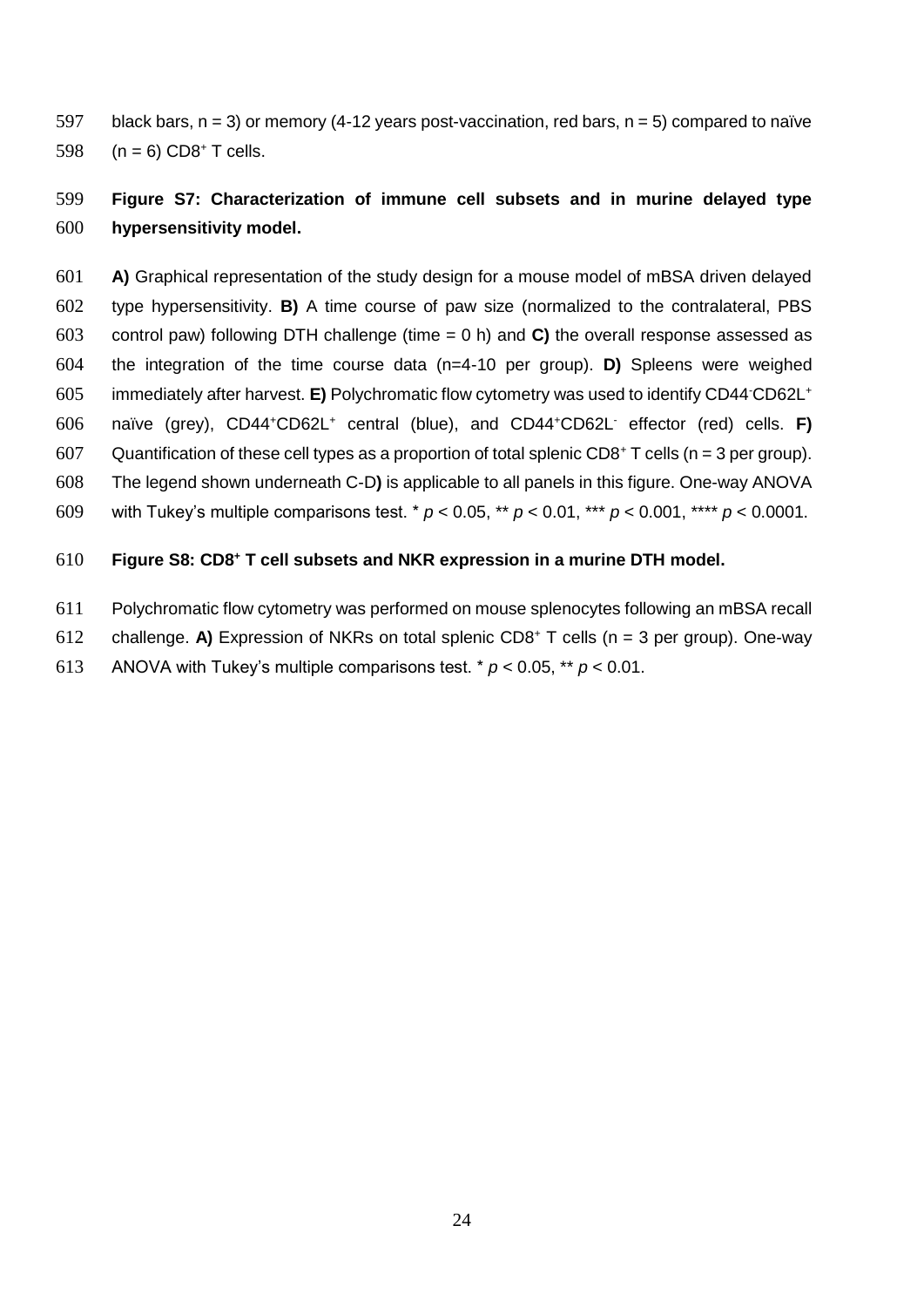|                                           |                       |                                                                                   | <b>Fold Change</b> |           |          |                      |
|-------------------------------------------|-----------------------|-----------------------------------------------------------------------------------|--------------------|-----------|----------|----------------------|
| <b>Gene Symbol</b>                        | Name                  | <b>Description</b>                                                                |                    | CM/N EM/N |          | <b>SEN/N P value</b> |
| <b>NK cell receptors</b>                  |                       |                                                                                   |                    |           |          |                      |
| NCAM1                                     | CD <sub>56</sub>      | Neural cell adhesion molecule, NK cell marker                                     | 1.62               | 3.9       | 42.07    | 0.000013             |
| FCGR3A /// FCGR3B *                       | CD <sub>16</sub>      | Receptor for the Fc region of IgG; Antibody-dependent cellular cytotoxicity       | $-1.99$            | 1.3       | 26.31    | 1.73E-07             |
| B3GAT1                                    | CD <sub>57</sub>      | Marker of replicative senescence                                                  | 1.05               | 2.5       | 8.86     | 0.000002             |
| CD244 (2B4)                               | CD244 (2B4)           | SLAM receptor; costimulation and inhibition in NK cells; co-inhibition in T cells | 2.57               | 1.59      | 23.64    | 0.000003             |
| CD226 (DNAM-1)                            | DNAM-1                | Regulation of cytotoxicity in both NK and T cells                                 | 3.79               | 5.89      | 3.96     | 0.002281             |
| KLRD1                                     | CD <sub>94</sub>      | C-type lectin NK cell receptor, dimerizes with NKG2 family of receptors           | 2.96               | 4.66      | 7.31     | 7.41E-07             |
| KLRC1 /// KLRC2 *                         | NKG2A///NKG2C*        | NKG2A inhibitory and NKG2C activating receptor, both recognize HLA-E              | 2.82               | 4.32      | 5.47     | 0.000027             |
| KLRC3                                     | NKG2E                 | Activating receptor                                                               | $-1.5$             | 1.34      | 7.82     | 0.000712             |
| KLRC4                                     | NKG2F                 |                                                                                   | $-1.14$            | 1.16      | 2.15     | 0.011495             |
|                                           |                       | Activating receptor                                                               |                    |           |          |                      |
| KLRC4-KLRK1 /// KLRK1*                    | NKG2D*                | Activating receptor, regulation cytotoxocity and cytokine secretion               | $-1.32$            | $-1.59$   | 1.02     | 0.860846             |
| KLRG1                                     | KLRG1                 | Inhibitory receptor; marker of terminal differentiation                           | 4.91               | 2.27      | 4.56     | 0.000391             |
| <b>KLRB1</b>                              | CD161                 | Marker of Th17 phenotype; highly expressed on MAIT cells                          | 6.06               | 3.94      | 5.63     | 0.002317             |
| <b>KLRF1</b>                              | Nkp80                 | Activating receptor; marker of functional maturity in both NK and CD8 T cells     | 1.15               | 1.65      | 39.13    | 0.000016             |
| NCR1 (NKp46)                              | NKp46                 | Natural Cytotoxicity Receptor                                                     | $-1.15$            | 1.29      | 2.25     | 2.79E-07             |
| NCR2 (NKp44)                              | NKp44                 | Natural Cytotoxicity Receptor                                                     | 1.16               | $-1.16$   | 2.2      | 0.01141              |
| NCR3 (NKp30)                              | NKp30                 | Natural Cytotoxicity Receptor                                                     | 2.97               | 2.05      | 1.88     | 0.041509             |
| KIR2DL1-3                                 | KIR2DL                | Killer cell Immunoglobulin-like receptor (inhibitory)                             | $-1.18$            | 2.26      | 23.78    | 0.000001             |
| <b>KIR2DS 1-5</b>                         | KIR2DS                | Killer cell Immunoglobulin-like receptor (stimulatory)                            | $-1.1$             | 2.05      | 18.01    | 9.79E-07             |
| KIR3DL1-3                                 | KIR3DL                | Killer cell Immunoglobulin-like receptor (inhibitory)                             | 1.15               | 2.48      | 18.2     | 6.47E-07             |
| KIR3DS1-3                                 | KIR3DS                |                                                                                   | $-1.23$            | 1.75      | 16.19    | 0.000198             |
|                                           |                       | Killer cell Immunoglobulin-like receptor (stimulatory)                            |                    |           |          |                      |
| <b>Costimulatory and homing receptors</b> |                       |                                                                                   |                    |           |          |                      |
| CD <sub>27</sub>                          | CD <sub>27</sub>      | <b>Costimulatory Receptor</b>                                                     | $-1.93$            | $-7.85$   | $-26.53$ | 0.000001             |
| CD <sub>28</sub>                          | CD <sub>28</sub>      | <b>Costimulatory Receptor</b>                                                     | $-1.05$            | $-1.26$   | $-15.48$ | 0.000004             |
| CD274                                     | PD-L1                 | T cell exhaustion                                                                 | 1.33               | 2.02      | $-1.95$  | 0.01804              |
| CCR7                                      | CCR7                  |                                                                                   | $-2.77$            | $-2.59$   | $-3.88$  | 0.000568             |
|                                           |                       | Secondary lymphoid organ homing receptor                                          |                    |           |          |                      |
| CD69                                      | CD69                  | Activation marker                                                                 | 1.06               | $-1.24$   | $-1.17$  | 0.271801             |
| SELL                                      | CD <sub>62</sub>      | Adhesion molecule, migration to secondary lymphoid organs                         | $-2.21$            | $-3.71$   | $-4.65$  | 0.000024             |
| T cell signaling transduction             |                       |                                                                                   |                    |           |          |                      |
| TCR-alpha                                 | TCR-alpha             |                                                                                   | $-1.05$            | $-2.32$   | $-8.43$  | 0.005636             |
|                                           |                       | <b>TCR</b> complex                                                                |                    |           |          |                      |
| CD3D, CD3E, CD3G                          | CD3 complex           | CD3 complex                                                                       | 1.02               | 1         | $-1.29$  | 0.002293             |
| LCK                                       | <b>LCK</b>            | Lymphocyte protein tyrosine kinase, TCR signaling                                 | $-1.25$            | $-1.96$   | $-1.78$  | 0.000107             |
| LAT                                       | LAT                   | Lynker for activation of T cells, TCR signaling                                   | $-1.56$            | $-1.14$   | $-2.15$  | 0.002927             |
| PLCG1                                     | PLCG1                 | Phospholipase gamma, TCR signaling                                                | $-1.52$            | $-2.55$   | $-2.11$  | 0.000117             |
| ZAP70                                     | ZAP70                 | Syk-family protein tyrosine kinase, TCR signaling                                 | 1                  | $-1.05$   | 1        | 0.861184             |
| HCST                                      | DAP <sub>10</sub>     | YxxM-Motif adaptor molecule, constitutive expression on CD8 T cells               | 1.28               | 1.39      | 1.55     | 0.000151             |
|                                           |                       |                                                                                   |                    |           |          |                      |
| Innate signaling molecules                |                       |                                                                                   |                    |           |          |                      |
| <b>TYROBP</b>                             | DAP <sub>12</sub>     | ITAM containing activating signaling adaptor, recruits Zap70/Syk kinases          | 1.64               | 2.59      | 20.98    | 0.000004             |
| SYK                                       | SYK                   | Syk-family protein tyrosine kinase, analogous of Zap70, BCR signaling             | $-1.28$            | 1.1       | 17.33    | 0.000099             |
| SH2D1A                                    | SAP                   | SH2-domain containing molecule, binds SLAM receptors                              | 1.17               | $-1.05$   | 1.06     | 0.341073             |
| SH2D1B                                    | EAT-2                 | SH2-domain containing molecule, binds SLAM receptors                              | 1.01               | $-1.08$   | 19.2     | 0.000107             |
|                                           |                       |                                                                                   |                    |           |          |                      |
| <b>Transcription factors</b>              |                       |                                                                                   |                    |           |          |                      |
| <b>EOMES</b>                              | <b>EOMES</b>          | T-box transcription factor, cytotoxic effector differentiation and maturation     | 1.58               | 1.61      | 1.81     | 0.000789             |
| TBX21                                     | Tbet                  | T-box transcription factor, cytotoxic effector differentiation and maturation     | $-1.09$            | 1.26      | 1.31     | 0.005497             |
| FOXO1                                     | FOXO1                 | Survival, proliferation and differentiation of T cells                            | $-1.26$            | $-1.75$   | $-2.47$  | 0.000031             |
| FOXO3 /// FOXO3B                          | FOXO <sub>3</sub>     | Survival, proliferation and differentiation of T cells                            | 1.18               | 1.5       | 1.48     | 0.001226             |
| FOXO4                                     | FOXO4                 | Survival, proliferation and differentiation of T cells                            | $-1.08$            | $-1.03$   | 1.43     | 0.065459             |
| FOXP3                                     | FOXP3                 | Development and function of regulatory T cells                                    | 2.78               | 2.36      | $-1.14$  | 0.618522             |
| PRDM1                                     | Blimp-1               | T cell effector differentiation and terminal maturation                           | 2.97               | 3.61      | 3.16     | 0.002186             |
| RORC                                      | <b>RORC</b>           | Th17 lineage differentiation                                                      | 9.11               | 5.85      | 1.11     | 0.786225             |
| ZBTB16                                    | PLZF                  | NKT cell effector differentiation                                                 | 7.65               | 4.78      | 6.48     | 0.000081             |
| ZEB2                                      | ZEB <sub>2</sub>      | Cytotoxic T cell terminal differentiation                                         | 2.57               | 5.5       | 10.75    | 0.000039             |
|                                           |                       |                                                                                   |                    |           |          |                      |
| <b>Cytokine receptors</b>                 |                       |                                                                                   |                    |           |          |                      |
| IL2RA                                     | IL2R                  | IL2 receptor                                                                      | 2.65               | 3.54      | 2.8      | 0.021623             |
| IL7R                                      | IL7R                  | IL7 receptor                                                                      | 1.16               | $-1.91$   | -5.06    | 0.001062             |
| IL12RB1-2                                 | IL12R                 | IL12 receptor                                                                     | 1.09               | $-1.01$   | 1.58     | 0.173214             |
| IL15RA                                    | IL <sub>15</sub> R    |                                                                                   | 1.39               | 1.6       | 1.47     |                      |
|                                           |                       | IL15 receptor                                                                     |                    |           |          | 0.066267             |
| IL18R1                                    | IL18R1                | IL18 receptor                                                                     | 2.76               | 2.85      | 3.04     | 0.000252             |
| IL18RAP                                   | IL18RAP               | IL18 receptor acessory protei                                                     | 8.72               | 10.51     | 11.54    | 0.000092             |
| Cytotoxicity                              |                       |                                                                                   |                    |           |          |                      |
| GZMA                                      | Granzyme A            | Cyototoxicity                                                                     | 3.83               | 3.53      | 4.61     | 0.000159             |
| GZMB                                      | Granzyme B            | Cyototoxicity                                                                     | 1.41               | 1.61      | 1.46     | 0.004983             |
|                                           | Granzyme H            |                                                                                   |                    |           |          |                      |
| GZMH                                      |                       | Cyototoxicity                                                                     | 2.51               | 4.55      | 3.93     | 0.00122              |
| GZMK                                      | Granzyme K            | Cyototoxicity                                                                     | 3.59               | $-1.04$   | -2.01    | 0.030512             |
| PRF1                                      | Perforin              | Cyototoxicity                                                                     | 2.42               | 4.05      | 8.29     | 0.00001              |
| Proliferation and cell cycle control      |                       |                                                                                   |                    |           |          |                      |
| CCND <sub>3</sub>                         | Cyclin D <sub>3</sub> | Cell cycle progression                                                            | $-3.04$            | $-3.43$   | $-2.99$  | 0.002381             |
|                                           |                       |                                                                                   |                    |           |          |                      |
| CCNE1                                     | Cyclin E1             | Cell cycle progression                                                            | $-2.09$            | $-2.33$   | $-3.21$  | 0.000071             |
| CDKN1A                                    | CDKN1A                | Cyclin-dependent kinase inhibitor 1A (p21, Cip1)                                  | 3.63               | 3.99      | 4.52     | 0.000515             |
| CDKN2A                                    | CDKN <sub>2</sub> A   | Cyclin-dependent kinase inhibitor 2A (p16)                                        | 2.48               | 2.73      | 2.53     | 0.000035             |
| CDKN2B                                    | CDKN2B                | Cyclin-dependent kinase inhibitor 2B (p15, inhibits CDK4)                         | 5.11               | 5.92      | 4.39     | 0.000601             |

# 615 *Table 1: List of selected genes of interest*

614

616 Numbers denote mean fold changes in gene expression of central memory (CM, 617 CD27+CD45RA+), effector memory (EM, CD27·CD45RA·) and senescent-like (SEN, CD27·  $618$  CD45RA<sup>+</sup>) CD8<sup>+</sup> T cell subsets as compared to naïve (CD27<sup>+</sup>CD45RA<sup>+</sup>) CD8<sup>+</sup> T cells. The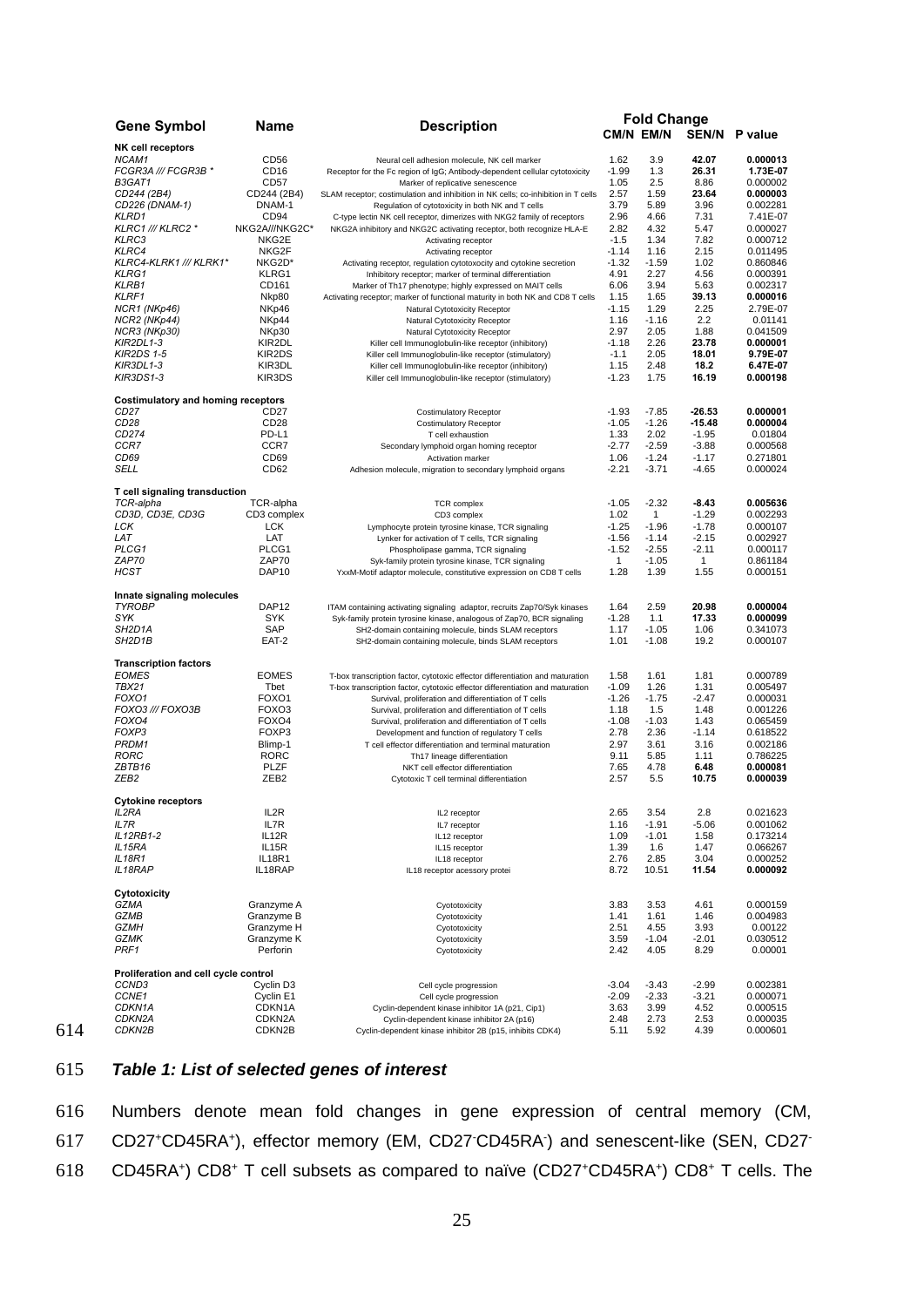- most significant changes are highlighted in bold. Asterisks (\*) indicate the inability of Affymetrix
- microarrays to distinguish between two genes.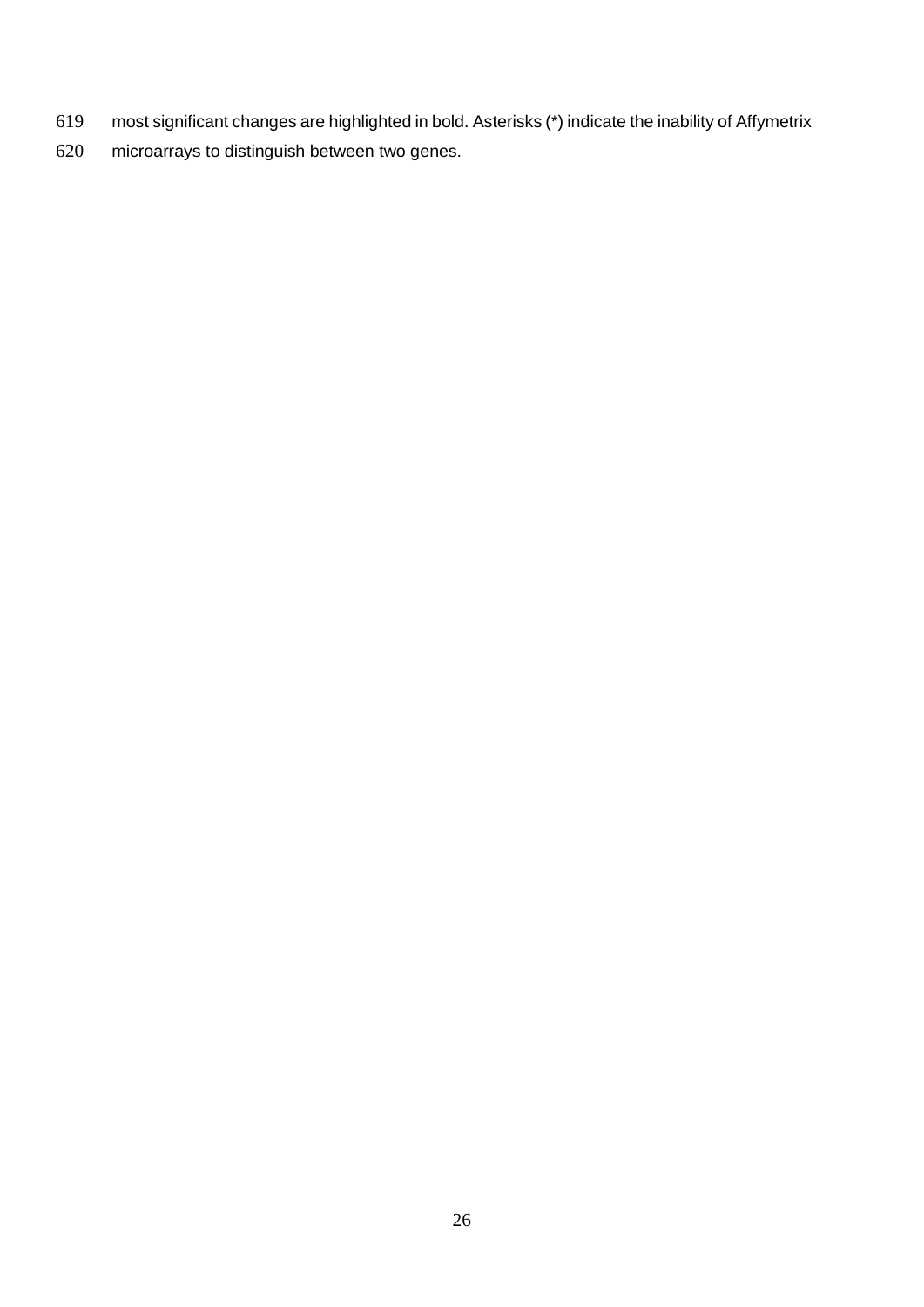| Antibody                               | Conjugate                    | Clone                | Isotype                   | Manufacturer                         | Catalogue # Dilution |                |
|----------------------------------------|------------------------------|----------------------|---------------------------|--------------------------------------|----------------------|----------------|
|                                        |                              |                      |                           |                                      |                      |                |
| Surface markers                        |                              |                      |                           |                                      |                      |                |
| Human                                  |                              |                      |                           |                                      |                      |                |
| CD <sub>3</sub>                        | <b>BUV395</b>                | UCHT1                | Mouse IgG1                | ВD                                   | 563546               | 1:100          |
| CD3                                    | BV711                        | UCHT1                | Mouse IgG1                | ВD                                   | 563725               | 1:100          |
| CD <sub>4</sub>                        | PerCP/Cy5.5                  | SK3                  | Mouse IgG1                | Biolegend                            | 344608               | 1:50           |
| CD <sub>4</sub>                        | <b>FITC</b>                  | RPA-T4               | Mouse IgG1                | ВD                                   | 555346               | 1:100          |
| CD <sub>8</sub>                        | BV421                        | RPA-T8               | Mouse IgG1                | Biolegend                            | 301036               | 1:50           |
| CD <sub>8</sub>                        | <b>BUV737</b>                | SK1                  | Mouse IgG1                | ВD                                   | 612754               | 1:100          |
| CD <sub>27</sub>                       | <b>BV786</b>                 | L128                 | Mouse IgG1                | ВD                                   | 563327               | 1:50           |
| CD <sub>28</sub><br>CD45RA             | <b>BV510</b><br><b>BV605</b> | T44<br>HI100         | Mouse IgG1                | Biolegend<br>Biolegend               | 302936<br>304134     | 1:50<br>1:50   |
| CD16                                   | APC                          | VEP13                | Mouse IgG2b<br>Mouse IgG1 | Miltenyi Biotec                      | 130-091-246 1:10     |                |
| CD56                                   | <b>FITC</b>                  | HCD56                | Mouse IgG1                | Biolegend                            | 318304               | 1:20           |
| CD <sub>56</sub>                       | <b>BUV395</b>                | <b>NCAM16.2</b>      | Mouse IgG2b               | ВD                                   | 563554               | 1:100          |
| CD <sub>57</sub>                       | <b>FITC</b>                  | <b>HNK-1</b>         | Mouse IgM                 | ВD                                   | 333169               | 1:20           |
| CD <sub>57</sub>                       | PE/Dazzle                    | <b>HNK-1</b>         | Mouse IgM                 | Biolegend                            | 359620               | 1:100          |
| KLRG1                                  | PE                           | 2F1                  | Syrian Hamster            | Biolegend                            | 138408               | 1:100          |
| NKG2A                                  | AF700                        | 131411               | Mouse IgG2a               | R&D Systems                          | FAB1059N             | 1:20           |
| NKG2C                                  | <b>APC</b>                   | 134591               | Mouse IgG1                | R&D Systems                          | FAB138A              | 1:20           |
| NKG2D                                  | PE                           | 149810               | Mouse IgG1                | R&D Systems                          | FAB139P              | 1:20           |
| NKG2D                                  | PE/Cy7                       | 1D11                 | Mouse IgG1                | Biolegend                            | 320812               | 1:20           |
| NKp30                                  | PE                           | AF29                 | Mouse IgG1                | Miltenyi Biotec                      | 130-099-706 1:20     |                |
| NKp44                                  | PE                           | 2.29                 | Mouse IgG1                | Miltenyi Biotec                      | 130-092-480 1:20     |                |
| CD244 (2B4)                            | PE                           | C1.7                 | Mouse IgG1                | Biolegend                            | 329508               | 1:20           |
| CD161                                  | PE                           | HP-3G10              | Mouse IgG1                | Biolegend                            | 339904               | 1:20           |
| KIR2DL2/3                              | PE                           | DX27                 | Mouse IgG1                | Biolegend                            | 312603               | 1:20           |
| KIR2DL1/S1/S3/S5                       | PE                           | LB <sub>2</sub>      | Mouse IgG1                | Biolegend                            | 339505               | 1:20           |
| KIR3DL1 (NKB1)                         | PE                           | DX9                  | Mouse IgG1                | Biolegend                            | 312707               | 1:20           |
| iNKT                                   | <b>APC</b>                   | 6B11                 | Mouse IgG1                | Miltenyi Biotec                      | 130-094-839 1:20     |                |
| TCR $\alpha\beta$ -1                   | <b>FITC</b>                  | WT31                 | Mouse IgG1                | ВD                                   | 347773               | 1:10           |
| TCR $V\alpha$ 7.2                      | APC/Cy7                      | 3C10                 | Mouse IgG1                | Biolegend                            | 351714               | 1:100          |
|                                        |                              |                      |                           |                                      |                      |                |
| Mouse                                  |                              |                      |                           |                                      |                      |                |
| CD <sub>3</sub>                        | Pacific Blue                 | 17A2                 | Rat IgG2b                 | Biolegend                            | 100214               | 1:100          |
| CD3<br>CD <sub>4</sub>                 | <b>BV605</b><br><b>BV510</b> | 17A2<br>RM4-5        | Rat IgG2b<br>Rat IgG2a    | Biolegend<br>ВD                      | 100237<br>563106     | 1:100<br>1:100 |
| CD <sub>4</sub>                        | PerCP/Cy5.5                  | RM4-5                | Rat IgG2a                 | ВD                                   | 550954               | 1:100          |
| $CD8\alpha$                            | <b>BUV737</b>                | 53-6.7               | Rat IgG2a                 | ВD                                   | 564297               | 1:100          |
| $CD8\alpha$                            | APC-H7                       | 53-6.7               | Rat IgG2a                 | ВD                                   | 560247               | 1:100          |
| $TCR\beta$                             | PE/Cy7                       | H57-597              | Armenian Hamster IgG2     | BD                                   | 560729               | 1:80           |
| CD44                                   | PE/Cy7                       | IM7                  | Rat IgG2b                 | Biolegend                            | 103030               | 1:50           |
| CD62L                                  | PE                           | <b>MEL-14</b>        | Rat IgG2a                 | Biolegend                            | 104408               | 1:50           |
| NK1.1                                  | AF700                        | PK136                | Mouse IgG2a               | ВD                                   | 560515               | 1:100          |
| CD1d Pentamer                          | PE                           | N/A                  | N/A                       | Prolmmune                            | E001-2A-G            | 1:200          |
| NKp46                                  | BV421                        | 29A1.4               | Rat IgG2a                 | Biolegend                            | 137612               | 1:80           |
| NKG2A/C/E                              | APC                          | 20d5                 | Rat IgG2a                 | ВD                                   | 564383               | 1:50           |
| NKG2D                                  | BV711                        | CX5                  | Rat IgG1                  | ВD                                   | 563694               | 1:50           |
| Ly49C/F/I/H                            | <b>FITC</b>                  | 14B11                | Syrian Hamster IgG        | Biolegend                            | 108205               | 1:100          |
| KLRG1                                  | BV605                        | 2F1/KLRG1            | Syrian Hamster IgG        | Biolegend                            | 138419               | 1:100          |
| KLRG1                                  | PE/Dazzle 594                | 2F1/KLRG1            | Syrian Hamster IgG        | Biolegend                            | 138424               | 1:100          |
|                                        |                              |                      |                           |                                      |                      |                |
| Intracellular markers                  |                              |                      |                           |                                      |                      |                |
| $IL-2$                                 | <b>FITC</b>                  | MQ1-17H12 Mouse IgG1 |                           | ВD                                   | 511408               | 1:10           |
| IFN-γ                                  | PE/Cy7                       | B27                  | Mouse IgG1                | ВD                                   | 557643               | 1:20           |
| $TNF-\alpha$                           | APC                          | MAb11                | Mouse IgG1                | ВD                                   | 340534               | 1:10           |
| Granzyme B                             | AF700                        | GB11                 | Mouse IgG1                | ВD                                   | 560213               | 1:10           |
| DAP10                                  | Unconjugated                 | FL-93                | Rabbit IgG                | Santa Cruz                           | sc-25623             | 1:100          |
| DAP12                                  | PE                           | 406288               | Mouse IgG1                | R&D Systems<br>Abcam                 | IC5240P              | 1:10           |
| Sesn1                                  | Unconjugated                 | EPR1930(2)           | Rabbit<br>Rabbit          |                                      | ab134091             | 1:100          |
| Sesn <sub>2</sub><br>Sesn <sub>2</sub> | Unconjugated<br>Unconjugated | Polyclonal<br>D1B6   | Rabbit IgG                | Abcam<br>Cell Signaling Technologies | ab135597<br>8487S    | 1:100<br>1:100 |
| Anti-rabbit                            | <b>FITC</b>                  | Polyclonal           | Goat IgG                  | ThermoFisher                         | 31635                | 1:1000         |
| Anti-rabbit                            | AF647                        | Polyclonal           | Goat IgG                  | ThermoFisher                         | A-21245              | 1:1000         |
|                                        |                              |                      |                           |                                      |                      |                |
| PhosphoFlow                            |                              |                      |                           |                                      |                      |                |
| P-CD3((CD247)(pY142)                   | AF647                        | K5                   | Mouse IgG1                | ВD                                   | 558489               | 1:20           |
| P-Zap70/Syk (pY319/pY352) PE           |                              | 17A                  | Mouse IgG1                | ВD                                   | 557881               | 1:20           |
|                                        |                              |                      |                           |                                      |                      |                |
| <b>Viability dyes</b>                  |                              |                      |                           |                                      |                      |                |
| Zombie NIR                             | <b>NIR</b>                   | N/A                  | N/A                       | Biolegend                            | 423106               | 1:1000         |
| Zombie UV                              | UV                           | N/A                  | N/A                       | Biolegend                            | 423108               | 1:1000         |
| Zombie Green                           | <b>FITC</b>                  | N/A                  | N/A                       | Biolegend                            | 423112               | 1:1000         |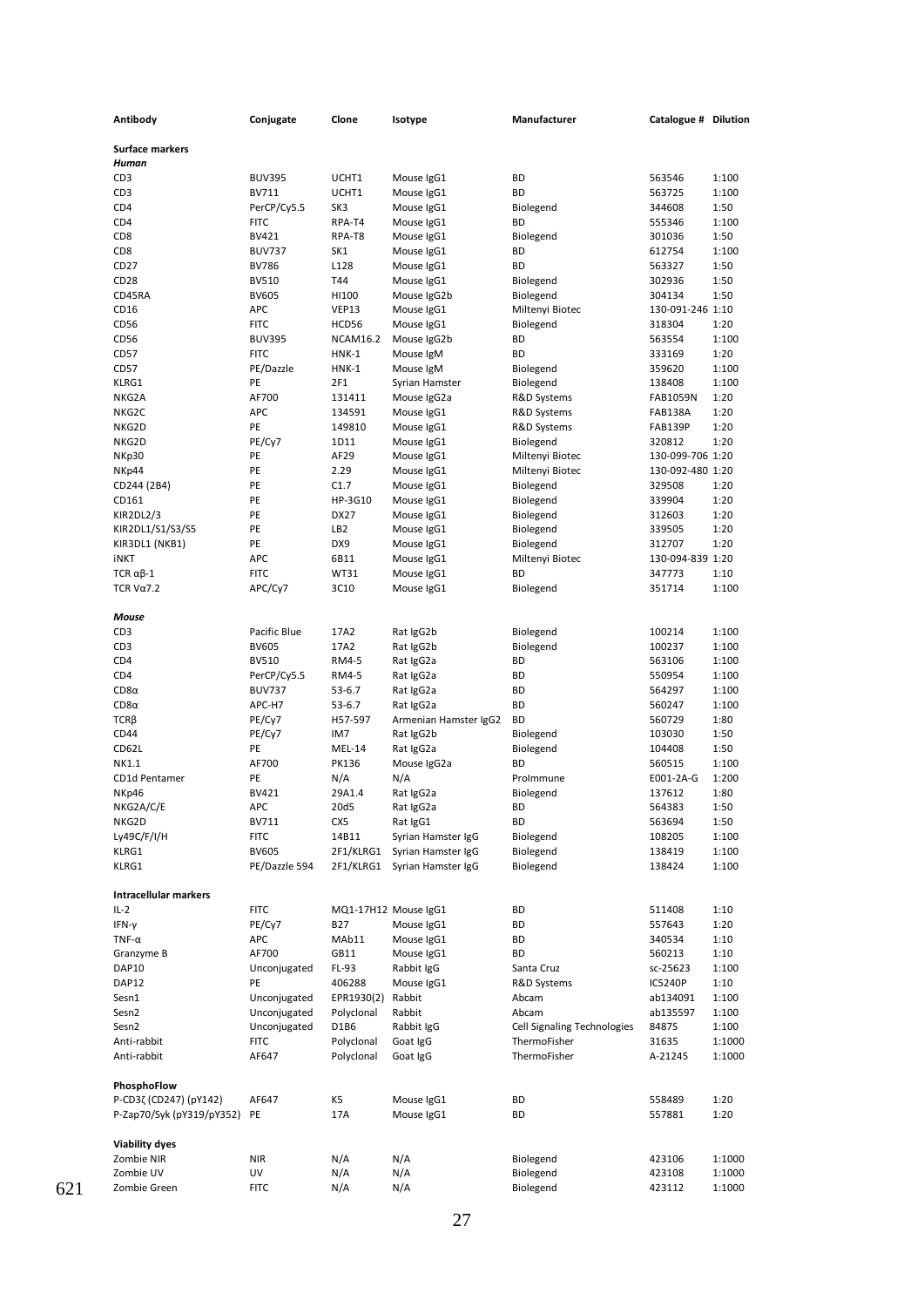# 622 *Table 2: List of antibodies used in Flow cytometry.*

- 623
- 624 Excel File (Table S1)

### *f* 7 *Table S1: Complete list of differentially regulated genes in sorted CD8<sup>+</sup> T cell subsets*

| <b>Gene Symbol</b>  | Name/Alias                   | <b>Description</b>                                                                               |  |
|---------------------|------------------------------|--------------------------------------------------------------------------------------------------|--|
| <b>NK</b> related   |                              |                                                                                                  |  |
| NKG7                | NKG7                         | Natural killer cell granule protein 7                                                            |  |
| <b>GNLY</b>         | Granulysin                   | Granulysin, NK-lysin                                                                             |  |
| <b>FCGR3A</b>       | CD16                         | Fcy Receptor 3a, CD16a                                                                           |  |
| FCRL6               | FcR-like 6                   | Fc Receptor-like protein 6                                                                       |  |
| KLRD1               | CD94                         | Killer cell lectin-like receptor subfamily D, member 1. Dimerises with NKG2 family of receptors  |  |
| KLRB1               | NK1.1, CD161                 | Killer cell lectin-like receptor subfamily B, member 1. CD161                                    |  |
| KLRG1               | 2F1, CLEC15A                 | Killer cell lectin-like receptor subfamily G, member 1.                                          |  |
| <b>TYROBP</b>       | DAP12                        | Tyro protein kinase-binding protein, DAP12. NKG2D signaling adaptor.                             |  |
| <b>KLRK1</b>        | <b>NKG2D, CD314</b>          | Killer cell lectin-like receptor subfamily K, member 1. NKG2D. Activating NK receptor.           |  |
| KLRC1               | NKG2A, CD159a                | Killer cell lectin-like receptor subfamily C, member 1. NKG2A. Inhibitory NK receptor.           |  |
| KLRC2               | NKG2C, CD159c                | Killer cell lectin-like receptor subfamily C, member 2. NKG2C. Activating NK receptor.           |  |
| <b>KLRF1</b>        | NKp80, CLEC5C                | Killer cell lectin-like receptor subfamily F, member 1. Activatin coreceptor.                    |  |
| <b>HCST</b>         | <b>DAP10</b>                 | Haematopoietic cell signal transducer. NKG2D signalig adaptor.                                   |  |
| NCAM1               | CD <sub>56</sub>             | Neural cell adhesion molecule 1. NK marker.                                                      |  |
| KIR2DL1             | CD158a                       | Killer cell immunoglobulin-like receptor 2DL1. ITIM-linked inhibitory NK receptor.               |  |
| Senescence related  |                              |                                                                                                  |  |
| SESN1               |                              | Sestrin 1                                                                                        |  |
| SESN <sub>2</sub>   | Sesn1, PA26<br>Sesn2, HI95   | Sestrin 2                                                                                        |  |
| SESN3               | Sesn <sub>3</sub>            | Sestrin 3                                                                                        |  |
| <b>KLRG1</b>        | KLRG1                        | Killer cell lectin-like receptor subfamily G, member 1.                                          |  |
| B3GAT1              | CD57                         | Galactosylgalactosylxylosylprotein 3-beta-glucuronosyltransferase 1.                             |  |
| ATM                 | <b>ATM</b>                   |                                                                                                  |  |
| ATR                 | <b>ATR</b>                   | ATM Ser/Thr kinase, Ataxia Telangiectasia Mutated. DNA damage response protein.                  |  |
| <b>RELA</b>         |                              | ATR Ser/Thr kinase, Ataxia Telangiectasia and Rad3-related protein. DNA damage response protein. |  |
|                     | NKFKB3, p65                  | RELA proto-oncogene, NFKB subunit.                                                               |  |
| RELB<br><b>MTOR</b> | RelB<br>m <sub>T</sub> OR    | RELB proto-oncogene, NFKB subunit.                                                               |  |
| PRKAA1              | AMPKa1                       | Mechanistic Target of Rapamycin.                                                                 |  |
| MYC                 |                              | AMP-activated protein kinase, catalytic subunit alpha 1.                                         |  |
| RAD1                | c-Myc                        | MYC proto-oncogene, BHLH transcription factor.                                                   |  |
|                     | Rad1<br>Rad17                | RAD1 Checkpoint DNA Exonuclease, cell cycle checkpoint and DNA damage checkpoint protein.        |  |
| RAD17               |                              | RAD17 Checkpoint Clamp Loader Component, cell cycle checkpoint protein.                          |  |
| RAD50               | Rad50                        | RAD50 Double Strand Break Repair Protein, DNA damage response protein.                           |  |
| MAPKAPK2            | $MK-2$                       | Mitogen-ActivatedProtein Kinase-Activated Protein Kinase 2.                                      |  |
| MRE11A              | MRE11, HNGS1                 | MRE11 Homologue, double strand break repair nuclease.                                            |  |
| <b>TNF</b>          | TNFA, TNF-alpha              | Tumour Necrosis Factor alpha, pro-inflammatory cytokine and SASP component.                      |  |
| HMGB1               | SBP-1<br>CDC25a              | High Mobility Group Box 1.                                                                       |  |
| CDC25A              | Ki-67                        | Cell Division Cycle 25A. Cell cycle protein.                                                     |  |
| <b>MKI67</b>        |                              | Marker of Proliferation, Ki-67.                                                                  |  |
| CCND1<br>CCNE1      | Cyclin D1, BCL1<br>Cyclin E1 | Cyclin D1, cell cycle protein.<br>Cyclin E1, cell cycle protein.                                 |  |
| CDKN2A              |                              |                                                                                                  |  |
|                     | p14, p16, INK4A, ARF         | Cyclin-dependent Kinase Inhibitor 2A, cell cycle protein and DNA damage checkpoint protein.      |  |

# 627 *Table S2: Gene list for NK and Senescence used to establish Fig.3D scores*

628 Excel File (Table S2)

626

# 629 *Table S3: Complete list (Top 100) of differentially regulated genes in clusters generated*

630 *by scRNA-seq, defined as naïve and TEMRA*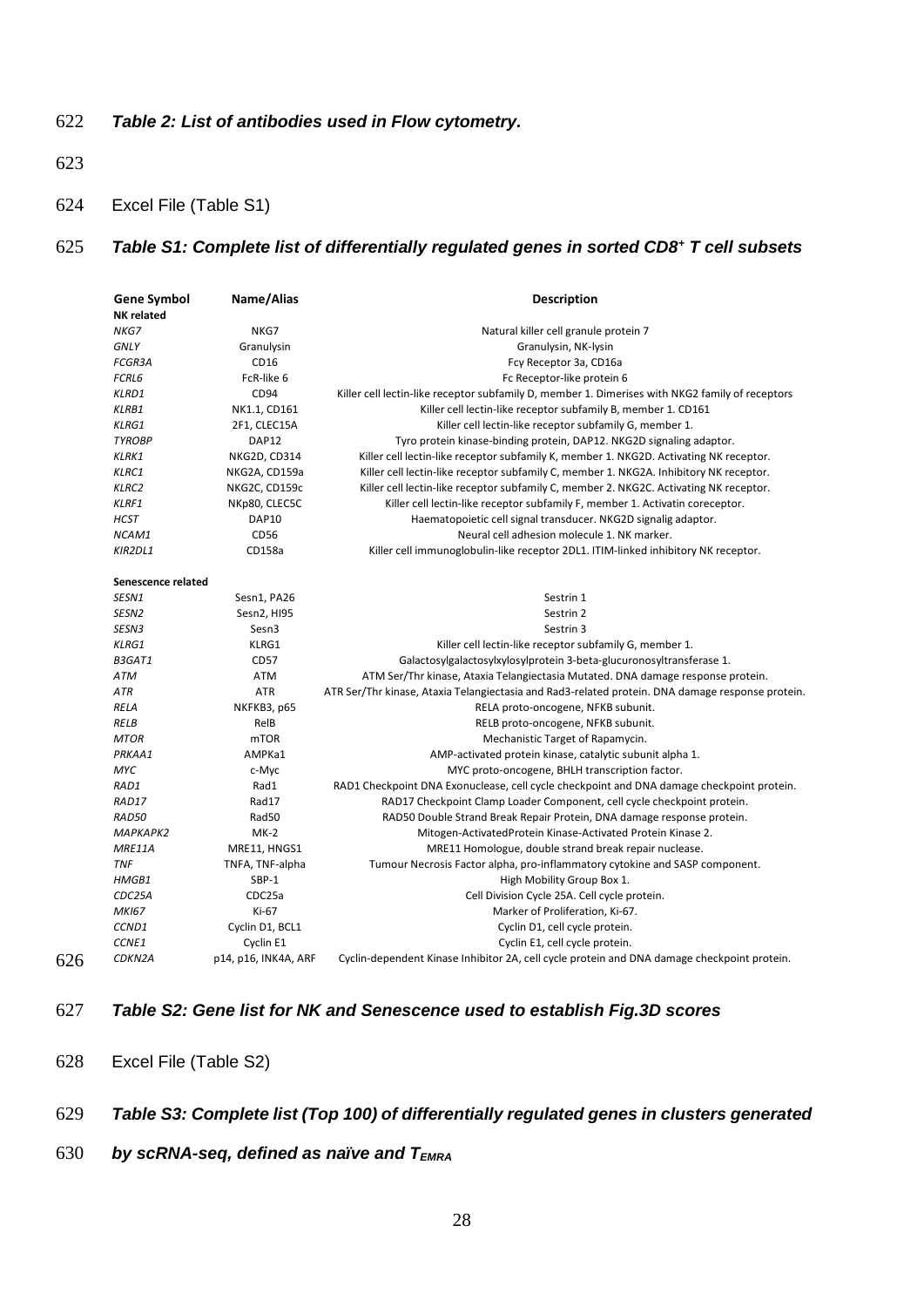Excel File (Table S3)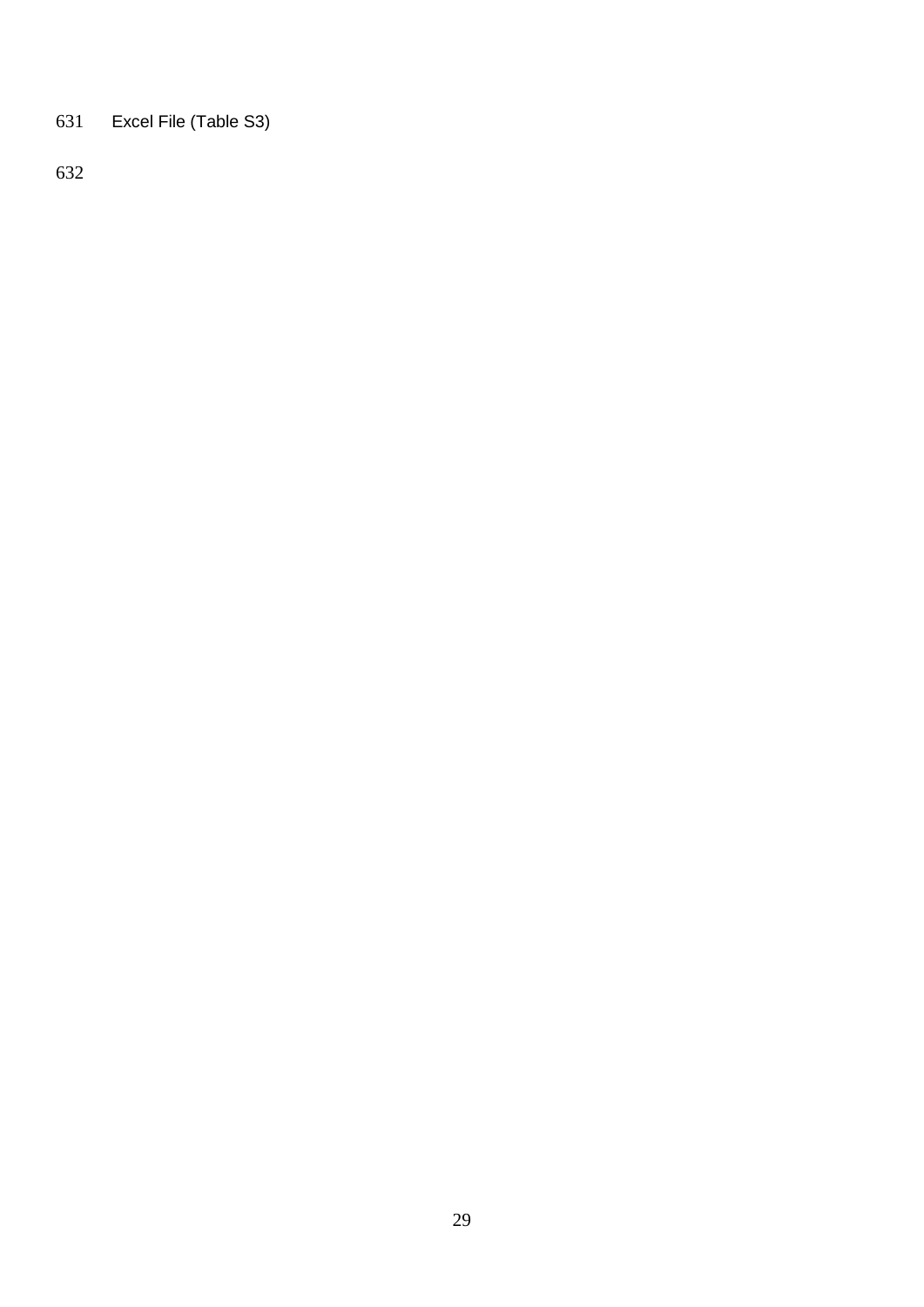#### **Materials and Methods**

#### *Study design*

 The study protocol was approved by the Ethical Committee of the Royal Free and University College London Medical School (Research Ethics number: 11/0473). Written informed consent was obtained from all study participants. Donors did not have any co-morbidity, were not on any immunosuppressive drugs, and retained physical mobility and lifestyle 639 independence. For analyses involving the CD8<sup>+</sup> T cell, IL7R<sup>+</sup>/IL7R<sup>-</sup> single cell dataset studies were conducted following approval by the Institutional Review Board (IRB) of the University of Connecticut Health Center (IRB 14-194J-3). After receiving informed consent, blood samples were obtained from 6 healthy old (65+ yr) research volunteers residing in the Greater Hartford, 643 CT, region using services of the University of Connecticut Center on Aging Recruitment and Community Outreach Research Core and following previously published screening criteria (PMID:28904110).

## *Cell isolation and transfection*

 Peripheral blood mononuclear cells (PBMC) were isolated by density gradient (Ficoll– Hypaque, Amersham Biosciences, UK) from heparinized blood of healthy donors (n *=* 22, 26- 650 83 years). Untouched NK and CD8<sup>+</sup>T cells were freshly isolated by magnetic activated cell sorting (MACS, Miltenyi Biotec, UK) using a negative selection procedure. For microarray analysis, high-purity CD8<sup>+</sup> T cell subsets were sorted on the basis of CD27 and CD45RA 653 expression<sup>18</sup>, using a FACSAria (BD Biosciences, UK) flow cytometer. For functional assays, CD8<sup>+</sup> T cell subsets were freshly isolated according to CD27/CD28 expression by magnetic activated cell sorting (MACS, Miltenyi Biotec, UK), which identified analogous subsets but 656 provided higher yields of viable cells  $(> 95\%$  purity) as previously described<sup>6,9</sup>. Double negative cells were obtained by complete negative isolation. We found that <1% of cells within these isolated populations expressed iNKT markers. Mucosal associated invariant T cells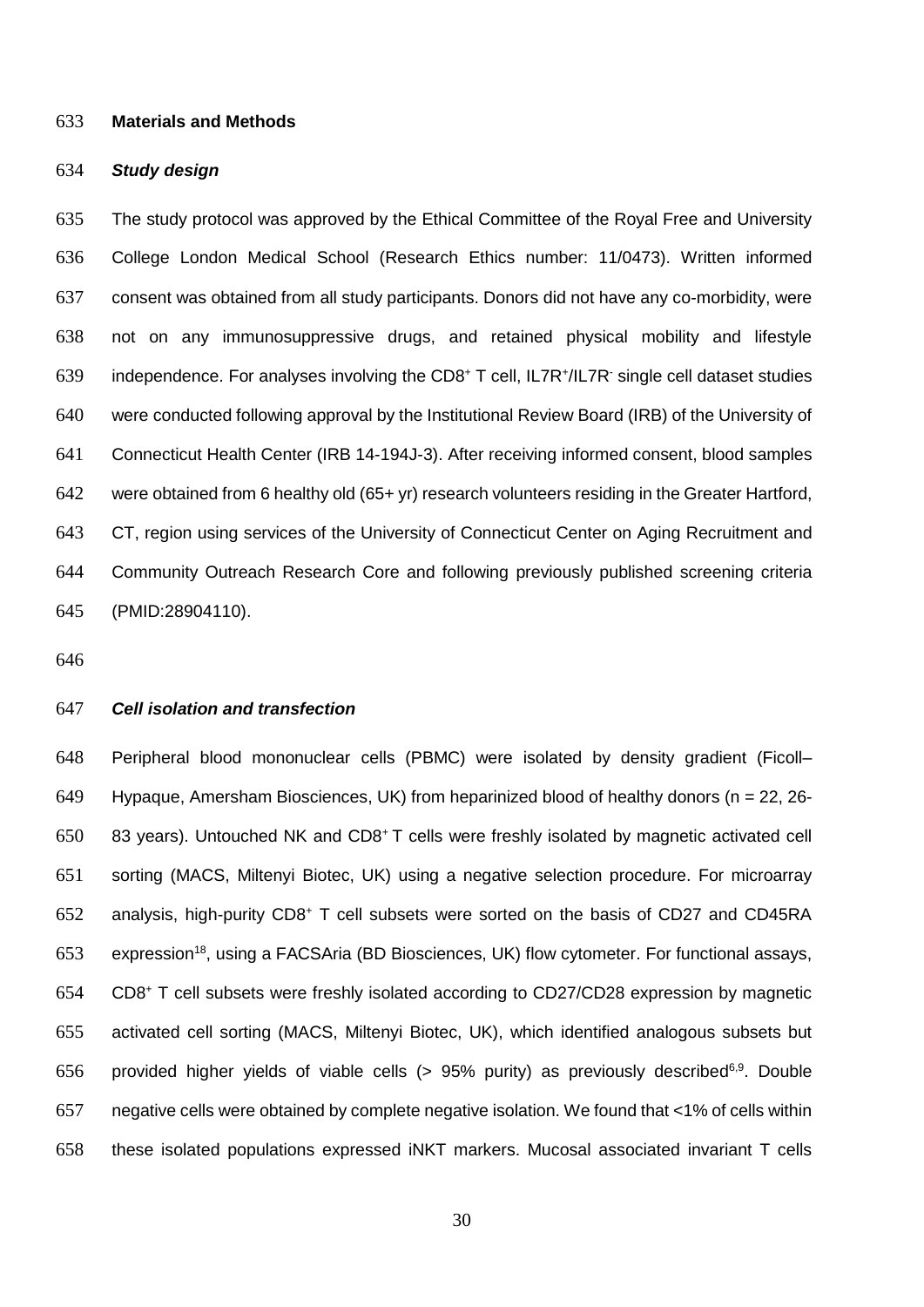659 (MAIT) cells express TCR V $\alpha$ 7.2 and these cells constitute ~5% of the peripheral CD8+ T cells pool in humans<sup>64,65</sup>. We found 4% (range 1-7.5%) of these cells in isolated CD28<sup>+</sup> CD27<sup>+</sup>, 3%  $(61)$  (range 1-6.4) in the isolated CD28 CD28<sup>+</sup> and 2.9% (range 1-4.9%) in the isolated CD28 CD27<sup>-</sup> CD8<sup>+</sup> T cells populations. The results obtained are therefore unlikely to be due to 663 contaminating iNKT or MAIT cells in our CD8 $+$  T cells populations.

664 Where indicated, freshly purified human CD8<sup>+</sup>T cells were transfected with small interfering RNA (siRNA) for NKG2D (Santa Cruz Biotechnology, sc-42948) or DAP12 (sc-35172) by electroporation using the Amaxa Human NK Cell Nucleofector Kit and Nucleofector technology (Lonza), according to the manufacturer's instructions. A scrambled control siRNA (sc-37007; Santa Cruz) was used throughout. Efficiency of siRNA transfection was confirmed by measuring the expression of the protein of interest using flow cytometry, 36-48 hours after transfection.

#### *Microarray data acquisition*

 Cells purified by FACS were stimulated for 2 hours with 0.5 µg/ml plate-coated anti-CD3 (OKT3) and 5 ng/ml rhIL-2 before RNA isolation using the ARCTURUS PicoPure Isolation Kit (ThermoFisher). The concentration of small quantities of RNA was determined using Nanodrop. Linear amplification of 10 ng of total RNA was performed using the Ovation Biotin RNA amplification and labelling system (NuGEN). Fragmented, labelled cDNA was hybridized to Affymetrix U133 plus 2 arrays.

### *Single cell RNA sequencing*

**Sample processing:** all samples were processed within one hour from venipuncture.

 **Cell Sorting:** PBMCs were isolated from fresh whole blood using Ficoll-Paque Plus (GE) density gradient centrifugation. For cell sorting, we used fluorochrome-labeled antibodies specific for CD3 (UCHT1), CD27 (M-T271) (Biolegend), CD4 (RPA-T4), CD19 (HIB19), IgD (IA6-2), CD127 (HIL-7R-M21) (BD Biosciences), and CD8 (SCF121Thy2D3) (Beckman-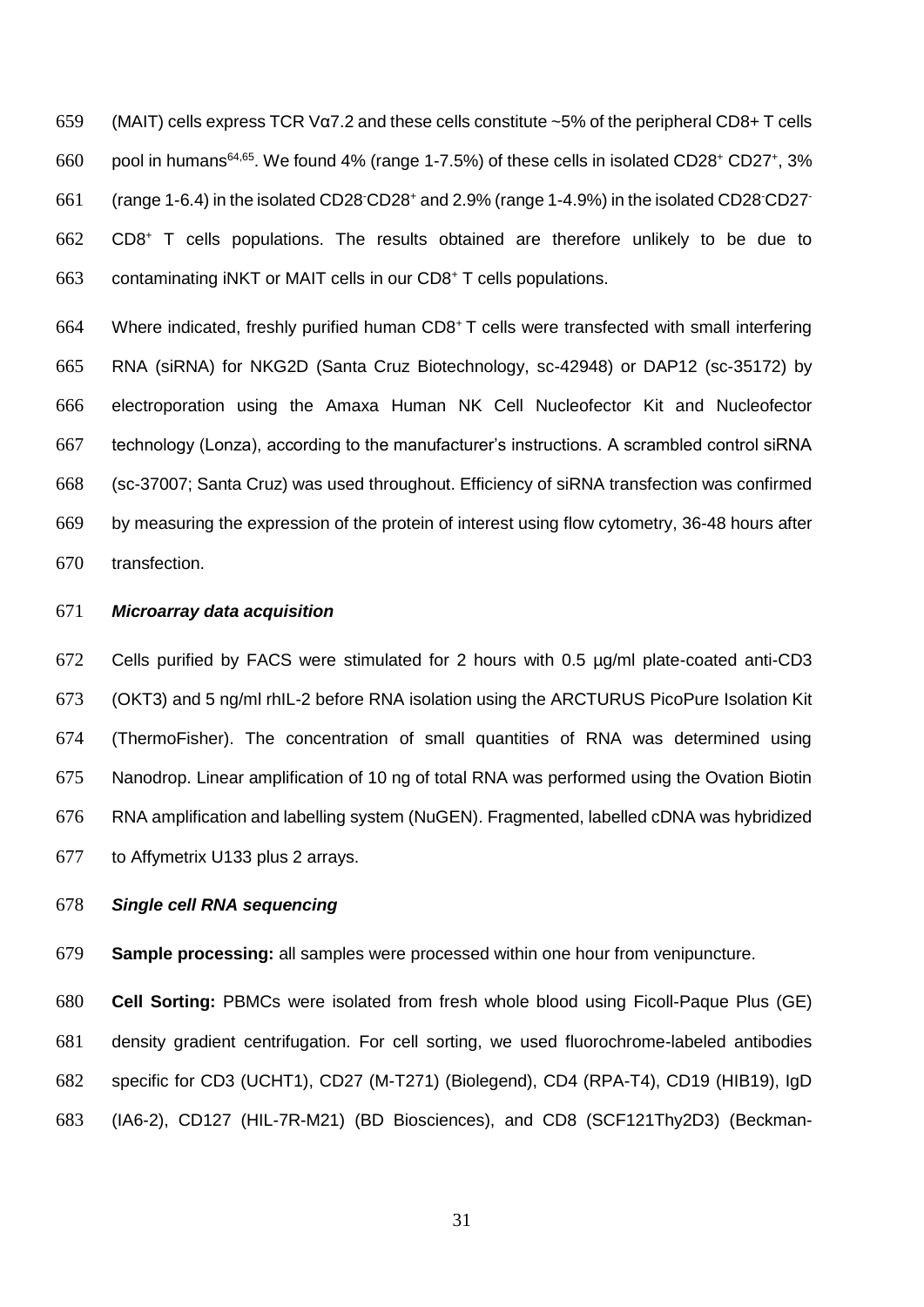684 Coulter). CD8+IL7R+ (CD8+CD127+) and CD8+IL7R· (CD8+CD127·) T cells were sorted from 685 the CD19 CD3+CD4 fraction. Cell sorting was performed using FACSAria Fusion (BD).

 **Blood preparation for single cell RNA sequencing (scRNA-seq):** PBMCs were thawed 687 guickly at  $37^{\circ}$ C and transferred to DMEM supplemented with 10% FBS. Cells were spun down at 400 g, for 10 min. Cells were washed once with 1 x PBS supplemented with 0.04% BSA and finally re-suspended in 1 x PBS with 0.04% BSA. Viability was determined using trypan blue staining and measured on a Countess FLII and samples with <80% viability were discarded. 12,000 cells were loaded for capture onto the Chromium System using the v2 single cell reagent kit (10X Genomics). Following capture and lysis, cDNA was synthesized and amplified (12 cycles) as per manufacturer's protocol (10X Genomics). The amplified cDNA was used to construct an Illumina sequencing library and sequenced on a single lane of a HiSeq 4000.

 **Single cell Raw data processing and data combination:** Illumina basecall files (\*.bcl) were converted to fastqs using cellranger v2.1.0, which uses bcl2fastq v2.17.1.14. FASTQ files were then aligned to hg19 genome and transcriptome using the cellranger v2.1.0 pipeline, which generates a gene - cell expression matrix. The samples were merged together using cellranger aggr from cellranger, which aggregates outputs from multiple runs, normalizing them to the same sequencing depth (normalize=mapped) and then re-computing the gene- barcode matrices and analysis on the combined data (See scripts here: <https://github.com/dnehar/Temra-IL7R-Senescence>).

 **Scrublet for multiplet prediction and removal:** Generally, we expected about 2 to 8% of the cells to be hybrid transcriptomes or multiplets, occurring when two or more cells are captured within the same microfluidic droplet and are tagged with the same barcode. Such artifactual multiplets can confound downstream analyses. We applied Scrublet<sup>36</sup> python package to remove the putative multiplets. Scrublet assigns each measured transcriptome a 'multiplet score', which indicates the probability of being a hybrid transcriptome. Multiplet scores were determined for each individual (using the raw data), and 0.7% - 10.7% highest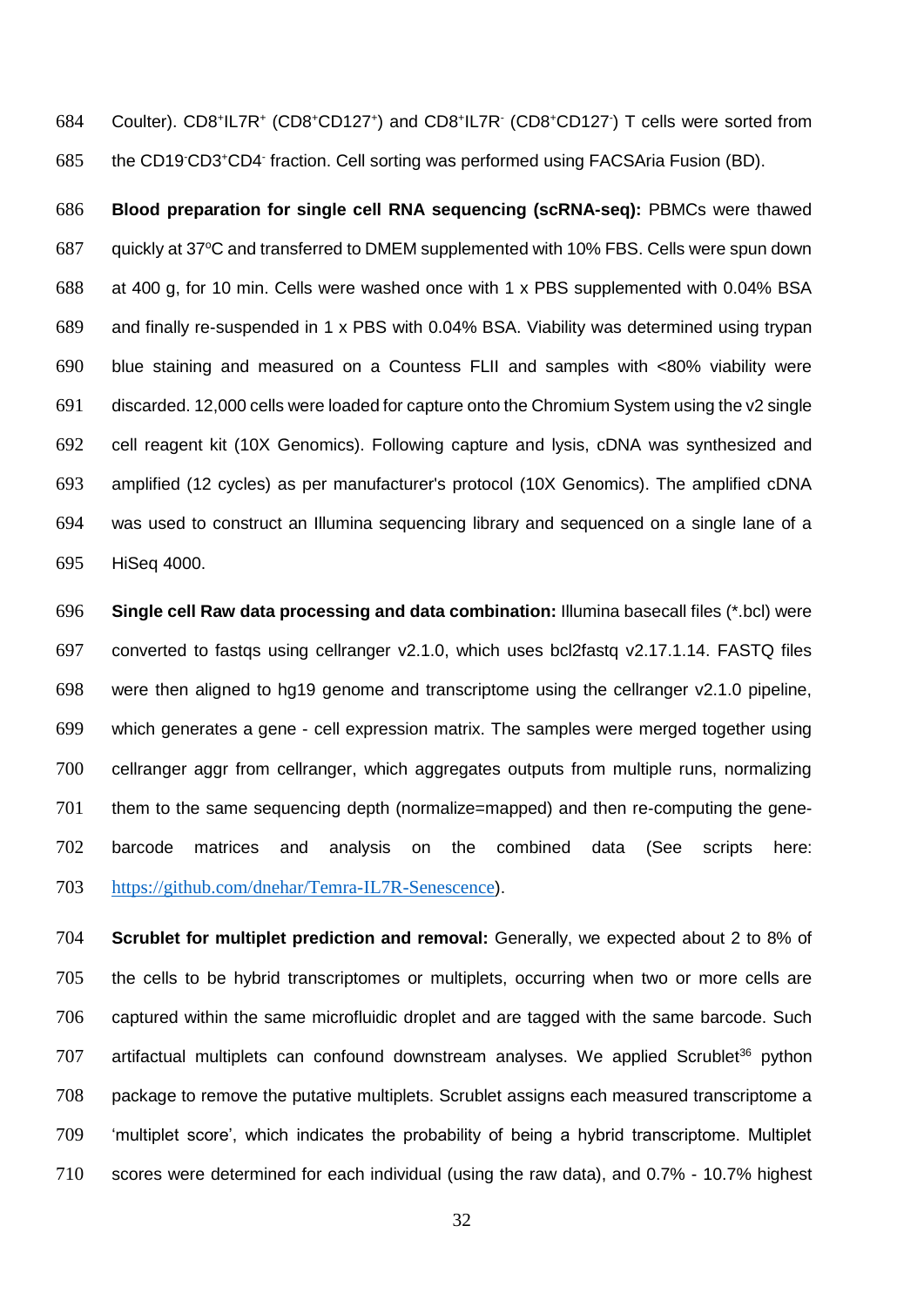scoring cells were tagged as multiplets after visual inspection of doublet score distributions 712 and excluded from the further analysis.

 **Single cell processing, clustering and cell type classification:** The aggregated matrices 714 were fed into the Python-based ScanPy<sup>66</sup> workflow (https://scanpy.readthedocs.io/en/stable/), which includes preprocessing, visualization, clustering and differential expression testing. The 716 pipeline we used was inspired by The Seurat<sup>67</sup> R package workflow.

 **Quality control and cell-filtering:** We applied the following filtering parameters: (i) all genes 718 that were not detected in  $\geq$  3 cells were discarded, (ii) cells with less than 400 total unique transcripts were removed prior to downstream analysis, (iii) cells in which > 20% of the transcripts mapped to the mitochondrial genes were filtered out, as this can be a marker of poor-quality cells and (iv) cells displaying a unique gene counts > 2,500 genes were considered outliers and discarded.

 **Data normalization:** After discarding unwanted cells from the dataset, we normalized the data. Library-size normalization was performed based on gene expression for each barcode 725 by scaling the total number of transcripts per cell to 10,000. We log-transformed the data and then regressed out using the total number of genes and the fraction of mitochondrial transcript content per cell. 1202 highly variable genes (HVG) were identified using filter\_genes\_dispersion scanpy function and used to perform the principal component analysis (PCA).

 **Linear dimensional reduction using PCA and graph-based clustering:** Dimensionality reduction was carried out in SCANPY via principal component analysis followed by Louvain clustering UMAP visualization using the top 40 significant components (PCs).

 **Finding marker genes/evaluation of cluster identity:** To annotate the cell type of each single cell transcriptome, we used both differential expression analysis between clusters and classification based on putative marker gene expression. We applied the 'tl.rank\_genes\_groups' scanpy function to perform differential analyses, comparing each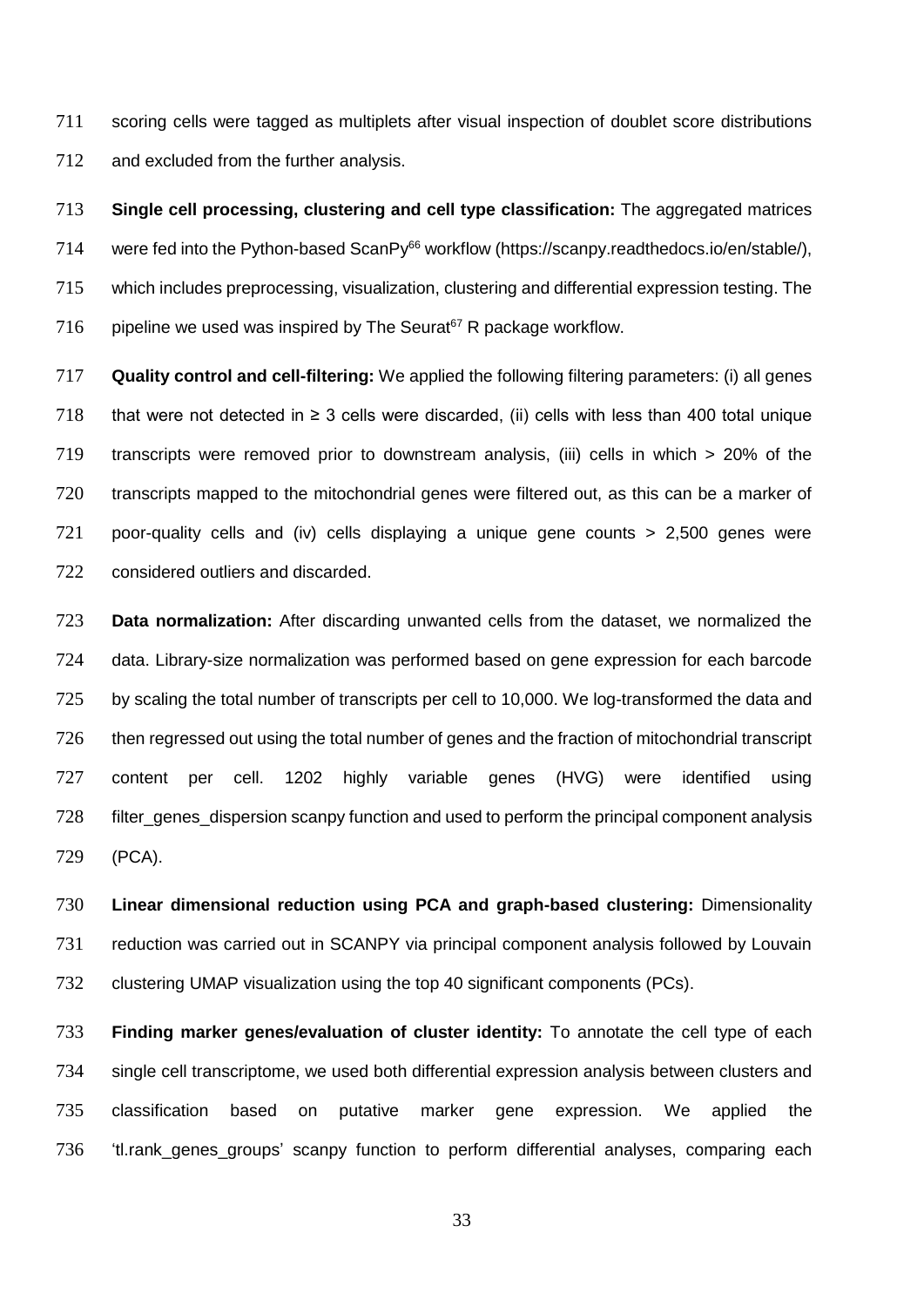- cluster to the rest of the cell using Wilcoxon test (Supplementary Table 3). We only considerate
- 738 clusters that showed a distinct trancriptomic programs.
- **Batch effect correction:** We performed a batch (10X genomics batch) correction using
- BBKNN (https://github.com/Teichlab/bbknn). More details about the parameters used can be
- found as a Jupyter notebook here: <https://github.com/dnehar/Temra-IL7R-Senescence>.

### *NK and Senescence scores:*

- Gene lists (Table S3) were used to score NK or senescence expression in naïve and Temras
- CD8 T cells. To do so, we calculated the mean expression for each cell, within each cluster
- using the h5ad object (adata), as follow:
- adata.obs['NK\_score] = adata.X[:,NK\_markers].mean(1).
- The scores were then plotted, as shown in Fig .3D.

### *Lentiviral transduction*

 Sestrin knockdown in human CD8<sup>+</sup> T cells was achieved using a lentiviral transduction system 750 as described previously.

 The pHIV1-SIREN-GFP system used for knockdown of gene expression possesses a U6- shRNA cassette to drive shRNA expression and a GFP reporter gene that is controlled by a PGK promoter5. The following siRNA sequences were used for gene knockdowns: CCTAAGGTTAAGTCGCCCTCG (shCTRL), CCAGGACCAATGGTAGACAAA (shSesn1), CCGAAGAATGTACAACCTCTT (shSesn2) and CAGTTCTCTAGTGTCAAAGTT (shSesn3). VSV-g pseudotyped lentiviral particles were produced, concentrated and titrated in HEK293 cells as described<sup>9</sup>.

 Cells were cultured in RPMI-1640 medium supplemented with 10% heat-inactivated FCS, 100 U/ml penicillin, 100 mg/ml streptomycin, 50 μg/ml gentamicin, 2 mM L-glutamine (all from 760 Invitrogen) and 0.5 ng/ml anti-mycoplasma (Bio-Rad) at 37 °C in a humidified 5%  $CO<sub>2</sub>$ 761 incubator. Purified human highly differentiated CD28<sup>-</sup>CD8<sup>+</sup> T cells were activated in the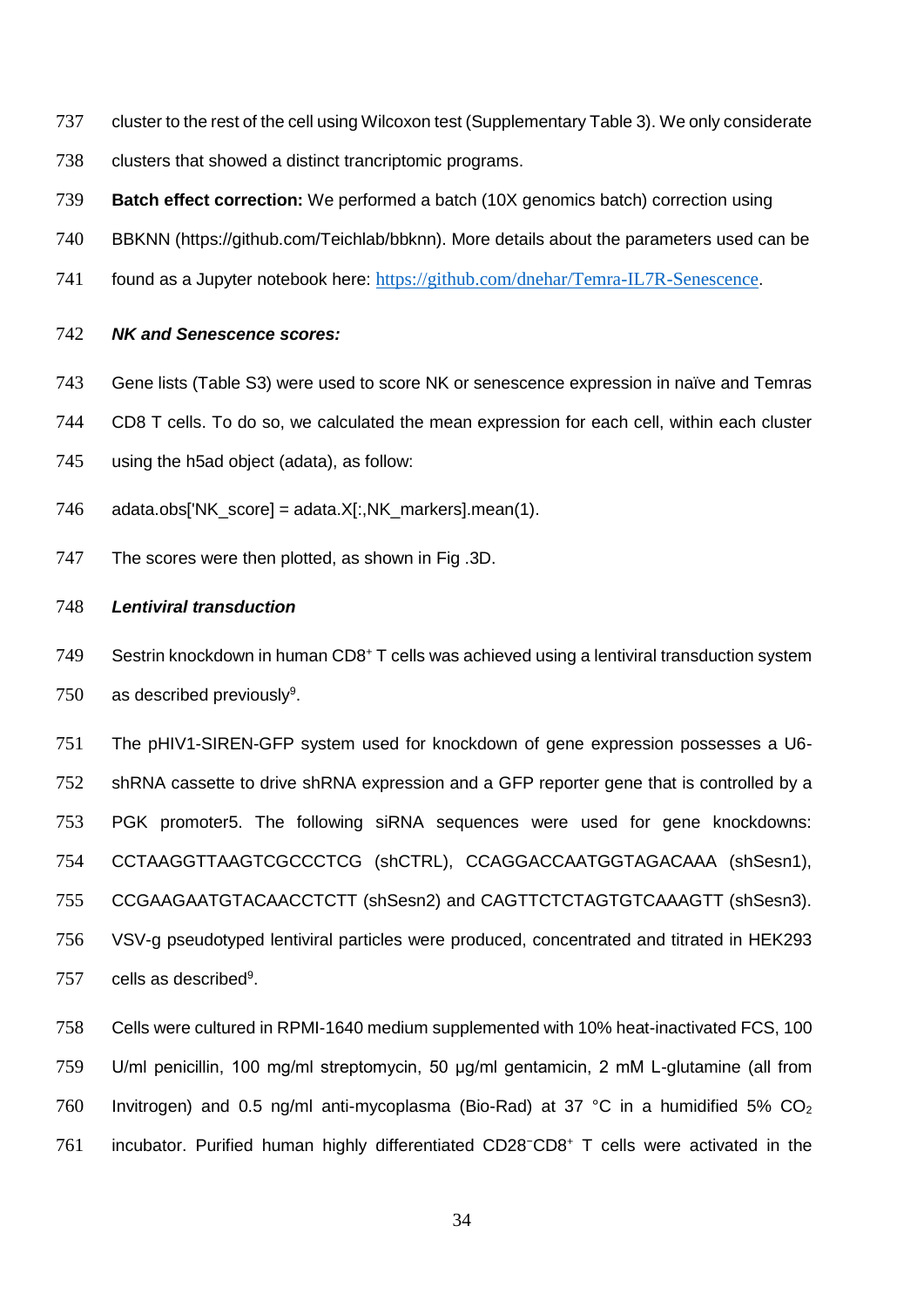presence of plate-bound anti-CD3 (purified OKT3, 0.5 μg/ml) plus rhIL-2 (R&D Systems, 10 ng/ml), and then transduced with pHIV1-Siren lentiviral particles (multiplicity of infection (MOI)  $764 = 10$ ) 72 h after activation.

#### *Flow cytometry and Phospho-flow*

 Multi-parameter flow cytometry was used for phenotypic and functional analyses of PBMC. For analysis of surface markers, staining was performed at 4°C for 30 min in the presence of saturating concentrations of antibodies (listed in **Table 2**) and a live/dead fixable Near-Infrared stain (Thermo Scientific, L10119). For intracellular analysis of cytokine secretion, cytotoxic granule expression, and sestrin 1, sestrin 2, DAP12, and DAP10 expression, cells were fixed and permeabilized with the Fix & Perm® Kit (Invitrogen, Life Technologies, UK), before 772 incubation with indicated antibodies or the respective isotype controls. For imaging cytometry, samples were acquired on an Amnis ImageStreamX Mk2 using INSPIRE software, magnification 60X. Data were analysed using IDEAS v6.2 software (*Amnis*). Co-localization of signals was determined on a single cell basis using bright detail similarity (BDS) score 776 analysis. Co-localization was considered with BDS  $\geq 2.0$ .

777 For Phospho-Flow cytometry, after staining for surface markers, CD8<sup>+</sup> T cells were stimulated with anti-CD3 (purified OKT3, 10 μg/mL) for 30 minutes on ice, followed by crosslinking with goat anti–mouse IgG antibody during 30 minutes on ice. Cells were then transferred to an incubator at 37°C, and stimulation was terminated after 10 minutes, with immediate fixation with Cytofix Buffer (PBS containing 4% paraformaldehyde, BD Biosciences) followed by permeabilization with ice-cold Perm Buffer III (PBS containing 90% methanol, BD Biosciences) and staining with antibodies for phospho-proteins (listed in **Table 2**) for 30 minutes at room temperature. Samples were acquired on a LSR II flow cytometer (BD Biosciences) and analysed using FlowJo software (TreeStar).

#### *Cytotoxic assays - CD107a degranulation assay*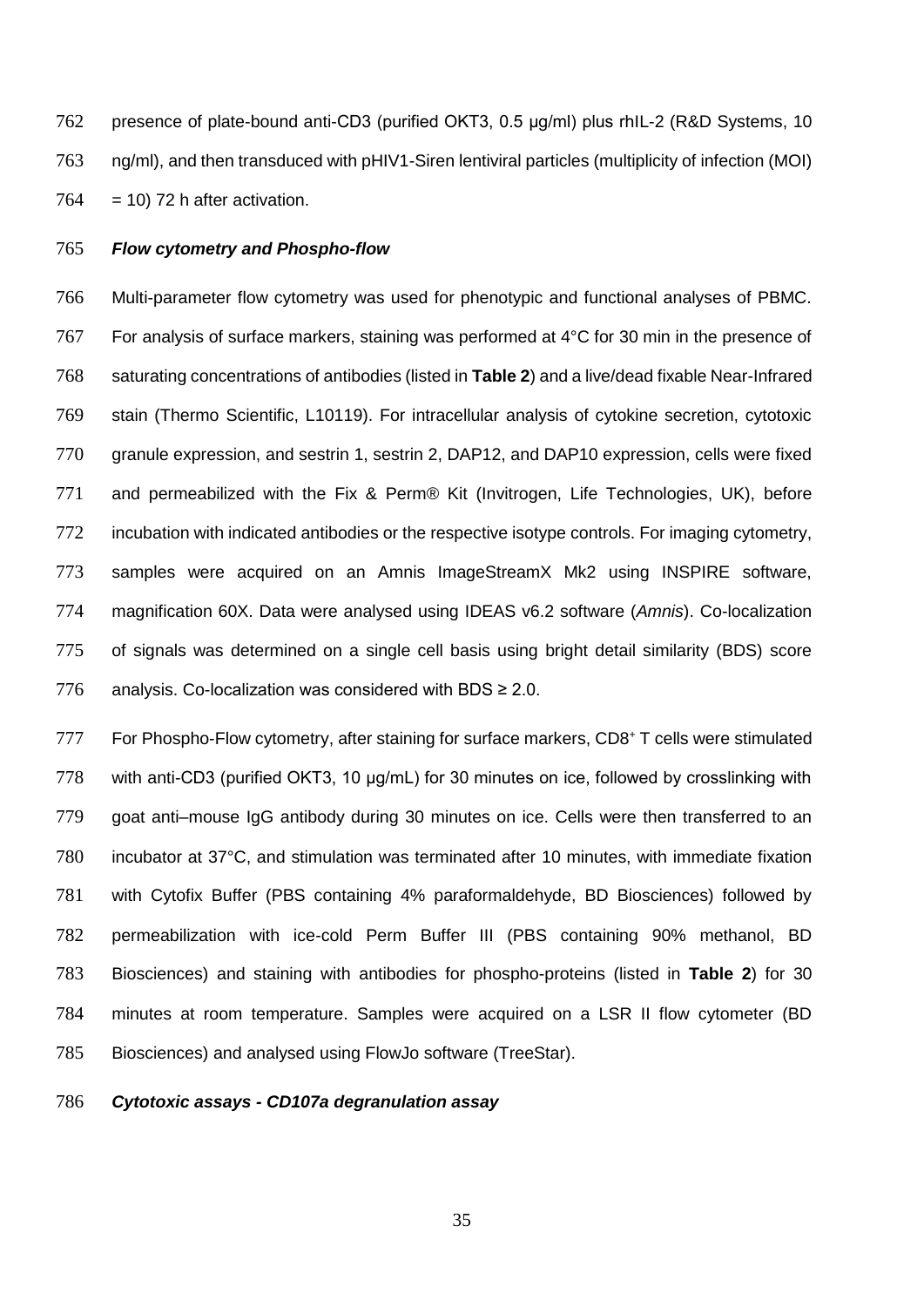787 Freshly isolated NK and CD8<sup>+</sup>T cell subsets were incubated at 37°C for 6 h with K562 or C1R- MICA/C1R cells, at a fixed effector to target (E:T) ratio of 2:1, in the presence of APC-789 conjugated CD107a antibody (BD Biosciences), as previously described<sup>68</sup>. Brefeldin A (1μg/ml; Sigma-Aldrich) and Monensin (1 μg/ml; Sigma-Aldrich) were added in the final 5h- incubation period. Effector cells incubated alone in the presence phorbol-12-myristate-13- acetate (PMA, 50 ng/ml, Sigma-Aldrich) with ionomycin, (250 ng/ml, Sigma-Aldrich) were used as positive control whereas medium alone served as unstimulated (US) control. After incubation, cells were stained for surface markers for 30 min on ice, followed by intracellular detection of cytokines (TNF-α and IFN-γ) and CD107a expression and analysed by flow cytometry.

### *Cell lines*

 K562 (human erythroleukemic) cell line was purchased from the European Collection of Cell cultures (ECCAC, UK) and cultured in 25 cm2 flasks (Nunc) in complete RPMI-1640. B- lymphoblastoid cell lines, C1R and C1R transfected with MICA\*008 (C1RMICA) were kindly provided by Professor Antoine Toubert (INSERM UMR1160, Paris) and maintained in complete RPMI-1640 in the presence of the aminoglycoside antibiotic G-418 (Sigma, G8168) for selection of transfected cells<sup>40</sup>.

#### *Western blotting*

Human CD8<sup>+</sup> T cell subsets purified using immunomagnetic separation (MACS) according to CD27/CD28 expression were stimulated with anti-CD3 (purified OKT3, 10 μg/mL) or anti- NKG2D (1D11, 10 μg/mL) before lysis. Cells were normalized by equal cell number, harvested and lysed in ice-cold Radio-Immunoprecipitation Assay (RIPA) buffer (Sigma-Aldrich, UK), supplemented with protease and phosphatase inhibitors (GE Healthcare, Amersham, UK), during 30 minutes on ice. Cell lysates were processed for immunoblot analysis as described<sup>6</sup>.

#### *Immunoprecipitation*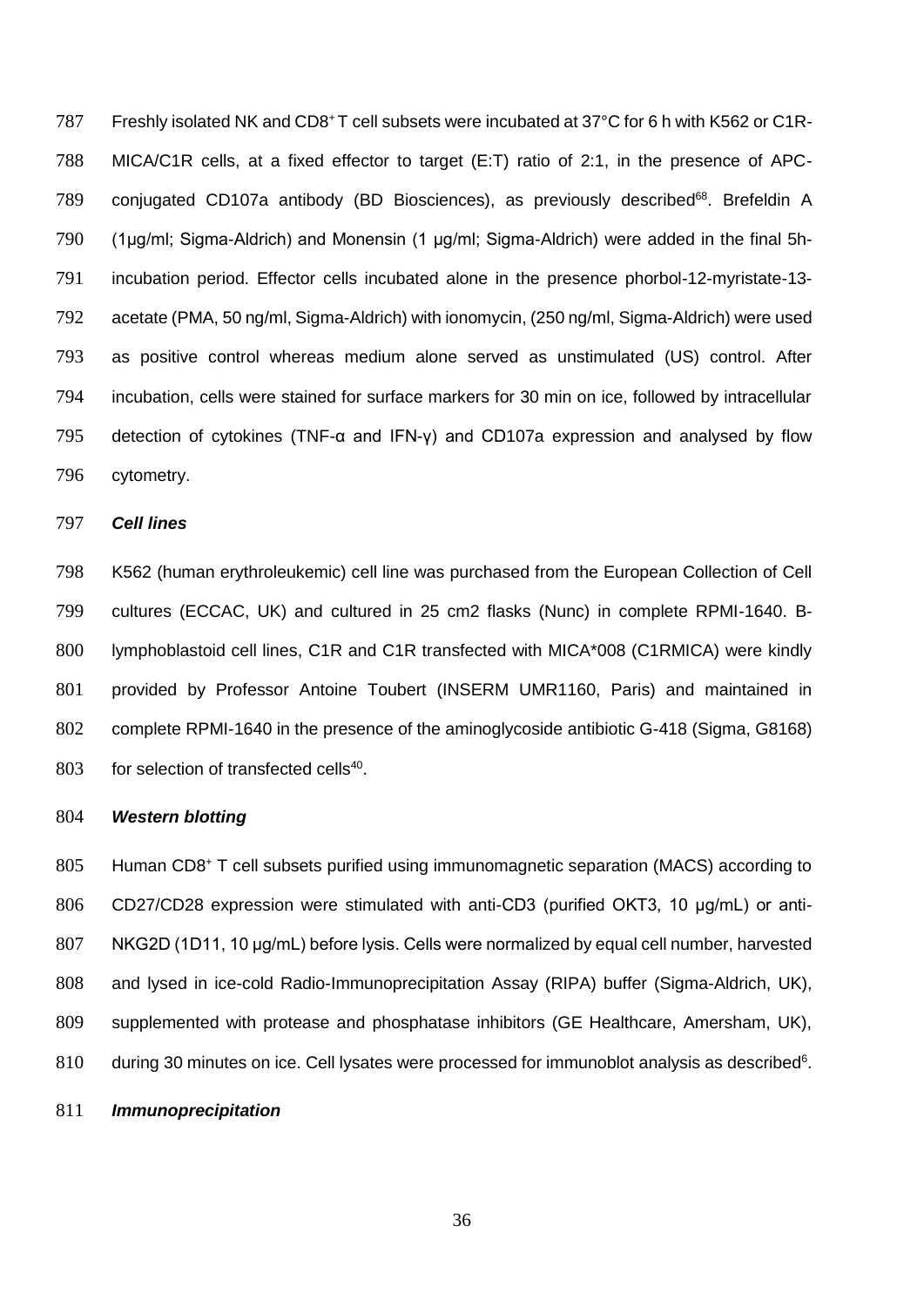812 Human CD8+ T cells were separated into CD28+/CD28 fractions (to obtain sufficient number of cells for analysis) and stimulated with anti-NKG2D (1D11, 10 μg/mL) or isotype control, for 814 30 minutes at 4 °C. Lysates from  $1x10^7$  cells were prepared with ice-cold HNGT buffer (50 mM HEPES, pH 7.5, 150 mM EDTA, 10 mM sodium pyrophosphate, 100 mM sodium orthovanadate, 100 mM sodium fluoride, 10 mg/ml aprotinin, 10 mg/ml leupeptin and 1 mM phenylmethylsulfonyl fluoride), for 30 minutes on ice. Cell lysates were incubated overnight at 4°C with anti-NKG2D antibody (clone 5C6, Santa Cruz) or control antibody, followed by precipitation with 10 μL of pre-washed protein A/G agarose beads (sc-2003, Santa Cruz) for 820 3 h at 4°C on a rotary shaker. After extensive washing in HGNT buffer, supernatants were recovered and processed for immunoblot analysis, as described above. Co-822 Immunoprecipitated proteins were detected after incubation with primary antibodies followed by incubation with mouse anti-rabbit IgG (conformation-specific antibody; L27A9; Cell Signaling) or mouse anti-rabbit IgG light chain (L57A3; Cell Signaling) and by a secondary anti-mouse IgG antibody (7076; Cell Signaling).

#### *Animal housing*

Sesn1<sup>-/-</sup> and Sesn2<sup>-/-</sup> mice were described previously<sup>9</sup>. The mouse ageing study was 828 performed at the University of Michigan, where the animal procedures were approved by the Institutional Animal Care & Use Committee and overseen by the Unit for Laboratory Animal Medicine. All mice were rested for at least 10 days before being used for *in vivo* studies. Animals were housed under standard conditions, maintained in a 12 h/12 h light/dark cycle at  $\degree$ C  $\pm$  1  $\degree$ C and given food and tap water *ad libitum* in accordance with United Kingdom Home Office regulations (PPL-P69E3D849) and the NIH guideline.

## *Murine delayed type hypersensitivity model*

 Knockout and age-matched (18-month-old) C57BL66J WT control mice were imported from the University of Michigan. Young (~6 weeks) WT mice were purchased separately from *Charles River*. All mice were male. The methylated BSA (mBSA) delayed type hypersensitivity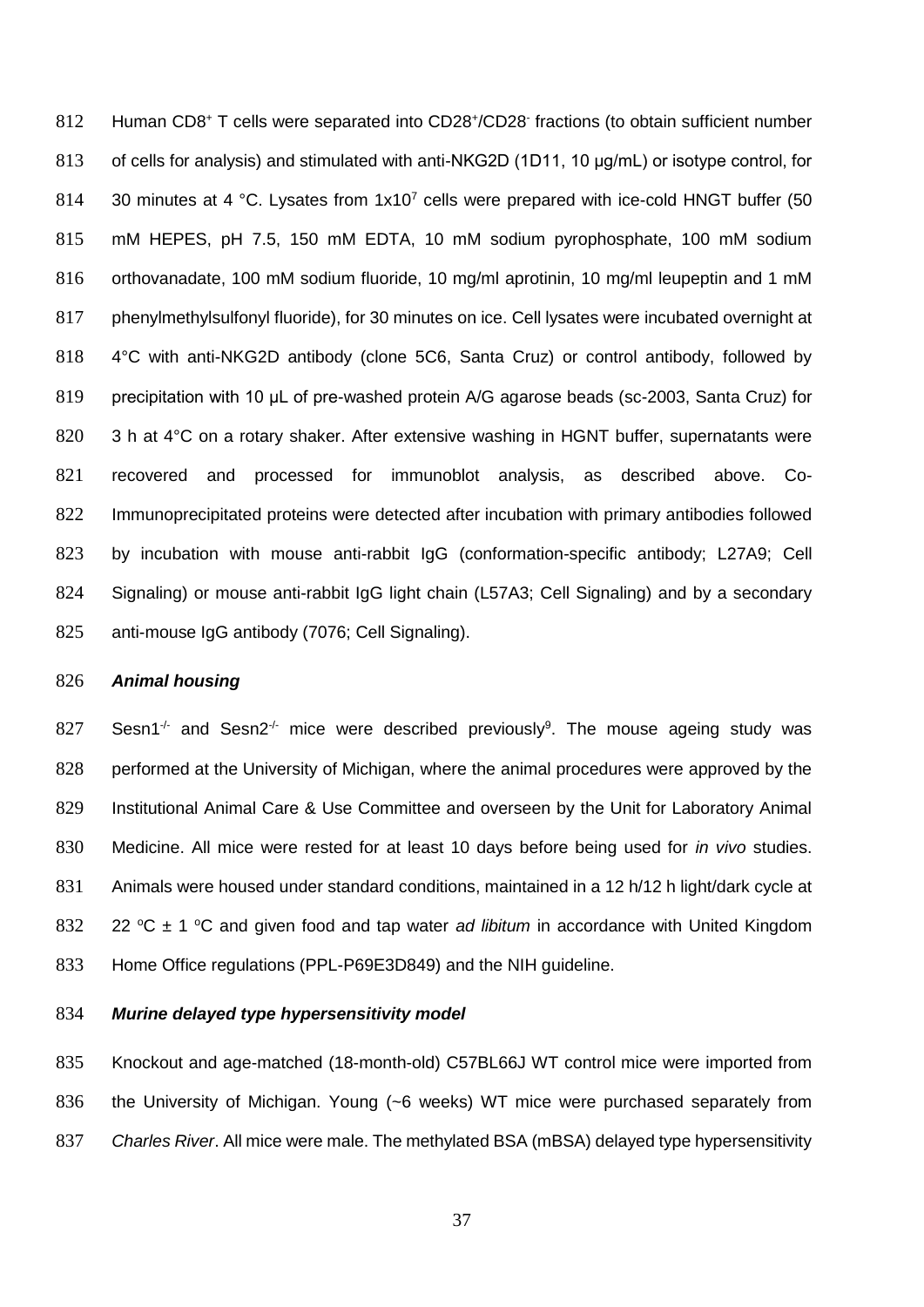838 model was performed as described previously<sup>69</sup>. Mice were sensitized at the base of the tail 839 with a 50 µl injection of mBSA in Freund's complete adjuvant (20 mg/ml solution of mBSA in 840 saline emulsified with an equal volume of Freund's adjuvant containing 4 mg/ml 841 *Mycobacterium tuberculosis* H37Ra, *Sigma Aldrich*). An immune response was evoked 14 842 days later by subplantar challenge with 50 µl of mBSA in saline (1 mg/ml). The contralateral 843 paw received a saline-only injection and served as a control. The immune response is reported 844 as the difference in paw swelling between left and right paws as determined using callipers 845 (POCO2, Kroeplin). Mice were sacrificed 7 days post-challenge, according to Schedule 1, 846 using an increasing concentration of  $CO<sub>2</sub>$ . Death was confirmed by cervical dislocation. 847 Spleens and inguinal lymph nodes were obtained, weighed and dispersed through a 70 um 848 followed by a 35 µm sterile cell sieve (*Becton Dickinson*) to yield single cell suspensions. Cell 849 numbers were enumerated by haemocytometer and up to  $10^6$  cells were used for 850 polychromatic flow cytometry.

#### 851 *In vivo cytotoxicity*

852 24-month-old knockout (Sesn1<sup>-/-</sup>Sesn2<sup>-/-</sup>Sesn3<sup>+/+</sup>) males were imported from the University of 853 Michigan. Age-matched wild type female C57Bl/6J mice were purchased from Envigo. Natural 854 killer cells were depleted by intraperitoneal injection of 100 μg anti-NK1.1 antibody (PK136, 855 BioXCell) 24 hours before cell challenge. The high Rae-1 expressing myeloma cell line 5TGM 856 was labeled with 5 μM CFSE, while splenocytes stained with 0.5 μM were used as Rae-1 857 controls. Both cell types were mixed at equal ratios and  $2x10<sup>7</sup>$  were co-injected i.v. Mice were 858 left for 6 hours before being sacrificed. As a measure of Rae-1 directed killing, the ratio of 859 CFSE<sup>hi</sup> compared to CFSE<sup>1</sup> was used to determine Rae-1<sup>+</sup> cell retrieval and specific lysis.

# 860 *Statistical analysis*

861 Statistical analysis was performed using GraphPad Prism version 6.00. Tests were used to 862 determine data distribution and depending on the normality of the data, comparisons were 863 performed using the Student *t* test (for two groups, parametric) or the non-parametric Mann–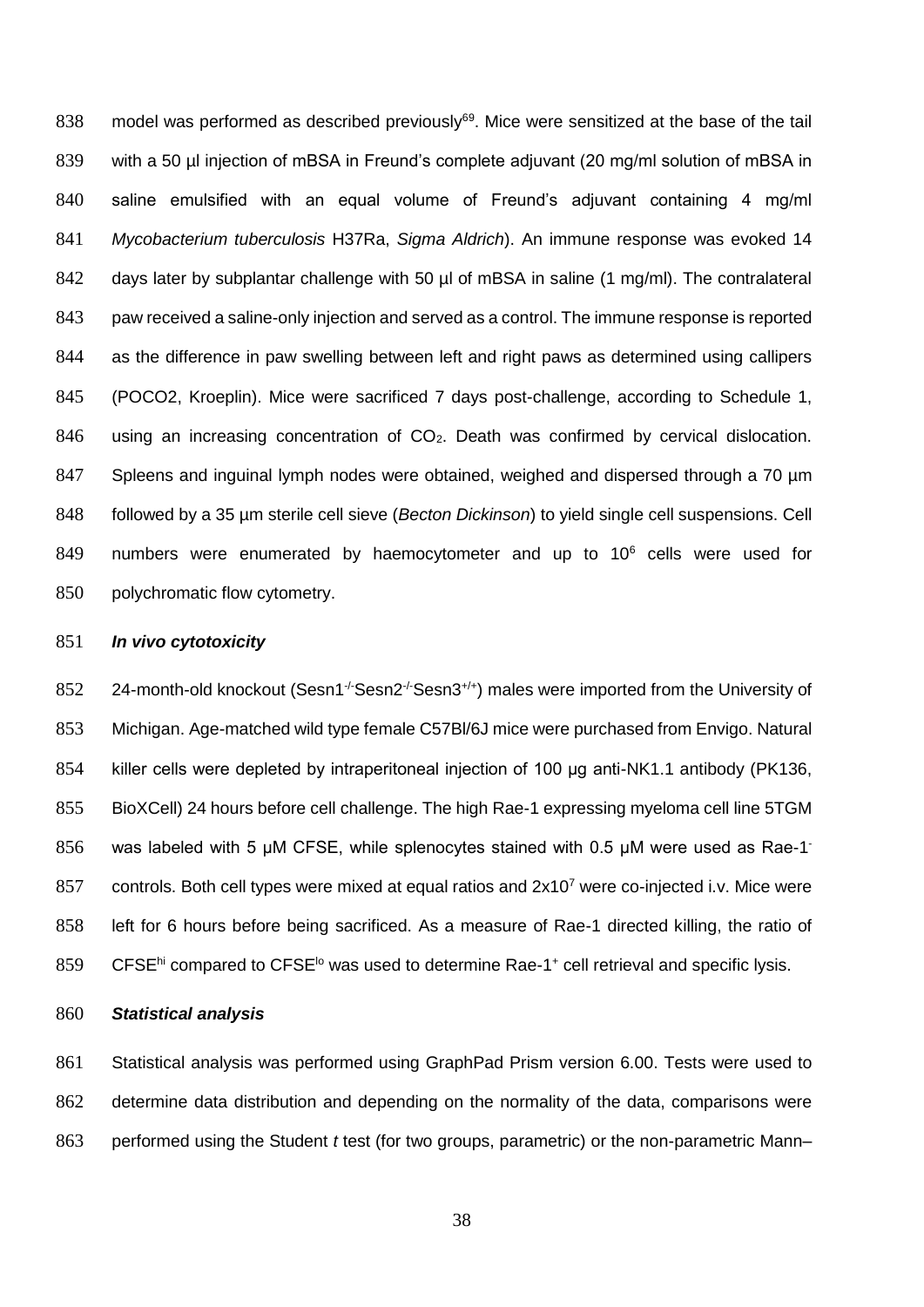Whitney U test (for two groups, unpaired) and the Wilcoxon signed rank test (for two groups, paired) with two-tailed *P* values unless otherwise stated. When comparing more than two groups, we used one-way ANOVA (parametric, > 2 groups, unpaired), repeated measures ANOVA (parametric, > 2 groups, paired), Kruskal–Wallis (non-parametric, > 2 groups, unpaired) or Friedman (non-parametric, > 2 groups, paired) tests with post-correction for multiple comparisons, as appropriate. The two-way ANOVA test was used to compare the effects of two independent variables between groups. Linear regression analysis was 871 performed to generate lines of best fit and correlations between variables were analysed using Pearson´s or Spearman's rank correlation coefficient (r). Differences were considered significant when *p* <0.05 (\*), *p* <0.01 (\*\*), *p* <0.001(\*\*\*) and *p* <0.0001 (\*\*\*\*). Data are 874 presented as means ± standard error of the mean (SEM) unless otherwise stated.

#### **Acknowledgements**

 This work was supported by the Medical Research Council (grant MR/P00184X/1 to A.N.A), 877 and the Ministry of Education of Brazil (Grant BEX9414/14-2 to L.P.C.), , UCL Business to S.M.H and A.N.A. This work was also supported in part, by the National Institute of Health Research University College London Hospitals Biomedical Research Centre. B.I.P. was supported by the Portuguese Foundation for Science and Technology and Gulbenkian 881 Institute for Science sponsoring the Advanced Medical Program for Physicians (PFMA). This study was also supported by The National Institutes of Health (R01DK102850 and R01DK111465 to J.H.L.), the NIH/NIAID (R01 AG052608 and R01 AI142086) to JB and the Biotechnology and Biological Science Research Council (Grant BB/L005336/1 to N.E.R.). S.M.H. is funded by the Springboard award from the Academy of Medical Science and the Wellcome Trust. A.L. is a Sir Henry Wellcome Trust Fellow (Grant AZR00630). S.M.J. is a Wellcome Trust Senior Fellow in Clinical Science and is supported by the Rosetrees Trust, the Welton Trust, the Garfield Weston Trust and UCLH Charitable Foundation. S.M.J. and V.H.T. have been funded by the Roy Castle Lung Cancer Foundation. DU is supported by National Institute of General Medical Sciences (NIGMS) under award number GM124922.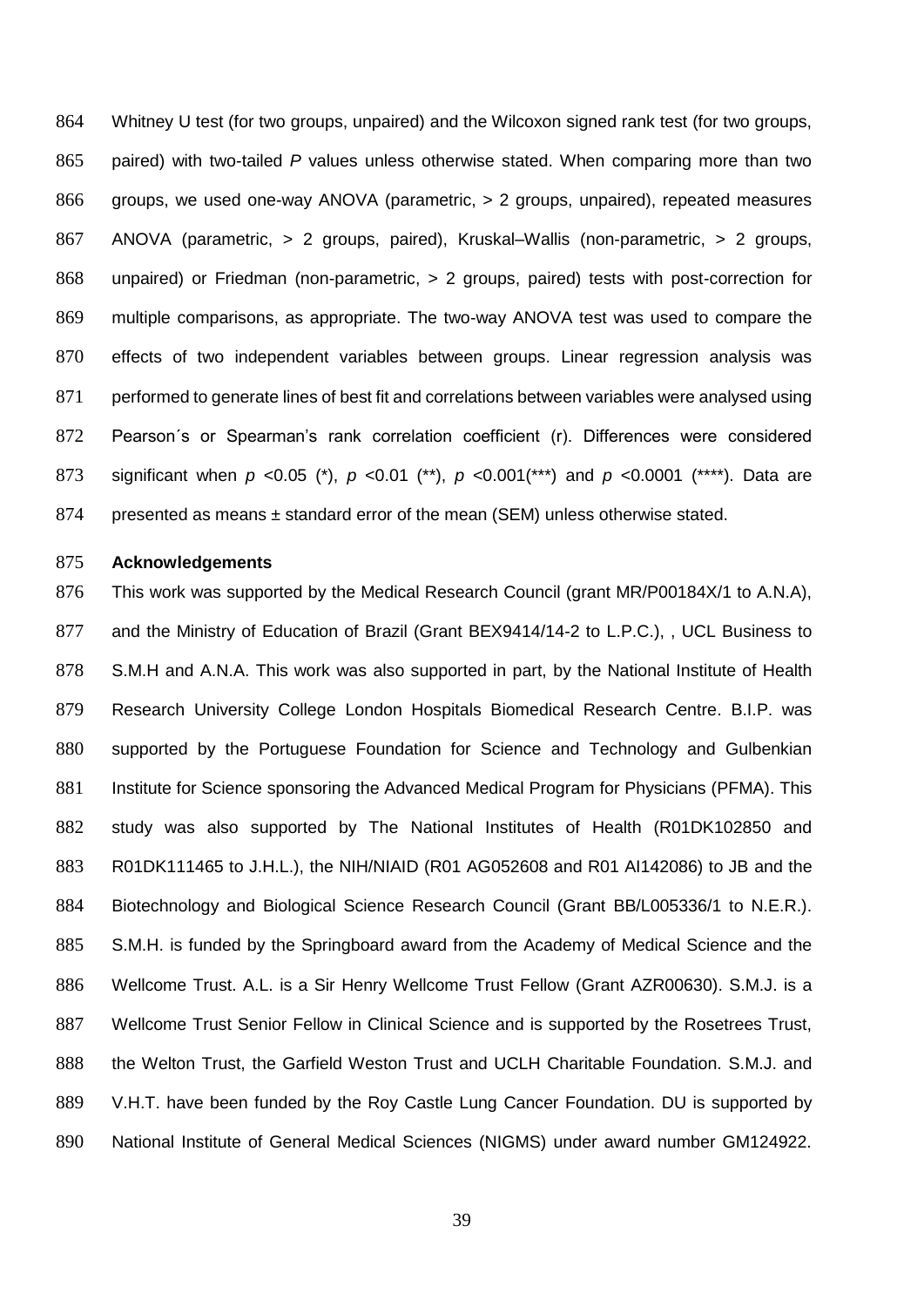891 892 893 894 895 GAK is supported by the Travelers Chair in Geriatrics and Gerontology, as well as National Institute on Aging (AG061456; AG048023; AG063528; AG060746; AG021600; AG052608; AG051647). The authors would like to thank Professor Antoine Toubert from INSERM U.1160 and laboratoire d´Immunologie et d´Histocompatibilité, Hôpital Saint-Louis, Université Paris Diderot, Sorbonne Paris Cité for the kind gift of the C1R-MICA cell line.

896

897 898 899 900 901 902 903 904 905 906 **Author contributions:** B.I.P., L.P.C and R.P.H.D. designed and performed the experiments, analysed the data and wrote the manuscript. DNB designed and analysed the single cell RNAseq data under the supervision of JB and DU. RM performed all the experiments with the healthy older adult subjects. GAK recruited all the healthy older adult donors subjects in Farmington. CT. A.L., E.S.C. and N.E.R. designed and performed experiments. S.W. and J.S. designed and performed *in vivo* cytotoxicity studies. S.M.H. and A.N.A. designed and performed the microarray studies. N.A.M., V.H.T. and S.M.J. analysed the microarray and RNA-seq data. D.C.O.G., D.W.G., J.H.L. and M.K.M. facilitated mouse experiments. D.E. designed and provided the lentiviral vectors. A.N.A. designed the experiments and reviewed and edited the manuscript and organized the collaborative infrastructure.

907 **Competing interests:** The authors have declared that no conflict of interest exists.

908 **Data and materials availability:** The complete microarray dataset is available online from

909 the NCBI Gene Expression Omnibus public repository (GEO accession number GSE98640).

The single cell RNA-seq data are available on here (https://thejacksonlaboratory.box.com/s/ 910

kr95cg03kfsihskbfffebhv7kck2a2g9). 911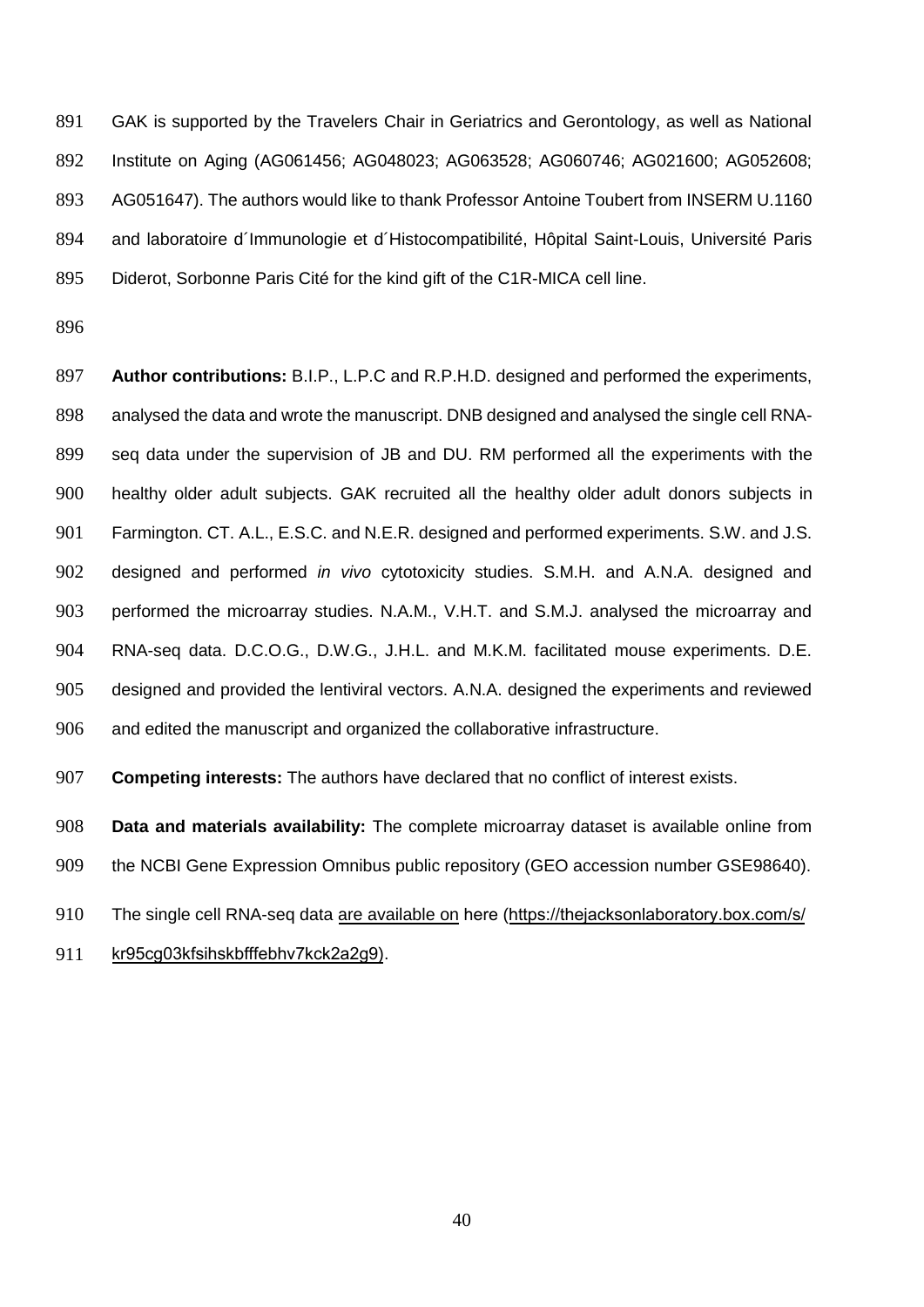### **References**

- 913 1. Akbar, A. N., Beverley, P. C. & Salmon, M. Will telomere erosion lead to a loss of T-cell
- memory? *Nature Reviews Immunology* **4,** nri1440 (2004).
- 2. Beverley, P. Is T-cell memory maintained by crossreactive stimulation? *Immunol*
- *Today* **11,** 203–205 (1990).
- 3. Gray, D. A role for antigen in the maintenance of immunological memory. *Nat Rev*
- *Immunol* **2,** nri706 (2002).
- 919 4. Mitri, D. *et al.* Reversible Senescence in Human CD4+CD45RA+CD27− Memory T
- Cells. *The Journal of Immunology* **187,** 2093–2100 (2011).
- 5. Henson, S. M. *et al.* p38 signaling inhibits mTORC1-independent autophagy in senescent
- human CD8+ T cells. *Journal of Clinical Investigation* **124,** 4004–4016 (2014).
- 6. Lanna, A., Henson, S. M., Escors, D. & Akbar, A. N. The kinase p38 activated by the
- metabolic regulator AMPK and scaffold TAB1 drives the senescence of human T
- cells. *Nature immunology* **15,** 965–72 (2014).
- 926 7. Henson, S., Macaulay, R., Riddell, N., Nunn, C., Akbar, A. (2015). Blockade of PD-1 or
- 927 p38 MAP kinase signaling enhances senescent human CD8+ T-cell proliferation by distinct
- pathways European Journal of Immunology 45(5), 1441-1451.
- 929 8. Tarazona, R. et al. Increased expression of NK cell markers on T lymphocytes in aging
- 930 and chronic activation of the immune system reflects the accumulation of effector/senescent
- T cells. Mechanisms of Ageing and Development 121, 77–88 (2001).
- 9. Lanna, A. *et al.* A sestrin-dependent Erk-Jnk-p38 MAPK activation complex inhibits
- immunity during aging. *Nature immunology* **18,** 354–363 (2017).
- 10. Dunne, P. J. *et al.* Quiescence and functional reprogramming of Epstein-Barr virus
- (EBV)–specific CD8+ T cells during persistent infection. *Blood* **106,** 558–565 (2005).
- 11. Goronzy, J. J. & Weyand, C. M. Understanding immunosenescence to improve
- responses to vaccines. *Nature Immunology* (2013).
- 938 12. Goronzy, J. J., Li, G., Yang, Z. & Weyand, C. M. The Janus Head of T Cell Aging –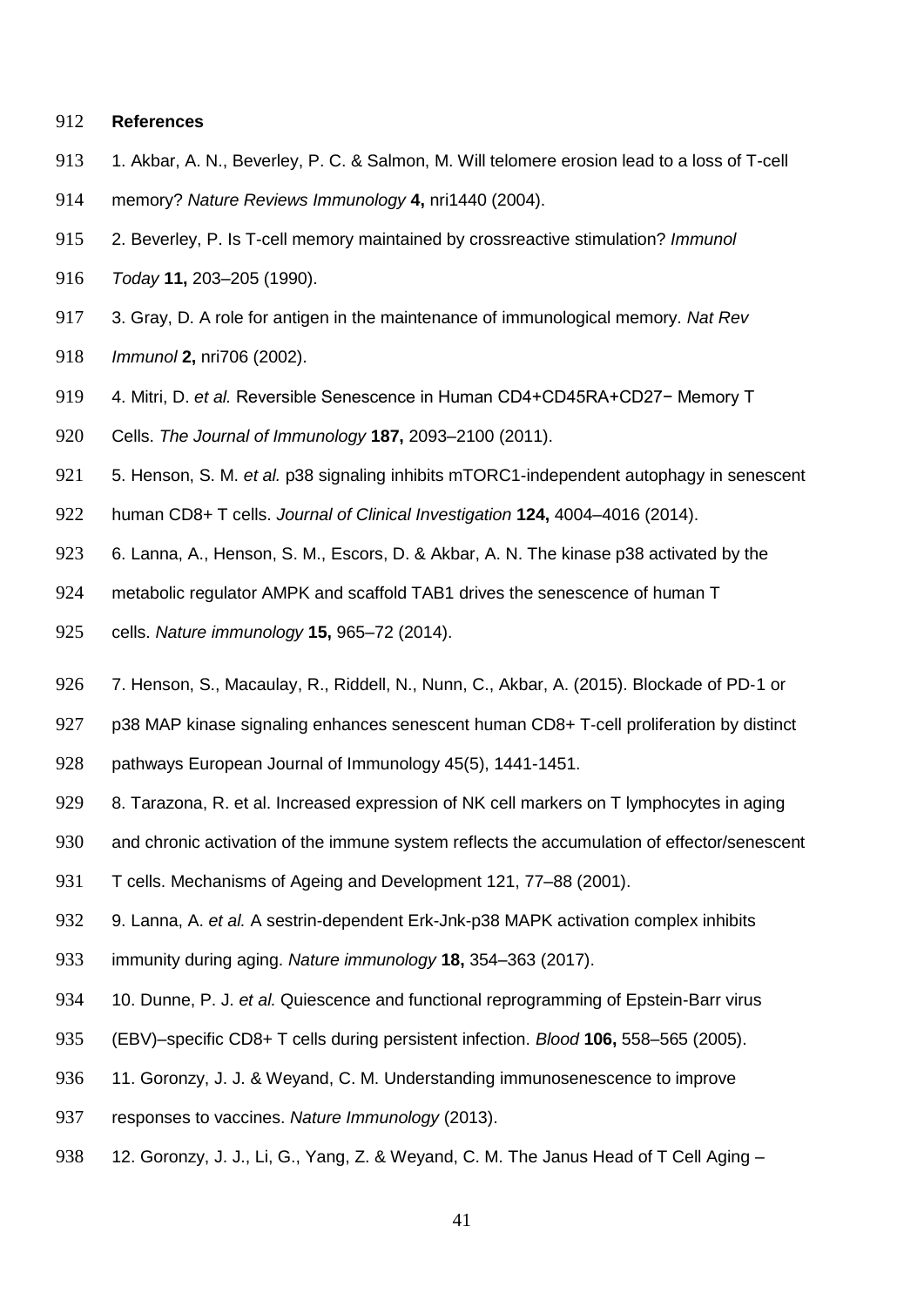- Autoimmunity and Immunodeficiency. *Frontiers in Immunology* (2013).
- 13. Arnold, C. R., Wolf, J., Brunner, S., Herndler-Brandstetter, D. & Grubeck-Loebenstein, B.
- Gain and Loss of T Cell Subsets in Old Age—Age-Related Reshaping of the T Cell
- Repertoire. *J Clin Immunol* **31,** 137–146 (2011).
- 943 14. McElhaney, J. E. & Effros, R. B. Immunosenescence: what does it mean to health
- outcomes in older adults? *Curr Opin Immunol* **21,** 418–424 (2009).
- 945 15. Hazeldine, J. & Lord, J. M. The impact of ageing on natural killer cell function and
- potential consequences for health in older adults. *Ageing Research Reviews* **12,** 1069–1078 (2013).
- 16. Pereira, B. I. *et al.* Senescent cells evade immune clearance via HLA-E-mediated NK
- and CD8+ T cell inhibition. *Nat Commun* **10,** 2387 (2019).
- 17. Krizhanovsky, V. *et al.* Implications of Cellular Senescence in Tissue Damage
- Response, Tumor Suppression, and Stem Cell Biology. *Cold Spring Harb Sym* **73,** 513–522 (2008).
- 18. Callender, L. A. *et al.* Human CD8+ EMRA T cells display a senescence‐associated
- secretory phenotype regulated by p38 MAPK. *Aging Cell* **17,** (2018).
- 19. Benjamini, Y. & Hochberg, Y. Controlling the False Discovery Rate: A Practical and
- Powerful Approach to Multiple Testing. *J Royal Statistical Soc Ser B Methodol* **57,** 289–300 (1995).
- 20. Dominguez, C. X. *et al.* The transcription factors ZEB2 and T-bet cooperate to program
- cytotoxic T cell terminal differentiation in response to LCMV viral infection. *J Exp*
- *Medicine* **212,** 2041–2056 (2015).
- 21. Omilusik, K. D. *et al.* Transcriptional repressor ZEB2 promotes terminal differentiation of
- CD8+ effector and memory T cell populations during infection. *J Exp Medicine* **212,** 2027–
- 2039 (2015).
- 22. Kovalovsky, D. *et al.* PLZF Induces the Spontaneous Acquisition of Memory/Effector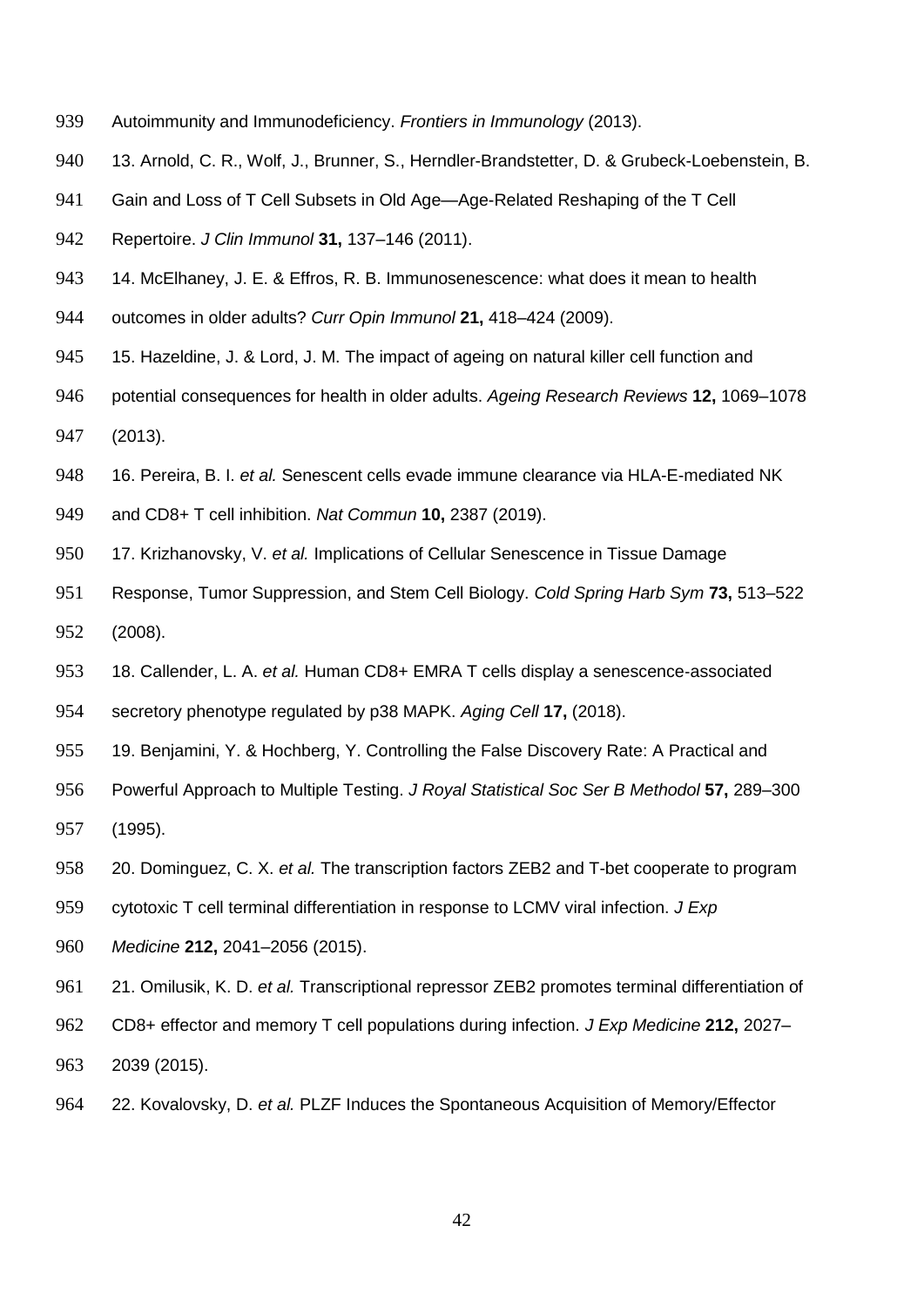- Functions in T Cells Independently of NKT Cell-Related Signals. *J Immunol* **184,** 6746–6755 (2010).
- 23. Raberger, J., Schebesta, A., Sakaguchi, S., Boucheron, N., Blomberg, K., Berglöf, A.,
- Kolbe, T., Smith, C., Rülicke, T., Ellmeier, W. (2008). The transcriptional regulator PLZF
- induces the development of CD44 high memory phenotype T cells Proceedings of the
- National Academy of Sciences **105**(46), 17919-17924.
- 971 24. Paul, S. & Lal, G. The Molecular Mechanism of Natural Killer Cells Function and
- Its Importance in Cancer Immunotherapy. *Front Immunol* **8,** 1124 (2017).
- 25. Liu, D. *et al.* Integrin-Dependent Organization and Bidirectional Vesicular Traffic at
- Cytotoxic Immune Synapses. *Immunity* **31,** 99–109 (2009).
- 26. Carlino, C. *et al.* Chemerin regulates NK cell accumulation and endothelial cell
- morphogenesis in the decidua during early pregnancy. *J Clin Endocrinol*
- *Metabolism* **97,** 3603–12 (2012).
- 27. Bernardini, G., Sciumè, G. & Santoni, A. Differential chemotactic receptor requirements
- for NK cell subset trafficking into bone marrow. *Front Immunol* **4,** 12 (2013).
- 28. van Lier, R. A., ten Berge, I. J. & Gamadia, L. E. Human CD8(+) T-cell differentiation in
- response to viruses. *Nature reviews. Immunology* **3,** 931–9 (2003).
- 29. Rufer, N. *et al.* Ex vivo characterization of human CD8+ T subsets with distinct
- replicative history and partial effector functions. *Blood* **102,** 1779–1787 (2003).
- 30. Henson, S. M. *et al.* KLRG1 signaling induces defective Akt (ser473) phosphorylation
- and proliferative dysfunction of highly differentiated CD8+ T cells. *Blood* **113,** 6619–6628
- (2009).
- 31. Plunkett, F. J. *et al.* The Loss of Telomerase Activity in Highly Differentiated
- CD8+CD28−CD27− T Cells Is Associated with Decreased Akt (Ser473)
- Phosphorylation. *The Journal of Immunology* **178,** 7710–7719 (2007).
- 32. Griffiths, S. J. *et al.* Age-Associated Increase of Low-Avidity Cytomegalovirus-Specific
- CD8+ T Cells That Re-Express CD45RA. *The Journal of Immunology* **190,** 5363–5372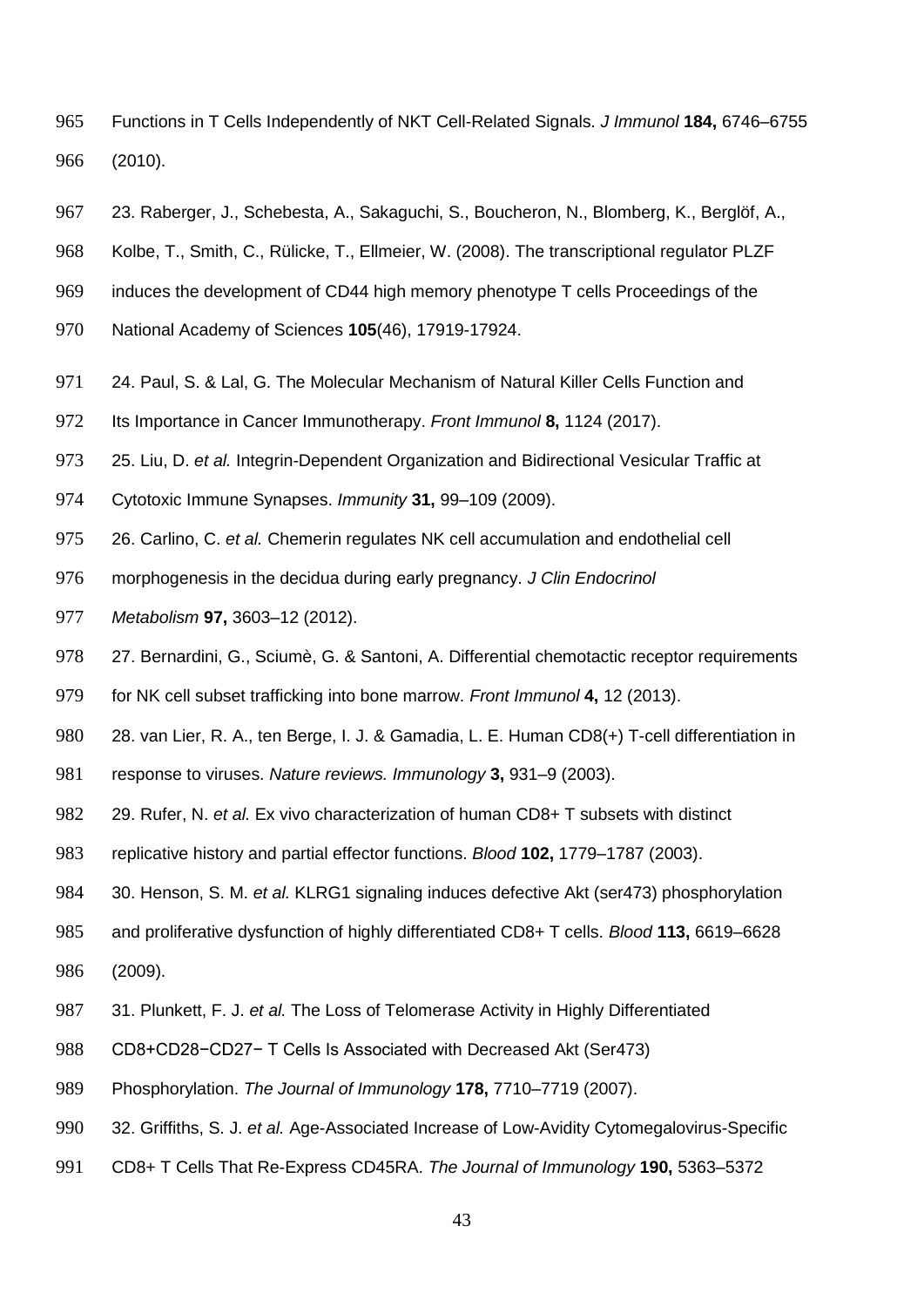(2013).

- 33. Henson, S. M., Riddell, N. E. & Akbar, A. N. Properties of end-stage human T cells
- defined by CD45RA re-expression. *Current Opinion in Immunology* **24,** 476–481 (2012).
- 34. Abedin, S., Michel, J. J., Lemster, B. & Vallejo, A. N. Diversity of NKR expression in
- aging T cells and in T cells of the aged: The new frontier into the exploration of protective
- immunity in the elderly. *Exp Gerontol* **40,** 537–548 (2005).
- 35. Vallejo, A. N. *et al.* Expansions of NK-like αβT cells with chronologic aging: Novel
- lymphocyte effectors that compensate for functional deficits of conventional NK cells and T
- cells. *Ageing Research Reviews* **10,** 354–361 (2011).
- 36. Wolock, S. L., Lopez, R. & Klein, A. M. Scrublet: computational identification of cell
- doublets in single-cell transcriptomic data. bioRxiv(2018). doi:10.1101/357368
- 37. Park, J.-E., Polanski, K., Meyer, K. & Teichmann, S. A. Fast Batch Alignment of
- SingleCell Transcriptomes Unifies Multiple Mouse Cell Atlases into an Integrated
- Landscape. bioRxiv(2018). doi:10.1101/397042
- 38. McInnes, L., Healy, J. & Melville, J. UMAP: Uniform Manifold Approximation and
- Projection for Dimension Reduction. arXiv:1802.03426[cs, stat] (2018).
- 39. Aktas, E., Kucuksezer, U., Bilgic, S., Erten, G. & Deniz, G. Relationship between
- CD107a expression and cytotoxic activity. *Cell Immunol* **254,** 149–154 (2009).
- 40. Allez, M. *et al.* CD4+NKG2D+ T Cells in Crohn's Disease Mediate Inflammatory and
- Cytotoxic Responses Through MICA Interactions. *Gastroenterology* **132,** 2346–2358 (2007).
- 41. Lanier, L. L. NKG2D Receptor and Its Ligands in Host Defense. *Cancer Immunol Res* **3,** 575–582 (2015).
- 42. Wu, J. *et al.* An Activating Immunoreceptor Complex Formed by NKG2D and
- DAP10. *Science* **285,** 730–732 (1999).
- 43. Upshaw, J. L. *et al.* NKG2D-mediated signaling requires a DAP10-bound Grb2-Vav1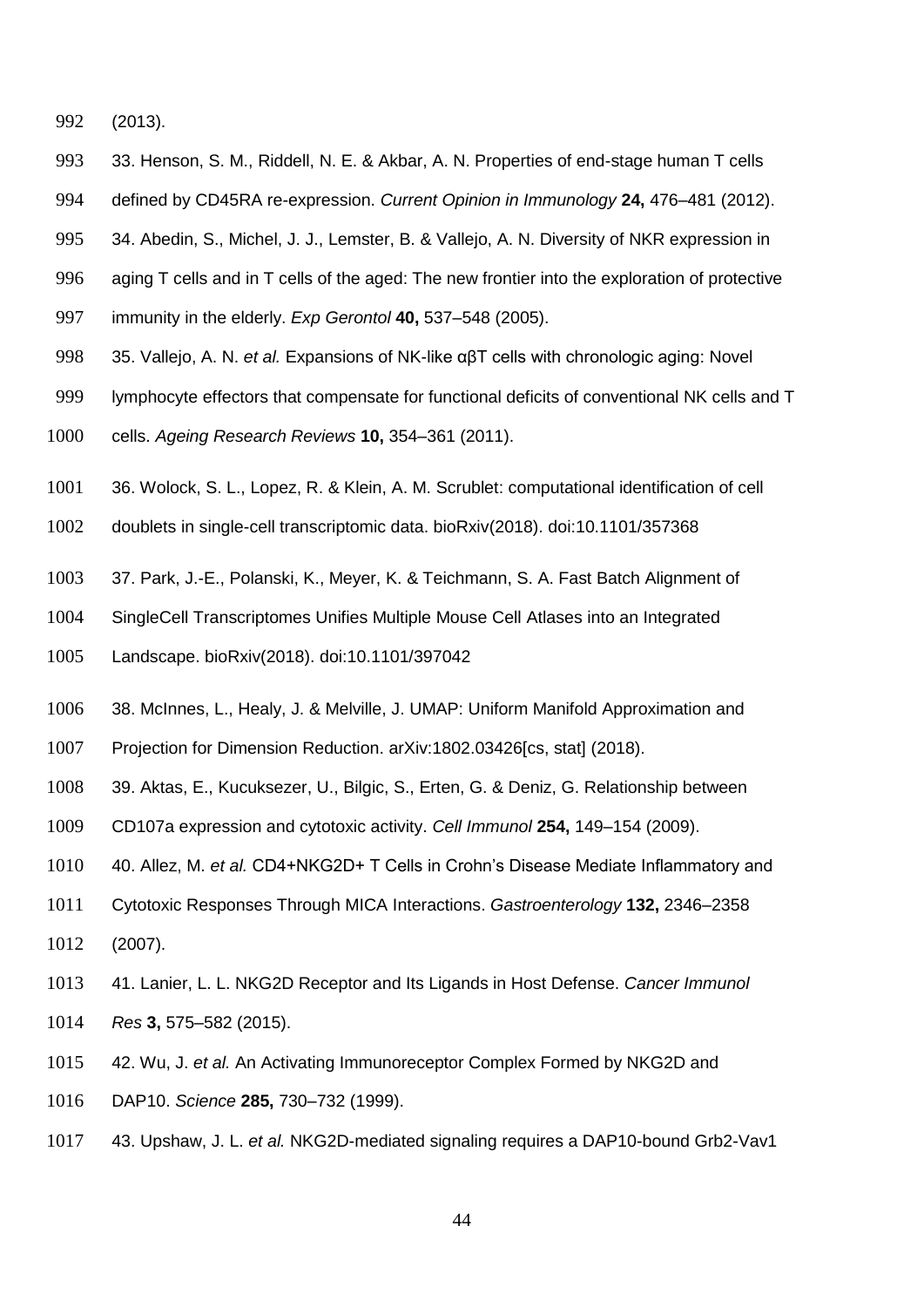- intermediate and phosphatidylinositol-3-kinase in human natural killer cells. *Nat*
- *Immunol* **7,** 524–532 (2006).
- 44. Diefenbach, A. *et al.* Selective associations with signaling proteins determine stimulatory versus costimulatory activity of NKG2D. *Nat Immunol* **3,** ni858 (2002).
- 
- 45. Gilfillan, S., Ho, E. L., Cella, M., Yokoyama, W. M. & Colonna, M. NKG2D recruits two
- distinct adapters to trigger NK cell activation and costimulation. *Nat Immunol* **3,** ni857
- (2002).
- 46. Wu, J., Cherwinski, H., Spies, T., Phillips, J. H. & Lanier, L. L. Dap10 and Dap12 Form
- Distinct, but Functionally Cooperative, Receptor Complexes in Natural Killer Cells. *J Exp*
- *Medicine* **192,** 1059–1068 (2000).
- 47. Meresse, B. *et al.* Coordinated induction by IL15 of a TCR-independent
- NKG2D signaling pathway converts CTL into lymphokine-activated killer cells in celiac
- disease. *Immunity* **21,** 357–66 (2004).
- 48. Lanier, L. L. DAP10‐ and DAP12‐associated receptors in innate immunity. *Immunological*
- *Reviews* **227,** 150–160 (2009).
- 49. Malissen, B., Grégoire, C., Malissen, M. & Roncagalli, R. Integrative biology of T cell
- activation. *Nat Immunol* **15,** ni.2959 (2014).
- 50. Akondy, R. S. *et al.* Origin and differentiation of human memory CD8 T cells after
- vaccination. *Nature* **552,** 362 (2017).
- 51. Akondy, R. S. *et al.* The Yellow Fever Virus Vaccine Induces a Broad and Polyfunctional
- Human Memory CD8+ T Cell Response. *The Journal of Immunology* **183,** 7919–7930
- (2009).
- 52. Pawelec, G. Immunosenenescence: Role of cytomegalovirus. *Exp Gerontol* **54,** 1–5
- (2014).
- 53. Khan, N. *et al.* Herpesvirus-Specific CD8 T Cell Immunity in Old Age: Cytomegalovirus
- Impairs the Response to a Coresident EBV Infection. *The Journal of*
- *Immunology* **173,** 7481–7489 (2004).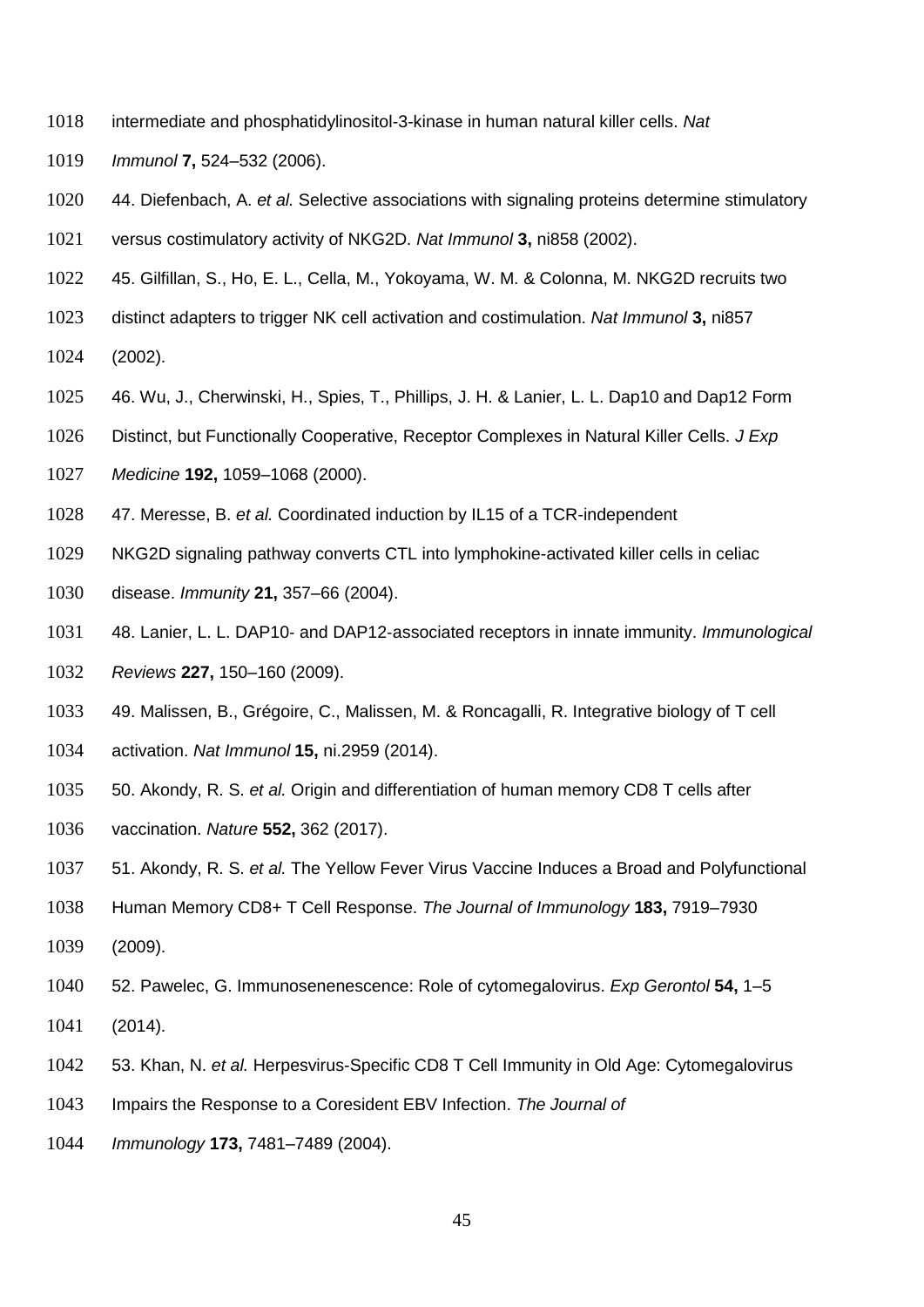- 54. Jackson, S. E. *et al.* CMV immune evasion and manipulation of the immune system with aging. *GeroScience* **39,** 273–291 (2017).
- 55. Broussard, C. *et al.* Altered Development of CD8+ T Cell Lineages in Mice Deficient for
- the Tec Kinases Itk and Rlk. *Immunity* **25,** 93–104 (2006).
- 56. Wang, X. *et al.* Human invariant natural killer T cells acquire transient innate
- responsiveness via histone H4 acetylation induced by weak TCR stimulation. *J Exp*
- *Medicine* **209,** 987–1000 (2012).
- 57. Mingueneau, M. *et al.* Loss of the LAT Adaptor Converts Antigen-Responsive T Cells
- into Pathogenic Effectors that Function Independently of the T Cell
- Receptor. *Immunity* **31,** 197–208 (2009).
- 58. Wencker, M. *et al.* Innate-like T cells straddle innate and adaptive immunity by altering
- antigen-receptor responsiveness. *Nature Immunology* **15,** ni.2773 (2013).
- 59. Coppé, J.-P. P. *et al.* Senescence-associated secretory phenotypes reveal cell-
- nonautonomous functions of oncogenic RAS and the
- p53 tumor suppressor. *PLoS biology* **6,** 2853–68 (2008).
- 60. Campisi, J. & di Fagagna, F. Cellular senescence: when bad things happen to good
- cells. *Nature Reviews Molecular Cell Biology* **8,** 729–740 (2007).
- 61. Baker, D. J. *et al.* Naturally occurring p16Ink4a-positive cells shorten healthy
- lifespan. *Nature* **530,** 184–189 (2016).
- 62. Baker, D. J. *et al.* Clearance of p16Ink4a-positive senescent cells delays ageing-
- associated disorders. *Nature* **479,** 232–6 (2011).
- 63. Sagiv, A. *et al.* NKG2D ligands mediate immunosurveillance of senescent
- cells. *Aging* **8,** 328–44 (2016).
- 64. Napier, R., Adams, E., Gold, M., Lewinsohn, D. (2015). The Role of Mucosal Associated
- Invariant T Cells in Antimicrobial Immunity. *Frontiers in Immunology* **6**, 344.